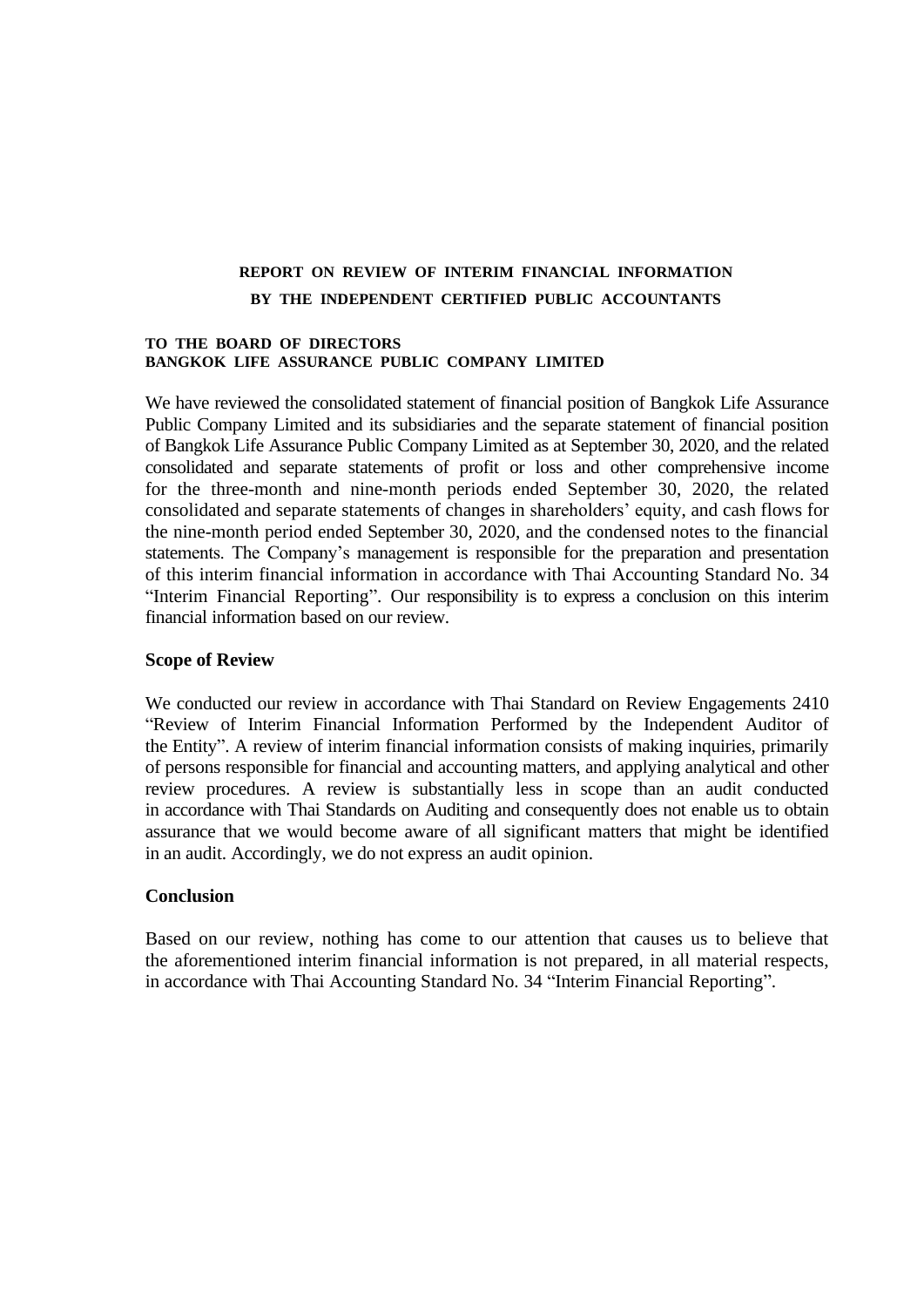# **Emphasis of Matter**

We draw attention to Notes 2.7 and 3.4 to the interim financial statements that the Group has adopted the accounting guidelines for financial instruments and disclosures on insurance business which becomes effective for fiscal years beginning on or after January 1, 2020. The Group elected to recognize the cumulative effect of initially applying such accounting guidelines as the adjustments to the beginning balances of retained earnings and other components of equity of the reporting period. Our conclusion is not qualified in respect of this matter.

Chavala Tienpasertkij Certified Public Accountant (Thailand) **BANGKOK** Registration No. 4301 November 12, 2020 **DELOITTE TOUCHE TOHMATSU JAIYOS AUDIT CO., LTD.**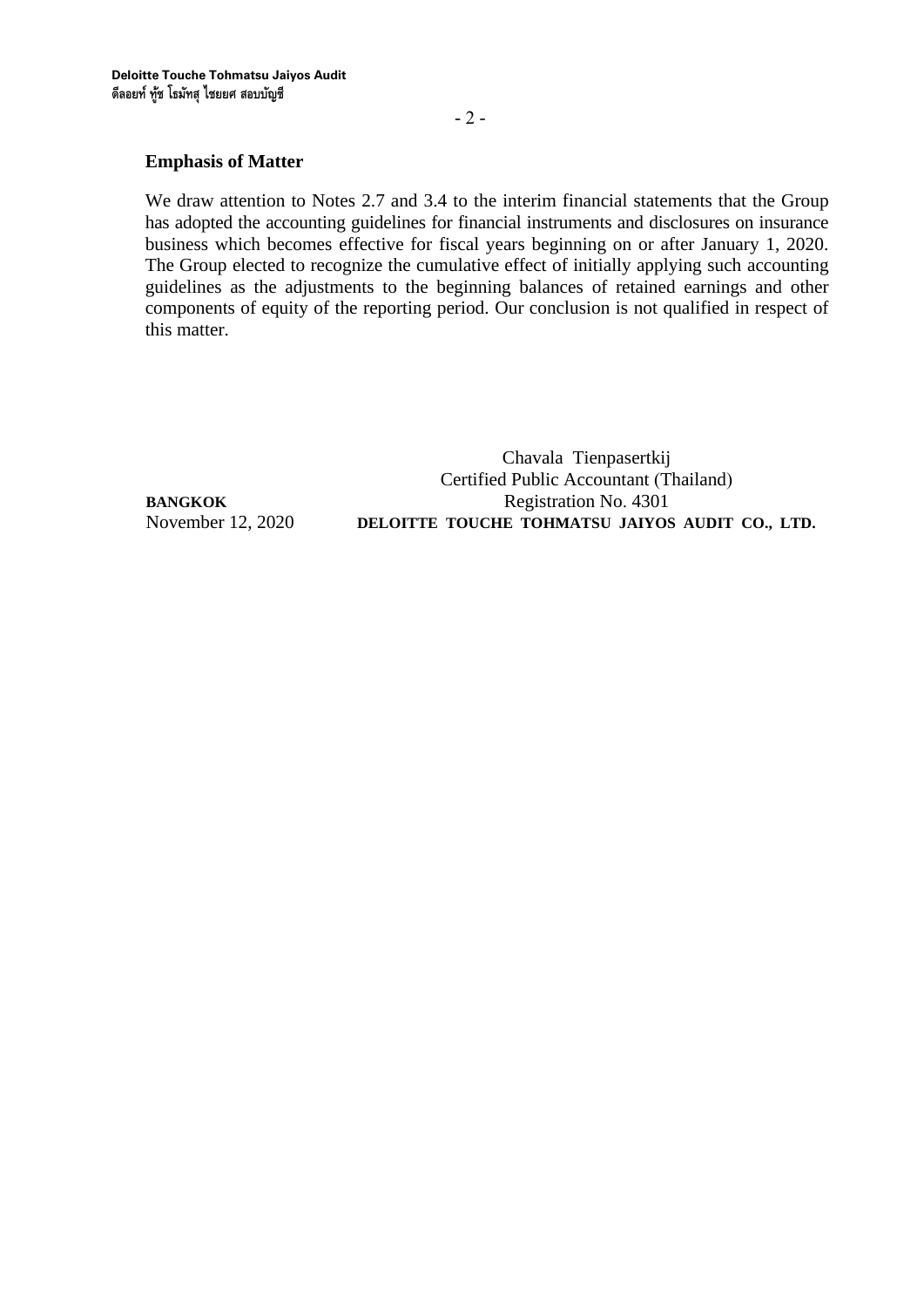# **BANGKOK LIFE ASSURANCE PUBLIC COMPANY LIMITED AND SUBSIDIARIES STATEMENTS OF FINANCIAL POSITION**

# **AS AT SEPTEMBER 30, 2020**

|                                        |                |               |                             |                             | (Unit: Thousand Baht) |  |
|----------------------------------------|----------------|---------------|-----------------------------|-----------------------------|-----------------------|--|
|                                        |                |               | <b>CONSOLIDATED</b>         | <b>SEPARATE</b>             |                       |  |
|                                        |                |               | <b>FINANCIAL STATEMENTS</b> | <b>FINANCIAL STATEMENTS</b> |                       |  |
|                                        |                | (Unaudited    | (Audited)                   | (Unaudited                  | (Audited)             |  |
|                                        |                | but reviewed) |                             | but reviewed)               |                       |  |
|                                        |                | September 30, | December 31,                | September 30,               | December 31,          |  |
|                                        | <b>Notes</b>   | 2020          | 2019                        | 2020                        | 2019                  |  |
| <b>ASSETS</b>                          |                |               |                             |                             |                       |  |
| Cash and cash equivalents              | $\overline{4}$ | 9,122,012     | 13,441,883                  | 9,040,663                   | 13,367,366            |  |
| Premium receivables                    | 5              | 2,337,940     | 1,800,658                   | 2,337,940                   | 1,800,658             |  |
| Accrued investment income              |                | 2,525,090     | 1,684,133                   | 2,524,667                   | 1,684,133             |  |
| Reinsurance assets                     | 6, 17          | 742,341       | 549,701                     | 742,341                     | 549,701               |  |
| Amount due from reinsurances           | 7              | 947,222       | 1,044,316                   | 947,222                     | 1,044,316             |  |
| Derivative assets                      | 8              | 542,700       | 998,121                     | 542,700                     | 998,121               |  |
| Investment assets                      |                |               |                             |                             |                       |  |
| Investments in securities              | 9              | 310,537,581   | 300,136,746                 | 310,537,581                 | 300,136,746           |  |
| Investments in subsidiaries            | 10             |               |                             | 56,409                      | 56,409                |  |
| Loans and accrued interest receivables | 12             | 11,894,381    | 11,221,668                  | 11,894,381                  | 11,221,668            |  |
| Investment property                    | 13             | 15,888        | 16,686                      | 15,888                      | 16,686                |  |
| Property, plant and equipment          | 14             | 1,914,259     | 1,425,696                   | 1,914,217                   | 1,425,472             |  |
| Goodwill                               |                | 4,955         | 4,955                       |                             |                       |  |
| Intangible assets                      |                | 28,143        | 3,932                       | 28,128                      | 3,932                 |  |
| Deferred tax assets                    | 15             | 1,500,242     | 920,739                     | 1,500,242                   | 920,739               |  |
| Other assets                           | 16             | 731,851       | 430,840                     | 700,735                     | 395,501               |  |
| <b>TOTAL ASSETS</b>                    |                | 342,844,605   | 333,680,074                 | 342,783,114                 | 333,621,448           |  |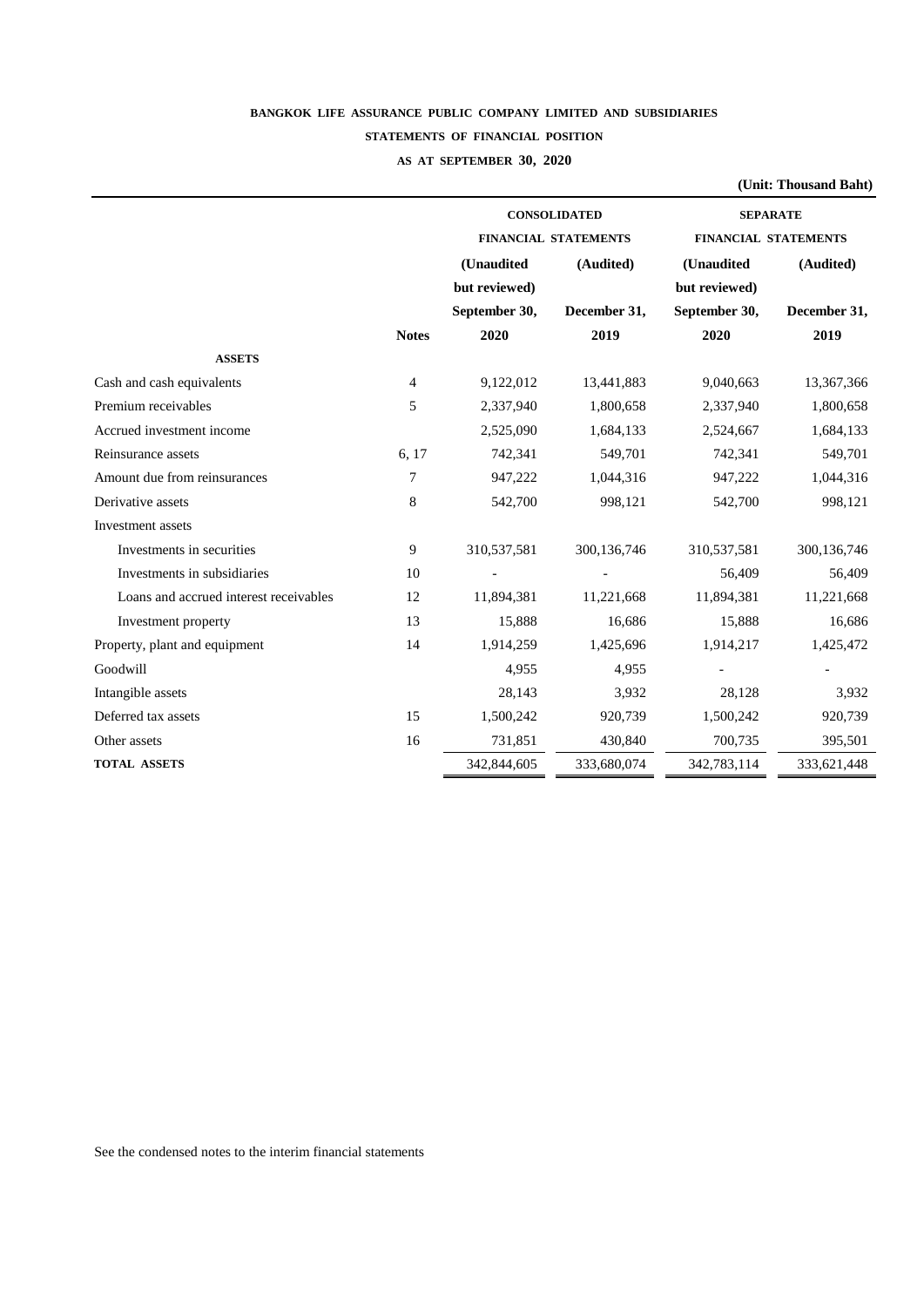#### **STATEMENTS OF FINANCIAL POSITION** (CONTINUED)

#### **AS AT SEPTEMBER 30, 2020**

|                                                         |              |               |                             |               | (Unit: Thousand Baht)       |
|---------------------------------------------------------|--------------|---------------|-----------------------------|---------------|-----------------------------|
|                                                         |              |               | <b>CONSOLIDATED</b>         |               | <b>SEPARATE</b>             |
|                                                         |              |               | <b>FINANCIAL STATEMENTS</b> |               | <b>FINANCIAL STATEMENTS</b> |
|                                                         |              | (Unaudited    | (Audited)                   | (Unaudited    | (Audited)                   |
|                                                         |              | but reviewed) |                             | but reviewed) |                             |
|                                                         |              | September 30, | December 31,                | September 30, | December 31,                |
|                                                         | <b>Notes</b> | 2020          | 2019                        | 2020          | 2019                        |
| <b>LIABILITIES AND EQUITY</b>                           |              |               |                             |               |                             |
| <b>Liabilities</b>                                      |              |               |                             |               |                             |
| Insurance contract liabilities                          | 17           | 297,306,544   | 286,641,828                 | 297,306,543   | 286,641,817                 |
| Amount due to reinsurances                              | 18           | 1,104,180     | 1,128,743                   | 1,104,180     | 1,128,743                   |
| Derivative liabilities                                  | 8            | 377,168       | 118,273                     | 377,168       | 118,273                     |
| Income tax payable                                      |              |               | 90,826                      |               | 90,826                      |
| Employee benefit obligations                            | 19           | 235,894       | 213,860                     | 234,921       | 211,877                     |
| Other liabilities                                       | 20           | 1,451,523     | 1,226,094                   | 1,443,780     | 1,215,357                   |
| <b>Total liabilities</b>                                |              | 300,475,309   | 289,419,624                 | 300,466,592   | 289,406,893                 |
| <b>Equity</b>                                           |              |               |                             |               |                             |
| Share capital                                           |              |               |                             |               |                             |
| Authorized share capital                                |              |               |                             |               |                             |
| 1,708,000,000 ordinary shares of                        |              |               |                             |               |                             |
| Baht 1 each                                             |              | 1,708,000     | 1,708,000                   | 1,708,000     | 1,708,000                   |
| Issued and paid-up share capital                        |              |               |                             |               |                             |
| 1,707,566,000 ordinary shares of                        |              |               |                             |               |                             |
| Baht 1 each, fully paid-up                              |              | 1,707,566     | 1,707,566                   | 1,707,566     | 1,707,566                   |
| Premium on share capital                                |              | 3,360,993     | 3,360,993                   | 3,360,993     | 3,360,993                   |
| Retained earnings                                       |              |               |                             |               |                             |
| Appropriated                                            |              |               |                             |               |                             |
| Legal reserve                                           |              | 170,800       | 170,800                     | 170,800       | 170,800                     |
| General reserve                                         |              | 400,000       | 400,000                     | 400,000       | 400,000                     |
| Unappropriated                                          |              | 30,955,264    | 31,055,142                  | 30,938,880    | 31,039,624                  |
| Other component of equity                               |              |               |                             |               |                             |
| Revaluation surplus on investment at fair value through |              |               |                             |               |                             |
| other comprehensive income - net of income taxes        |              | 5,611,589     | 7,535,572                   | 5,611,589     | 7,535,572                   |
| Revaluation surplus on derivatives                      |              |               |                             |               |                             |
| investments - net of income taxes                       |              | 126,694       |                             | 126,694       |                             |
| Exchange rate differences on translation of             |              |               |                             |               |                             |
| financial statements in foreign currency                |              | (1,588)       | (4,781)                     |               |                             |
| Equity attributable to equity holders of the Company    |              | 42,331,318    | 44,225,292                  | 42,316,522    | 44,214,555                  |
| Non-controlling interests of the subsidiaries           |              | 37,978        | 35,158                      |               |                             |
| <b>Total equity</b>                                     |              | 42,369,296    | 44,260,450                  | 42,316,522    | 44,214,555                  |
| TOTAL LIABILITIES AND EQUITY                            |              | 342,844,605   | 333,680,074                 | 342,783,114   | 333,621,448                 |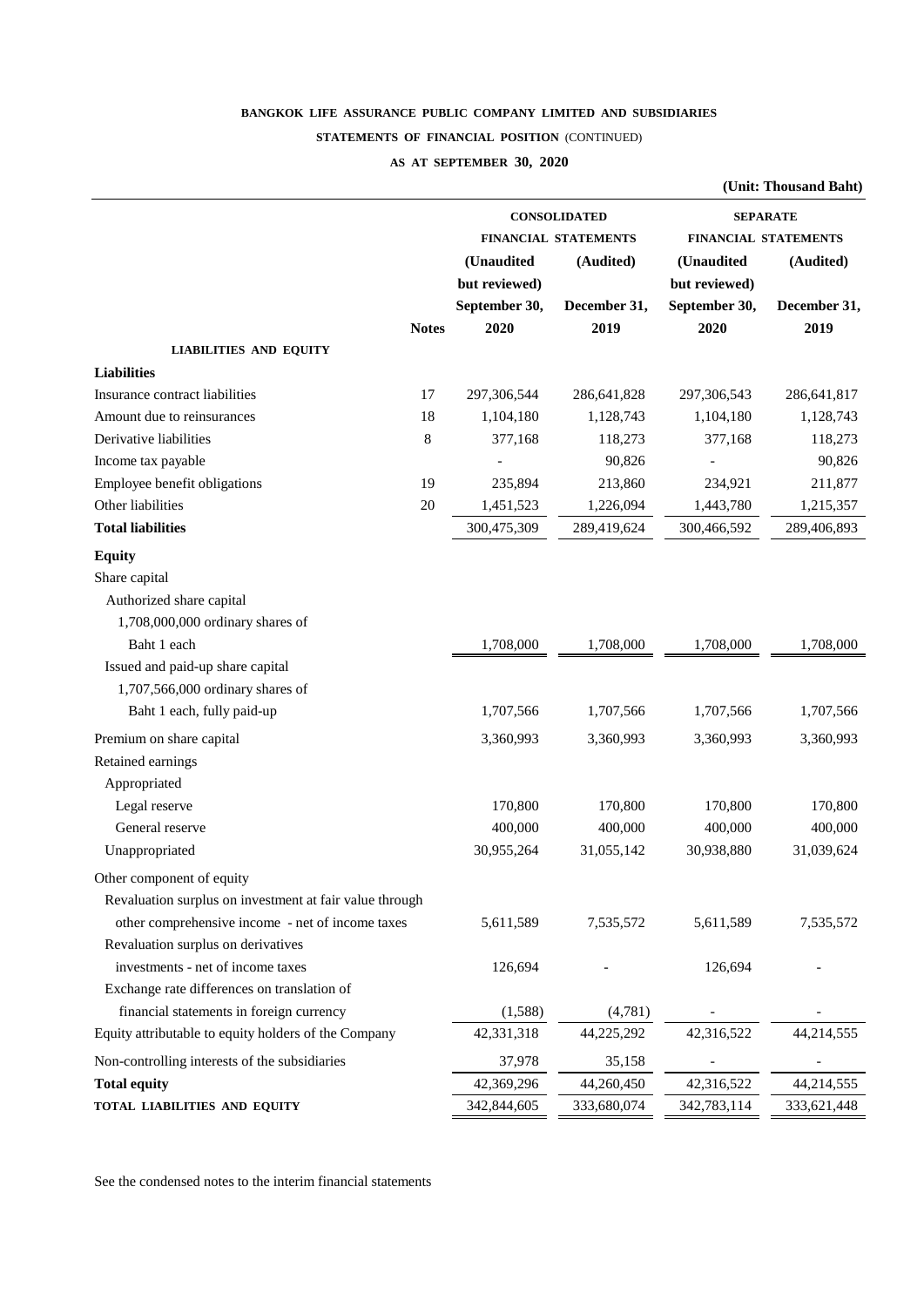# **BANGKOK LIFE ASSURANCE PUBLIC COMPANY LIMITED AND SUBSIDIARIES STATEMENTS OF PROFIT OR LOSS AND OTHER COMPREHENSIVE INCOME FOR THE THREE-MONTH PERIOD ENDED SEPTEMBER 30, 2020**

#### **"UNAUDITED BUT REVIEWED"**

|                                                   |              |                             |            |                             | (Unit: Thousand Baht) |  |
|---------------------------------------------------|--------------|-----------------------------|------------|-----------------------------|-----------------------|--|
|                                                   |              | <b>CONSOLIDATED</b>         |            | <b>SEPARATE</b>             |                       |  |
|                                                   |              | <b>FINANCIAL STATEMENTS</b> |            | <b>FINANCIAL STATEMENTS</b> |                       |  |
|                                                   | <b>Notes</b> | 2020                        | 2019       | 2020                        | 2019                  |  |
| <b>Continuing operations</b>                      |              |                             |            |                             |                       |  |
| <b>Revenues</b>                                   |              |                             |            |                             |                       |  |
| Gross written premium                             | 21, 26       | 9,803,494                   | 9,878,123  | 9,803,494                   | 9,878,173             |  |
| Less Premium ceded to reinsurers                  | 21, 26       | (246, 281)                  | (296,797)  | (246, 281)                  | (296,797)             |  |
| Net premium written                               |              | 9,557,213                   | 9,581,326  | 9,557,213                   | 9,581,376             |  |
| Add (less) Unearned premium reserves (increased)  |              |                             |            |                             |                       |  |
| decreased form prior period                       | 21           | 186,262                     | (43,006)   | 186,262                     | (43,006)              |  |
| Net earned premium                                |              | 9,743,475                   | 9,538,320  | 9,743,475                   | 9,538,370             |  |
| Fee and commission income                         | 21           | 95,140                      | 67,155     | 95,140                      | 67,155                |  |
| Net investment income                             | 26           | 3,094,577                   | 3,279,950  | 3,094,577                   | 3,279,950             |  |
| Gain (loss) on investment                         | 9            | (235,545)                   | 937,458    | (235,545)                   | 937,458               |  |
| Fair value gain                                   | 23           | 97,619                      | 55,724     | 97,619                      | 55,724                |  |
| Other income                                      | 26           | 29,226                      | 41,883     | 24,858                      | 36,016                |  |
| <b>Total revenues</b>                             |              | 12,824,492                  | 13,920,490 | 12,820,124                  | 13,914,673            |  |
| <b>Expenses</b>                                   |              |                             |            |                             |                       |  |
| Life policy reserves increased from prior period  | 21           | 2,089,618                   | 4,741,749  | 2,089,618                   | 4,741,749             |  |
| Benefit payments under life policies and claims   | 21, 26       | 8,786,046                   | 6,162,134  | 8,786,046                   | 6,162,134             |  |
| Less Benefit payments under life policies         |              |                             |            |                             |                       |  |
| and claims refundable from reinsurance            | 21, 26       | (173, 385)                  | (205, 435) | (173, 385)                  | (205, 435)            |  |
| Commissions and brokerages expenses               | 21, 26       | 860,189                     | 806,760    | 858,019                     | 804,026               |  |
| Other underwriting expenses                       | 21           | 212,763                     | 141,808    | 212,763                     | 141,808               |  |
| Operating expenses                                | 22, 26       | 404,820                     | 430,368    | 403,850                     | 428,603               |  |
| Expected credit loss                              | 25           | (8,686)                     |            | (8,686)                     |                       |  |
| <b>Total expenses</b>                             |              | 12,171,365                  | 12,077,384 | 12,168,225                  | 12,072,885            |  |
| Profit before income tax expense                  |              | 653,127                     | 1,843,106  | 651,899                     | 1,841,788             |  |
| Income tax expenses                               | 15           | (69, 720)                   | (413,030)  | (69, 720)                   | (413,030)             |  |
| Profit for the periods from continuing operations |              | 583,407                     | 1,430,076  | 582,179                     | 1,428,758             |  |
| <b>Discontinued operation</b>                     |              |                             |            |                             |                       |  |
| Loss for the periods from discontinued            |              |                             |            |                             |                       |  |
| operation - net of tax income                     | 11           | (37)                        | (187)      |                             |                       |  |
| Profit for the periods                            |              | 583,370                     | 1,429,889  | 582,179                     | 1,428,758             |  |
|                                                   |              |                             |            |                             |                       |  |
| Profit for the periods attributable to            |              |                             |            |                             |                       |  |
| Equity holders of the Company                     |              |                             |            |                             |                       |  |
| From continuing operations                        |              | 583,394                     | 1,430,064  | 582,179                     | 1,428,758             |  |
| From discontinued operation                       |              | (20)                        | (98)       |                             |                       |  |
|                                                   |              | 583,374                     | 1,429,966  |                             |                       |  |
| Non-controlling interests of the subsidiaries     |              |                             |            |                             |                       |  |
| From continuing operations                        |              | 13                          | 12         |                             |                       |  |
| From discontinued operation                       |              | (17)                        | (89)       |                             |                       |  |
|                                                   |              | (4)                         | (77)       |                             |                       |  |
|                                                   |              | 583,370                     | 1,429,889  |                             |                       |  |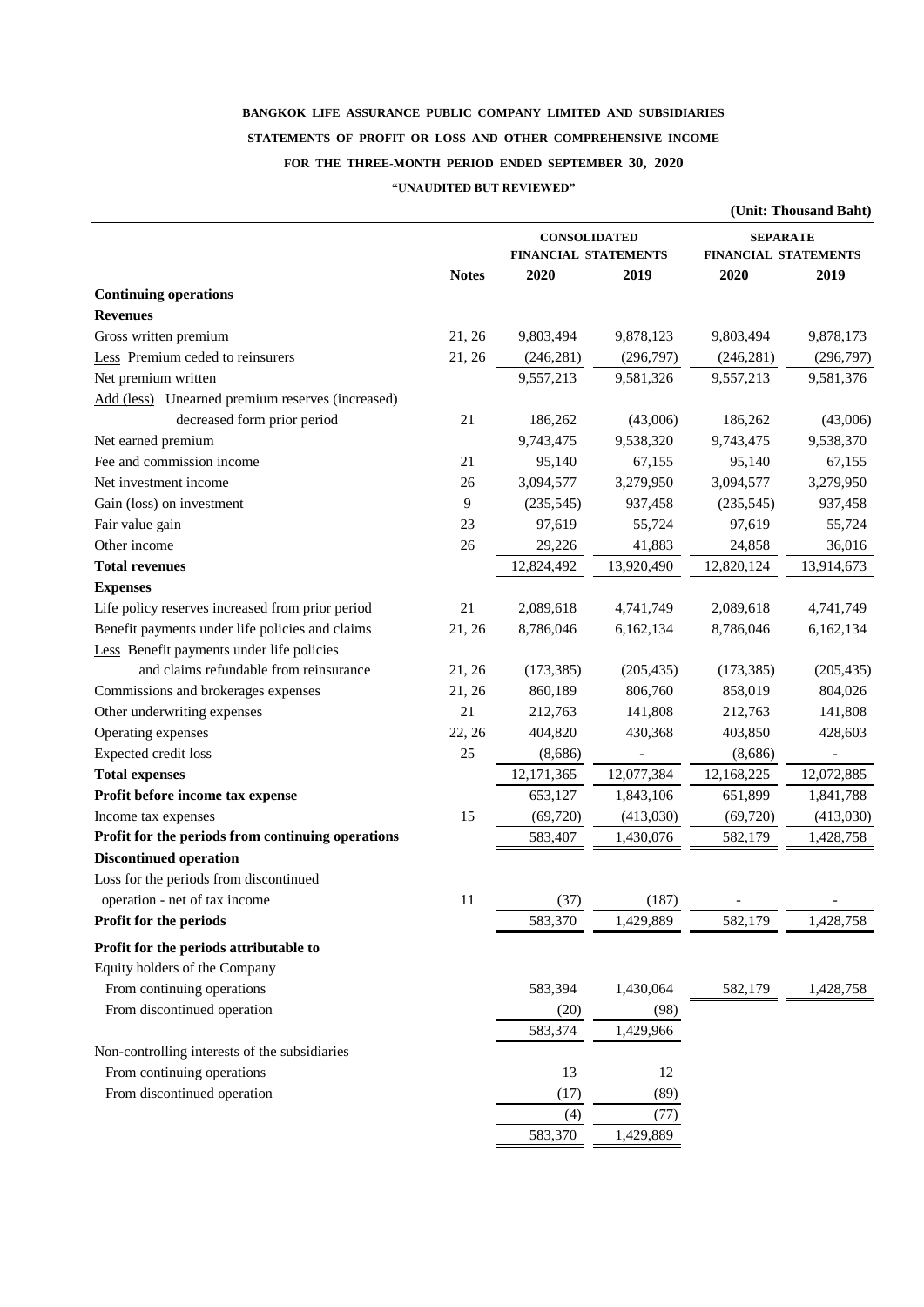# **BANGKOK LIFE ASSURANCE PUBLIC COMPANY LIMITED AND SUBSIDIARIES STATEMENTS OF PROFIT OR LOSS AND OTHER COMPREHENSIVE INCOME** (CONTINUED) **FOR THE THREE-MONTH PERIOD ENDED SEPTEMBER 30, 2020**

#### **"UNAUDITED BUT REVIEWED"**

|                                                                      |                             |            |                             | (Unit: Thousand Baht) |
|----------------------------------------------------------------------|-----------------------------|------------|-----------------------------|-----------------------|
|                                                                      | <b>CONSOLIDATED</b>         |            | <b>SEPARATE</b>             |                       |
|                                                                      | <b>FINANCIAL STATEMENTS</b> |            | <b>FINANCIAL STATEMENTS</b> |                       |
| <b>Notes</b>                                                         | 2020                        | 2019       | 2020                        | 2019                  |
| Profit for the periods                                               | 583,370                     | 1,429,889  | 582,179                     | 1,428,758             |
| Other comprehensive income                                           |                             |            |                             |                       |
| Other comprehensive income to be reclassified                        |                             |            |                             |                       |
| to profit or loss in subsequent periods                              |                             |            |                             |                       |
| Losses on remeasuring investment at fair value                       |                             |            |                             |                       |
| through other comprehensive income                                   | (3,075,704)                 | (18,963)   | (3,075,704)                 | (18,963)              |
| Reversal of (gains) losses realised on the disposal of               |                             |            |                             |                       |
| investment at fair value through other comprehensive income          | 67,370                      | (320, 536) | 67,370                      | (320, 536)            |
| Losses on remeasuring cash flow hedge                                |                             |            |                             |                       |
| derivatives fair value                                               | (53, 132)                   |            | (53, 132)                   |                       |
| Foreign exchange differences on translation                          |                             |            |                             |                       |
| of financial statements in foreign currency                          | 2,241                       | (58)       |                             |                       |
| Income taxes relating to other comprehensive income<br>15            | 612,331                     | 60,701     | 612,331                     | 60,701                |
| Total other comprehensive income (loss) that will be reclassified to |                             |            |                             |                       |
| profit or loss in subsequent periods - net of income taxes           | (2,446,894)                 | (278, 856) | (2,449,135)                 | (278, 798)            |
| Other comprehensive income (loss) for the periods                    |                             |            |                             |                       |
| - net of income taxes                                                | (2,446,894)                 | (278, 856) | (2,449,135)                 | (278, 798)            |
| Total comprehensive income (loss) for the periods                    | (1,863,524)                 | 1,151,033  | (1,866,956)                 | 1,149,960             |
| Total comprehensive income (loss) for the periods attributable to    |                             |            |                             |                       |
| Equity holders of the Company                                        | (1,864,596)                 | 1,151,138  | (1,866,956)                 | 1,149,960             |
| Non-controlling interests of the subsidiaries                        | 1,072                       | (105)      |                             |                       |
|                                                                      | (1,863,524)                 | 1,151,033  |                             |                       |
| Earnings (losses) per share<br>29                                    |                             |            |                             |                       |
| Basic earnings (losses) per share                                    |                             |            |                             |                       |
| From continuing operations                                           | 0.342                       | 0.837      |                             |                       |
| From discontinued operation<br>11                                    | (0.001)                     | (0.001)    |                             |                       |
| Basic earnings per share for the period                              | 0.341                       | 0.836      | 0.341                       | 0.837                 |
|                                                                      |                             |            |                             |                       |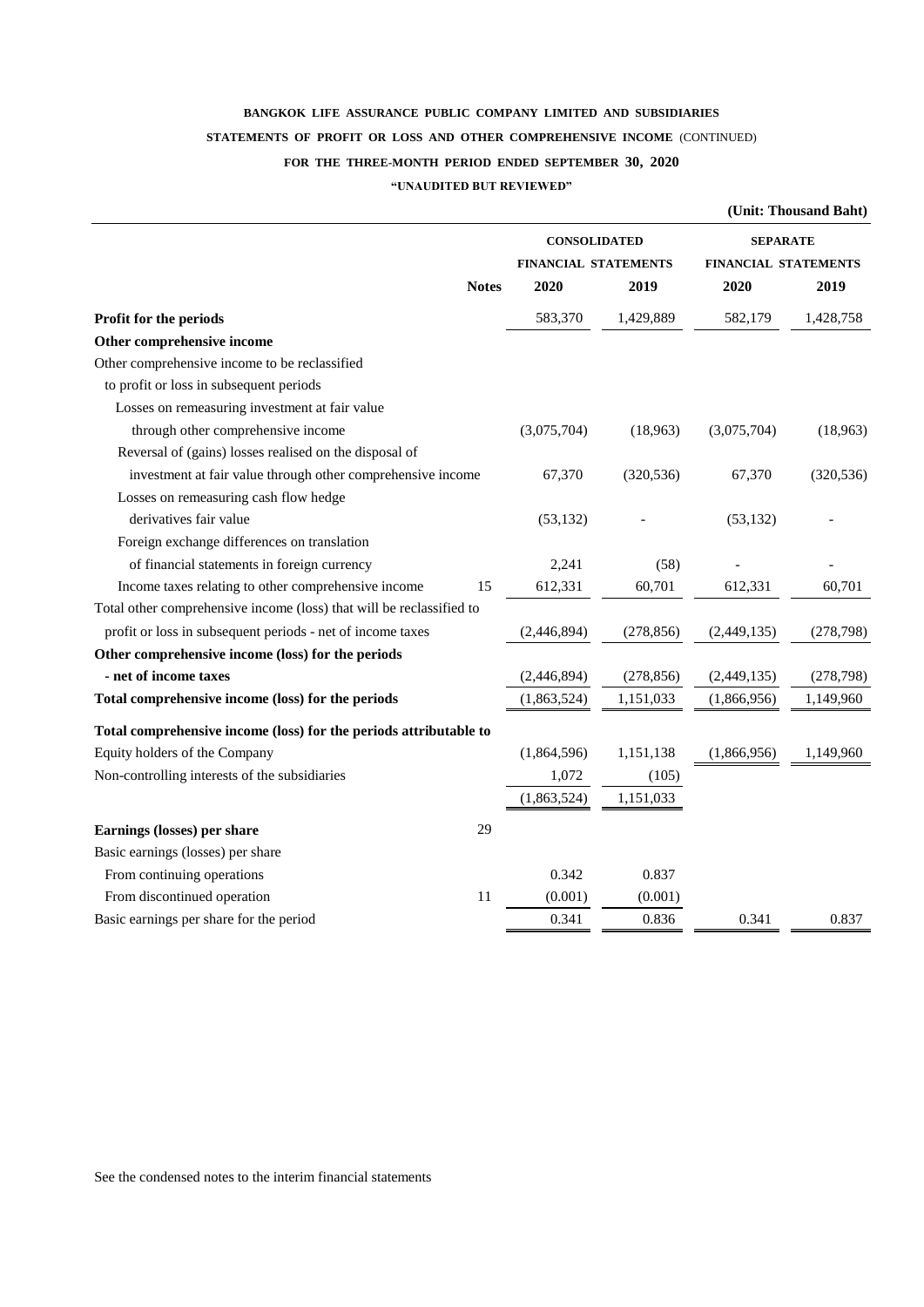# **BANGKOK LIFE ASSURANCE PUBLIC COMPANY LIMITED AND SUBSIDIARIES STATEMENTS OF PROFIT OR LOSS AND OTHER COMPREHENSIVE INCOME FOR THE NINE-MONTH PERIOD ENDED SEPTEMBER 30, 2020 "UNAUDITED BUT REVIEWED"**

| <b>CONSOLIDATED</b><br><b>SEPARATE</b><br>FINANCIAL STATEMENTS<br>FINANCIAL STATEMENTS<br><b>Notes</b><br>2020<br>2019<br>2020<br>2019<br><b>Continuing operations</b><br><b>Revenues</b><br>Gross written premium<br>21, 26<br>26,698,929<br>27,481,608<br>26,698,929<br>27,481,714<br>Less Premium ceded to reinsurers<br>21, 26<br>(1,077,967)<br>(1,065,892)<br>(1,077,967)<br>(1,065,892)<br>Net premium written<br>25,620,962<br>26,415,716<br>25,620,962<br>26,415,822<br>Add (less) Unearned premium reserves (increased)<br>decreased form prior period<br>21<br>9,686<br>(76, 234)<br>9,686<br>(76, 234)<br>25,630,648<br>25,630,648<br>26,339,482<br>26,339,588<br>Net earned premium<br>Fee and commission income<br>21<br>364,678<br>294,987<br>364,678<br>294,987<br>Net investment income<br>9,351,273<br>9,597,561<br>9,351,273<br>26<br>9,597,561<br>Gain on investment<br>9<br>1,112,608<br>927,274<br>1,112,608<br>927,274<br>Fair value gain<br>23<br>310,394<br>310,394<br>382,121<br>382,121<br>Other income<br>26<br>88,734<br>76,309<br>132,708<br>148,793<br>36,930,062<br>37,618,491<br>36,917,637<br>37,602,512<br><b>Total revenues</b><br><b>Expenses</b><br>Life policy reserves increased from prior year<br>21<br>10,630,132<br>828,904<br>10,630,132<br>828,904<br>Benefit payments under life policies and claims<br>21,424,114<br>21, 26<br>28,964,673<br>21,424,114<br>28,964,673<br>Less Benefit payments under life policies<br>and claims refundable from reinsurance<br>21, 26<br>(609, 929)<br>(696, 480)<br>(609, 929)<br>(696, 480)<br>Commissions and brokerages expenses<br>21, 26<br>2,126,633<br>2,345,186<br>2,119,693<br>2,337,536<br>Other underwriting expenses<br>21<br>430,890<br>425,652<br>430,898<br>425,652<br>Operating expenses<br>22, 26<br>1,223,880<br>1,154,518<br>1,228,817<br>1,150,060<br>Expected credit loss<br>25<br>211,438<br>211,438<br>33,089,403<br><b>Total expenses</b><br>35,362,558<br>33,101,998<br>35,351,160<br>Profit before income tax expense<br>1,567,504<br>4,516,493<br>1,566,477<br>4,513,109<br>15<br>(122, 713)<br>(783, 361)<br>(122, 713)<br>(783, 361)<br>Income tax expenses<br>Profit for the periods from continuing operations<br>1,444,791<br>3,733,132<br>1,443,764<br>3,729,748<br><b>Discontinued operation</b><br>Loss for the periods from discontinued<br>(288)<br>(2,088)<br>operation - net of tax income<br>11<br>3,731,044<br>1,443,764<br>3,729,748<br>Profit for the periods<br>1,444,503<br>Profit for the periods attributable to<br>Equity holders of the Company<br>From continuing operations<br>1,444,780<br>3,733,099<br>1,443,764<br>3,729,748<br>From discontinued operation<br>(1,086)<br>(150)<br>3,732,013<br>1,444,630<br>Non-controlling interests of the subsidiaries<br>From continuing operations<br>11<br>33<br>From discontinued operation<br>(138)<br>(1,002)<br>(127)<br>(969) |  |           |           | (Unit: Thousand Baht) |
|-------------------------------------------------------------------------------------------------------------------------------------------------------------------------------------------------------------------------------------------------------------------------------------------------------------------------------------------------------------------------------------------------------------------------------------------------------------------------------------------------------------------------------------------------------------------------------------------------------------------------------------------------------------------------------------------------------------------------------------------------------------------------------------------------------------------------------------------------------------------------------------------------------------------------------------------------------------------------------------------------------------------------------------------------------------------------------------------------------------------------------------------------------------------------------------------------------------------------------------------------------------------------------------------------------------------------------------------------------------------------------------------------------------------------------------------------------------------------------------------------------------------------------------------------------------------------------------------------------------------------------------------------------------------------------------------------------------------------------------------------------------------------------------------------------------------------------------------------------------------------------------------------------------------------------------------------------------------------------------------------------------------------------------------------------------------------------------------------------------------------------------------------------------------------------------------------------------------------------------------------------------------------------------------------------------------------------------------------------------------------------------------------------------------------------------------------------------------------------------------------------------------------------------------------------------------------------------------------------------------------------------------------------------------------------------------------------------------------------------------------------------------------------------------------------------------------------------------------------------------------------------------------------------------|--|-----------|-----------|-----------------------|
|                                                                                                                                                                                                                                                                                                                                                                                                                                                                                                                                                                                                                                                                                                                                                                                                                                                                                                                                                                                                                                                                                                                                                                                                                                                                                                                                                                                                                                                                                                                                                                                                                                                                                                                                                                                                                                                                                                                                                                                                                                                                                                                                                                                                                                                                                                                                                                                                                                                                                                                                                                                                                                                                                                                                                                                                                                                                                                                   |  |           |           |                       |
|                                                                                                                                                                                                                                                                                                                                                                                                                                                                                                                                                                                                                                                                                                                                                                                                                                                                                                                                                                                                                                                                                                                                                                                                                                                                                                                                                                                                                                                                                                                                                                                                                                                                                                                                                                                                                                                                                                                                                                                                                                                                                                                                                                                                                                                                                                                                                                                                                                                                                                                                                                                                                                                                                                                                                                                                                                                                                                                   |  |           |           |                       |
|                                                                                                                                                                                                                                                                                                                                                                                                                                                                                                                                                                                                                                                                                                                                                                                                                                                                                                                                                                                                                                                                                                                                                                                                                                                                                                                                                                                                                                                                                                                                                                                                                                                                                                                                                                                                                                                                                                                                                                                                                                                                                                                                                                                                                                                                                                                                                                                                                                                                                                                                                                                                                                                                                                                                                                                                                                                                                                                   |  |           |           |                       |
|                                                                                                                                                                                                                                                                                                                                                                                                                                                                                                                                                                                                                                                                                                                                                                                                                                                                                                                                                                                                                                                                                                                                                                                                                                                                                                                                                                                                                                                                                                                                                                                                                                                                                                                                                                                                                                                                                                                                                                                                                                                                                                                                                                                                                                                                                                                                                                                                                                                                                                                                                                                                                                                                                                                                                                                                                                                                                                                   |  |           |           |                       |
|                                                                                                                                                                                                                                                                                                                                                                                                                                                                                                                                                                                                                                                                                                                                                                                                                                                                                                                                                                                                                                                                                                                                                                                                                                                                                                                                                                                                                                                                                                                                                                                                                                                                                                                                                                                                                                                                                                                                                                                                                                                                                                                                                                                                                                                                                                                                                                                                                                                                                                                                                                                                                                                                                                                                                                                                                                                                                                                   |  |           |           |                       |
|                                                                                                                                                                                                                                                                                                                                                                                                                                                                                                                                                                                                                                                                                                                                                                                                                                                                                                                                                                                                                                                                                                                                                                                                                                                                                                                                                                                                                                                                                                                                                                                                                                                                                                                                                                                                                                                                                                                                                                                                                                                                                                                                                                                                                                                                                                                                                                                                                                                                                                                                                                                                                                                                                                                                                                                                                                                                                                                   |  |           |           |                       |
|                                                                                                                                                                                                                                                                                                                                                                                                                                                                                                                                                                                                                                                                                                                                                                                                                                                                                                                                                                                                                                                                                                                                                                                                                                                                                                                                                                                                                                                                                                                                                                                                                                                                                                                                                                                                                                                                                                                                                                                                                                                                                                                                                                                                                                                                                                                                                                                                                                                                                                                                                                                                                                                                                                                                                                                                                                                                                                                   |  |           |           |                       |
|                                                                                                                                                                                                                                                                                                                                                                                                                                                                                                                                                                                                                                                                                                                                                                                                                                                                                                                                                                                                                                                                                                                                                                                                                                                                                                                                                                                                                                                                                                                                                                                                                                                                                                                                                                                                                                                                                                                                                                                                                                                                                                                                                                                                                                                                                                                                                                                                                                                                                                                                                                                                                                                                                                                                                                                                                                                                                                                   |  |           |           |                       |
|                                                                                                                                                                                                                                                                                                                                                                                                                                                                                                                                                                                                                                                                                                                                                                                                                                                                                                                                                                                                                                                                                                                                                                                                                                                                                                                                                                                                                                                                                                                                                                                                                                                                                                                                                                                                                                                                                                                                                                                                                                                                                                                                                                                                                                                                                                                                                                                                                                                                                                                                                                                                                                                                                                                                                                                                                                                                                                                   |  |           |           |                       |
|                                                                                                                                                                                                                                                                                                                                                                                                                                                                                                                                                                                                                                                                                                                                                                                                                                                                                                                                                                                                                                                                                                                                                                                                                                                                                                                                                                                                                                                                                                                                                                                                                                                                                                                                                                                                                                                                                                                                                                                                                                                                                                                                                                                                                                                                                                                                                                                                                                                                                                                                                                                                                                                                                                                                                                                                                                                                                                                   |  |           |           |                       |
|                                                                                                                                                                                                                                                                                                                                                                                                                                                                                                                                                                                                                                                                                                                                                                                                                                                                                                                                                                                                                                                                                                                                                                                                                                                                                                                                                                                                                                                                                                                                                                                                                                                                                                                                                                                                                                                                                                                                                                                                                                                                                                                                                                                                                                                                                                                                                                                                                                                                                                                                                                                                                                                                                                                                                                                                                                                                                                                   |  |           |           |                       |
|                                                                                                                                                                                                                                                                                                                                                                                                                                                                                                                                                                                                                                                                                                                                                                                                                                                                                                                                                                                                                                                                                                                                                                                                                                                                                                                                                                                                                                                                                                                                                                                                                                                                                                                                                                                                                                                                                                                                                                                                                                                                                                                                                                                                                                                                                                                                                                                                                                                                                                                                                                                                                                                                                                                                                                                                                                                                                                                   |  |           |           |                       |
|                                                                                                                                                                                                                                                                                                                                                                                                                                                                                                                                                                                                                                                                                                                                                                                                                                                                                                                                                                                                                                                                                                                                                                                                                                                                                                                                                                                                                                                                                                                                                                                                                                                                                                                                                                                                                                                                                                                                                                                                                                                                                                                                                                                                                                                                                                                                                                                                                                                                                                                                                                                                                                                                                                                                                                                                                                                                                                                   |  |           |           |                       |
|                                                                                                                                                                                                                                                                                                                                                                                                                                                                                                                                                                                                                                                                                                                                                                                                                                                                                                                                                                                                                                                                                                                                                                                                                                                                                                                                                                                                                                                                                                                                                                                                                                                                                                                                                                                                                                                                                                                                                                                                                                                                                                                                                                                                                                                                                                                                                                                                                                                                                                                                                                                                                                                                                                                                                                                                                                                                                                                   |  |           |           |                       |
|                                                                                                                                                                                                                                                                                                                                                                                                                                                                                                                                                                                                                                                                                                                                                                                                                                                                                                                                                                                                                                                                                                                                                                                                                                                                                                                                                                                                                                                                                                                                                                                                                                                                                                                                                                                                                                                                                                                                                                                                                                                                                                                                                                                                                                                                                                                                                                                                                                                                                                                                                                                                                                                                                                                                                                                                                                                                                                                   |  |           |           |                       |
|                                                                                                                                                                                                                                                                                                                                                                                                                                                                                                                                                                                                                                                                                                                                                                                                                                                                                                                                                                                                                                                                                                                                                                                                                                                                                                                                                                                                                                                                                                                                                                                                                                                                                                                                                                                                                                                                                                                                                                                                                                                                                                                                                                                                                                                                                                                                                                                                                                                                                                                                                                                                                                                                                                                                                                                                                                                                                                                   |  |           |           |                       |
|                                                                                                                                                                                                                                                                                                                                                                                                                                                                                                                                                                                                                                                                                                                                                                                                                                                                                                                                                                                                                                                                                                                                                                                                                                                                                                                                                                                                                                                                                                                                                                                                                                                                                                                                                                                                                                                                                                                                                                                                                                                                                                                                                                                                                                                                                                                                                                                                                                                                                                                                                                                                                                                                                                                                                                                                                                                                                                                   |  |           |           |                       |
|                                                                                                                                                                                                                                                                                                                                                                                                                                                                                                                                                                                                                                                                                                                                                                                                                                                                                                                                                                                                                                                                                                                                                                                                                                                                                                                                                                                                                                                                                                                                                                                                                                                                                                                                                                                                                                                                                                                                                                                                                                                                                                                                                                                                                                                                                                                                                                                                                                                                                                                                                                                                                                                                                                                                                                                                                                                                                                                   |  |           |           |                       |
|                                                                                                                                                                                                                                                                                                                                                                                                                                                                                                                                                                                                                                                                                                                                                                                                                                                                                                                                                                                                                                                                                                                                                                                                                                                                                                                                                                                                                                                                                                                                                                                                                                                                                                                                                                                                                                                                                                                                                                                                                                                                                                                                                                                                                                                                                                                                                                                                                                                                                                                                                                                                                                                                                                                                                                                                                                                                                                                   |  |           |           |                       |
|                                                                                                                                                                                                                                                                                                                                                                                                                                                                                                                                                                                                                                                                                                                                                                                                                                                                                                                                                                                                                                                                                                                                                                                                                                                                                                                                                                                                                                                                                                                                                                                                                                                                                                                                                                                                                                                                                                                                                                                                                                                                                                                                                                                                                                                                                                                                                                                                                                                                                                                                                                                                                                                                                                                                                                                                                                                                                                                   |  |           |           |                       |
|                                                                                                                                                                                                                                                                                                                                                                                                                                                                                                                                                                                                                                                                                                                                                                                                                                                                                                                                                                                                                                                                                                                                                                                                                                                                                                                                                                                                                                                                                                                                                                                                                                                                                                                                                                                                                                                                                                                                                                                                                                                                                                                                                                                                                                                                                                                                                                                                                                                                                                                                                                                                                                                                                                                                                                                                                                                                                                                   |  |           |           |                       |
|                                                                                                                                                                                                                                                                                                                                                                                                                                                                                                                                                                                                                                                                                                                                                                                                                                                                                                                                                                                                                                                                                                                                                                                                                                                                                                                                                                                                                                                                                                                                                                                                                                                                                                                                                                                                                                                                                                                                                                                                                                                                                                                                                                                                                                                                                                                                                                                                                                                                                                                                                                                                                                                                                                                                                                                                                                                                                                                   |  |           |           |                       |
|                                                                                                                                                                                                                                                                                                                                                                                                                                                                                                                                                                                                                                                                                                                                                                                                                                                                                                                                                                                                                                                                                                                                                                                                                                                                                                                                                                                                                                                                                                                                                                                                                                                                                                                                                                                                                                                                                                                                                                                                                                                                                                                                                                                                                                                                                                                                                                                                                                                                                                                                                                                                                                                                                                                                                                                                                                                                                                                   |  |           |           |                       |
|                                                                                                                                                                                                                                                                                                                                                                                                                                                                                                                                                                                                                                                                                                                                                                                                                                                                                                                                                                                                                                                                                                                                                                                                                                                                                                                                                                                                                                                                                                                                                                                                                                                                                                                                                                                                                                                                                                                                                                                                                                                                                                                                                                                                                                                                                                                                                                                                                                                                                                                                                                                                                                                                                                                                                                                                                                                                                                                   |  |           |           |                       |
|                                                                                                                                                                                                                                                                                                                                                                                                                                                                                                                                                                                                                                                                                                                                                                                                                                                                                                                                                                                                                                                                                                                                                                                                                                                                                                                                                                                                                                                                                                                                                                                                                                                                                                                                                                                                                                                                                                                                                                                                                                                                                                                                                                                                                                                                                                                                                                                                                                                                                                                                                                                                                                                                                                                                                                                                                                                                                                                   |  |           |           |                       |
|                                                                                                                                                                                                                                                                                                                                                                                                                                                                                                                                                                                                                                                                                                                                                                                                                                                                                                                                                                                                                                                                                                                                                                                                                                                                                                                                                                                                                                                                                                                                                                                                                                                                                                                                                                                                                                                                                                                                                                                                                                                                                                                                                                                                                                                                                                                                                                                                                                                                                                                                                                                                                                                                                                                                                                                                                                                                                                                   |  |           |           |                       |
|                                                                                                                                                                                                                                                                                                                                                                                                                                                                                                                                                                                                                                                                                                                                                                                                                                                                                                                                                                                                                                                                                                                                                                                                                                                                                                                                                                                                                                                                                                                                                                                                                                                                                                                                                                                                                                                                                                                                                                                                                                                                                                                                                                                                                                                                                                                                                                                                                                                                                                                                                                                                                                                                                                                                                                                                                                                                                                                   |  |           |           |                       |
|                                                                                                                                                                                                                                                                                                                                                                                                                                                                                                                                                                                                                                                                                                                                                                                                                                                                                                                                                                                                                                                                                                                                                                                                                                                                                                                                                                                                                                                                                                                                                                                                                                                                                                                                                                                                                                                                                                                                                                                                                                                                                                                                                                                                                                                                                                                                                                                                                                                                                                                                                                                                                                                                                                                                                                                                                                                                                                                   |  |           |           |                       |
|                                                                                                                                                                                                                                                                                                                                                                                                                                                                                                                                                                                                                                                                                                                                                                                                                                                                                                                                                                                                                                                                                                                                                                                                                                                                                                                                                                                                                                                                                                                                                                                                                                                                                                                                                                                                                                                                                                                                                                                                                                                                                                                                                                                                                                                                                                                                                                                                                                                                                                                                                                                                                                                                                                                                                                                                                                                                                                                   |  |           |           |                       |
|                                                                                                                                                                                                                                                                                                                                                                                                                                                                                                                                                                                                                                                                                                                                                                                                                                                                                                                                                                                                                                                                                                                                                                                                                                                                                                                                                                                                                                                                                                                                                                                                                                                                                                                                                                                                                                                                                                                                                                                                                                                                                                                                                                                                                                                                                                                                                                                                                                                                                                                                                                                                                                                                                                                                                                                                                                                                                                                   |  |           |           |                       |
|                                                                                                                                                                                                                                                                                                                                                                                                                                                                                                                                                                                                                                                                                                                                                                                                                                                                                                                                                                                                                                                                                                                                                                                                                                                                                                                                                                                                                                                                                                                                                                                                                                                                                                                                                                                                                                                                                                                                                                                                                                                                                                                                                                                                                                                                                                                                                                                                                                                                                                                                                                                                                                                                                                                                                                                                                                                                                                                   |  |           |           |                       |
|                                                                                                                                                                                                                                                                                                                                                                                                                                                                                                                                                                                                                                                                                                                                                                                                                                                                                                                                                                                                                                                                                                                                                                                                                                                                                                                                                                                                                                                                                                                                                                                                                                                                                                                                                                                                                                                                                                                                                                                                                                                                                                                                                                                                                                                                                                                                                                                                                                                                                                                                                                                                                                                                                                                                                                                                                                                                                                                   |  |           |           |                       |
|                                                                                                                                                                                                                                                                                                                                                                                                                                                                                                                                                                                                                                                                                                                                                                                                                                                                                                                                                                                                                                                                                                                                                                                                                                                                                                                                                                                                                                                                                                                                                                                                                                                                                                                                                                                                                                                                                                                                                                                                                                                                                                                                                                                                                                                                                                                                                                                                                                                                                                                                                                                                                                                                                                                                                                                                                                                                                                                   |  |           |           |                       |
|                                                                                                                                                                                                                                                                                                                                                                                                                                                                                                                                                                                                                                                                                                                                                                                                                                                                                                                                                                                                                                                                                                                                                                                                                                                                                                                                                                                                                                                                                                                                                                                                                                                                                                                                                                                                                                                                                                                                                                                                                                                                                                                                                                                                                                                                                                                                                                                                                                                                                                                                                                                                                                                                                                                                                                                                                                                                                                                   |  |           |           |                       |
|                                                                                                                                                                                                                                                                                                                                                                                                                                                                                                                                                                                                                                                                                                                                                                                                                                                                                                                                                                                                                                                                                                                                                                                                                                                                                                                                                                                                                                                                                                                                                                                                                                                                                                                                                                                                                                                                                                                                                                                                                                                                                                                                                                                                                                                                                                                                                                                                                                                                                                                                                                                                                                                                                                                                                                                                                                                                                                                   |  |           |           |                       |
|                                                                                                                                                                                                                                                                                                                                                                                                                                                                                                                                                                                                                                                                                                                                                                                                                                                                                                                                                                                                                                                                                                                                                                                                                                                                                                                                                                                                                                                                                                                                                                                                                                                                                                                                                                                                                                                                                                                                                                                                                                                                                                                                                                                                                                                                                                                                                                                                                                                                                                                                                                                                                                                                                                                                                                                                                                                                                                                   |  |           |           |                       |
|                                                                                                                                                                                                                                                                                                                                                                                                                                                                                                                                                                                                                                                                                                                                                                                                                                                                                                                                                                                                                                                                                                                                                                                                                                                                                                                                                                                                                                                                                                                                                                                                                                                                                                                                                                                                                                                                                                                                                                                                                                                                                                                                                                                                                                                                                                                                                                                                                                                                                                                                                                                                                                                                                                                                                                                                                                                                                                                   |  |           |           |                       |
|                                                                                                                                                                                                                                                                                                                                                                                                                                                                                                                                                                                                                                                                                                                                                                                                                                                                                                                                                                                                                                                                                                                                                                                                                                                                                                                                                                                                                                                                                                                                                                                                                                                                                                                                                                                                                                                                                                                                                                                                                                                                                                                                                                                                                                                                                                                                                                                                                                                                                                                                                                                                                                                                                                                                                                                                                                                                                                                   |  |           |           |                       |
|                                                                                                                                                                                                                                                                                                                                                                                                                                                                                                                                                                                                                                                                                                                                                                                                                                                                                                                                                                                                                                                                                                                                                                                                                                                                                                                                                                                                                                                                                                                                                                                                                                                                                                                                                                                                                                                                                                                                                                                                                                                                                                                                                                                                                                                                                                                                                                                                                                                                                                                                                                                                                                                                                                                                                                                                                                                                                                                   |  |           |           |                       |
|                                                                                                                                                                                                                                                                                                                                                                                                                                                                                                                                                                                                                                                                                                                                                                                                                                                                                                                                                                                                                                                                                                                                                                                                                                                                                                                                                                                                                                                                                                                                                                                                                                                                                                                                                                                                                                                                                                                                                                                                                                                                                                                                                                                                                                                                                                                                                                                                                                                                                                                                                                                                                                                                                                                                                                                                                                                                                                                   |  |           |           |                       |
|                                                                                                                                                                                                                                                                                                                                                                                                                                                                                                                                                                                                                                                                                                                                                                                                                                                                                                                                                                                                                                                                                                                                                                                                                                                                                                                                                                                                                                                                                                                                                                                                                                                                                                                                                                                                                                                                                                                                                                                                                                                                                                                                                                                                                                                                                                                                                                                                                                                                                                                                                                                                                                                                                                                                                                                                                                                                                                                   |  |           |           |                       |
|                                                                                                                                                                                                                                                                                                                                                                                                                                                                                                                                                                                                                                                                                                                                                                                                                                                                                                                                                                                                                                                                                                                                                                                                                                                                                                                                                                                                                                                                                                                                                                                                                                                                                                                                                                                                                                                                                                                                                                                                                                                                                                                                                                                                                                                                                                                                                                                                                                                                                                                                                                                                                                                                                                                                                                                                                                                                                                                   |  |           |           |                       |
|                                                                                                                                                                                                                                                                                                                                                                                                                                                                                                                                                                                                                                                                                                                                                                                                                                                                                                                                                                                                                                                                                                                                                                                                                                                                                                                                                                                                                                                                                                                                                                                                                                                                                                                                                                                                                                                                                                                                                                                                                                                                                                                                                                                                                                                                                                                                                                                                                                                                                                                                                                                                                                                                                                                                                                                                                                                                                                                   |  |           |           |                       |
|                                                                                                                                                                                                                                                                                                                                                                                                                                                                                                                                                                                                                                                                                                                                                                                                                                                                                                                                                                                                                                                                                                                                                                                                                                                                                                                                                                                                                                                                                                                                                                                                                                                                                                                                                                                                                                                                                                                                                                                                                                                                                                                                                                                                                                                                                                                                                                                                                                                                                                                                                                                                                                                                                                                                                                                                                                                                                                                   |  | 1,444,503 | 3,731,044 |                       |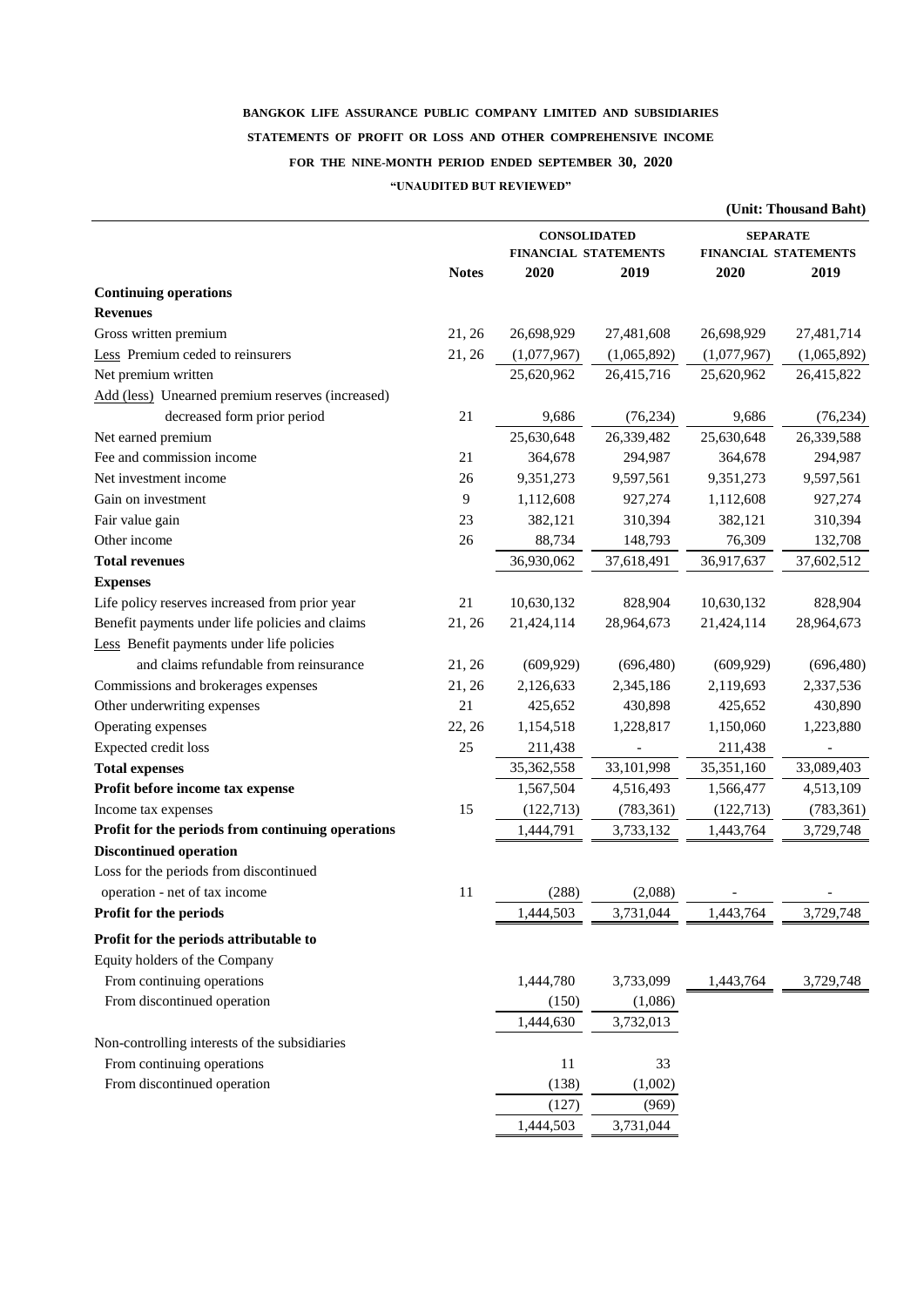# **BANGKOK LIFE ASSURANCE PUBLIC COMPANY LIMITED AND SUBSIDIARIES STATEMENTS OF PROFIT OR LOSS AND OTHER COMPREHENSIVE INCOME** (CONTINUED) **FOR THE NINE-MONTH PERIOD ENDED SEPTEMBER 30, 2020 "UNAUDITED BUT REVIEWED"**

|                                                                      |                      |             |                             | (Unit: Thousand Baht) |  |
|----------------------------------------------------------------------|----------------------|-------------|-----------------------------|-----------------------|--|
|                                                                      | <b>CONSOLIDATED</b>  |             | <b>SEPARATE</b>             |                       |  |
|                                                                      | FINANCIAL STATEMENTS |             | <b>FINANCIAL STATEMENTS</b> |                       |  |
| <b>Notes</b>                                                         | 2020                 | 2019        | 2020                        | 2019                  |  |
| Profit for the periods                                               | 1,444,503            | 3,731,044   | 1,443,764                   | 3,729,748             |  |
| Other comprehensive income                                           |                      |             |                             |                       |  |
| Other comprehensive income to be reclassified                        |                      |             |                             |                       |  |
| to profit or loss in subsequent periods                              |                      |             |                             |                       |  |
| Gains (losses) on remeasuring investment at fair value               |                      |             |                             |                       |  |
| through other comprehensive income                                   | (3,262,536)          | 5,592,349   | (3,262,536)                 | 5,592,349             |  |
| Reversal of gains realised on the disposal of                        |                      |             |                             |                       |  |
| investment at fair value through other comprehensive income          | (604, 057)           | (312, 323)  | (604, 057)                  | (312, 323)            |  |
| Losses on remeasuring cash flow                                      |                      |             |                             |                       |  |
| hedge derivatives fair value                                         | (582, 183)           |             | (582, 183)                  |                       |  |
| Foreign exchange differences on translation                          |                      |             |                             |                       |  |
| of financial statements in foreign currency                          | 6,140                | 227         |                             |                       |  |
| Income taxes relating to other comprehensive income<br>15            | 890,885              | (1,056,005) | 890,885                     | (1,056,005)           |  |
| Total other comprehensive income (loss) that will be reclassified to |                      |             |                             |                       |  |
| profit or loss in subsequent periods - net of income taxes           | (3,551,751)          | 4,224,248   | (3,557,891)                 | 4,224,021             |  |
| Other comprehensive income (loss) for the periods                    |                      |             |                             |                       |  |
| - net of income taxes                                                | (3,551,751)          | 4,224,248   | (3,557,891)                 | 4,224,021             |  |
| Total comprehensive income (loss) for the periods                    | (2,107,248)          | 7,955,292   | (2, 114, 127)               | 7,953,769             |  |
| Total comprehensive income (loss) for the periods attributable to    |                      |             |                             |                       |  |
| Equity holders of the Company                                        | (2,110,068)          | 7,956,153   | (2, 114, 127)               | 7,953,769             |  |
| Non-controlling interests of the subsidiaries                        | 2,820                | (861)       |                             |                       |  |
|                                                                      | (2,107,248)          | 7,955,292   |                             |                       |  |
| Earnings (losses) per share<br>29                                    |                      |             |                             |                       |  |
| Basic earnings (losses) per share                                    |                      |             |                             |                       |  |
| From continuing operations                                           | 0.846                | 2.186       |                             |                       |  |
| From discontinued operation<br>11                                    | (0.001)              | (0.001)     |                             |                       |  |
| Basic earnings per share for the period                              | 0.845                | 2.185       | 0.846                       | 2.184                 |  |
|                                                                      |                      |             |                             |                       |  |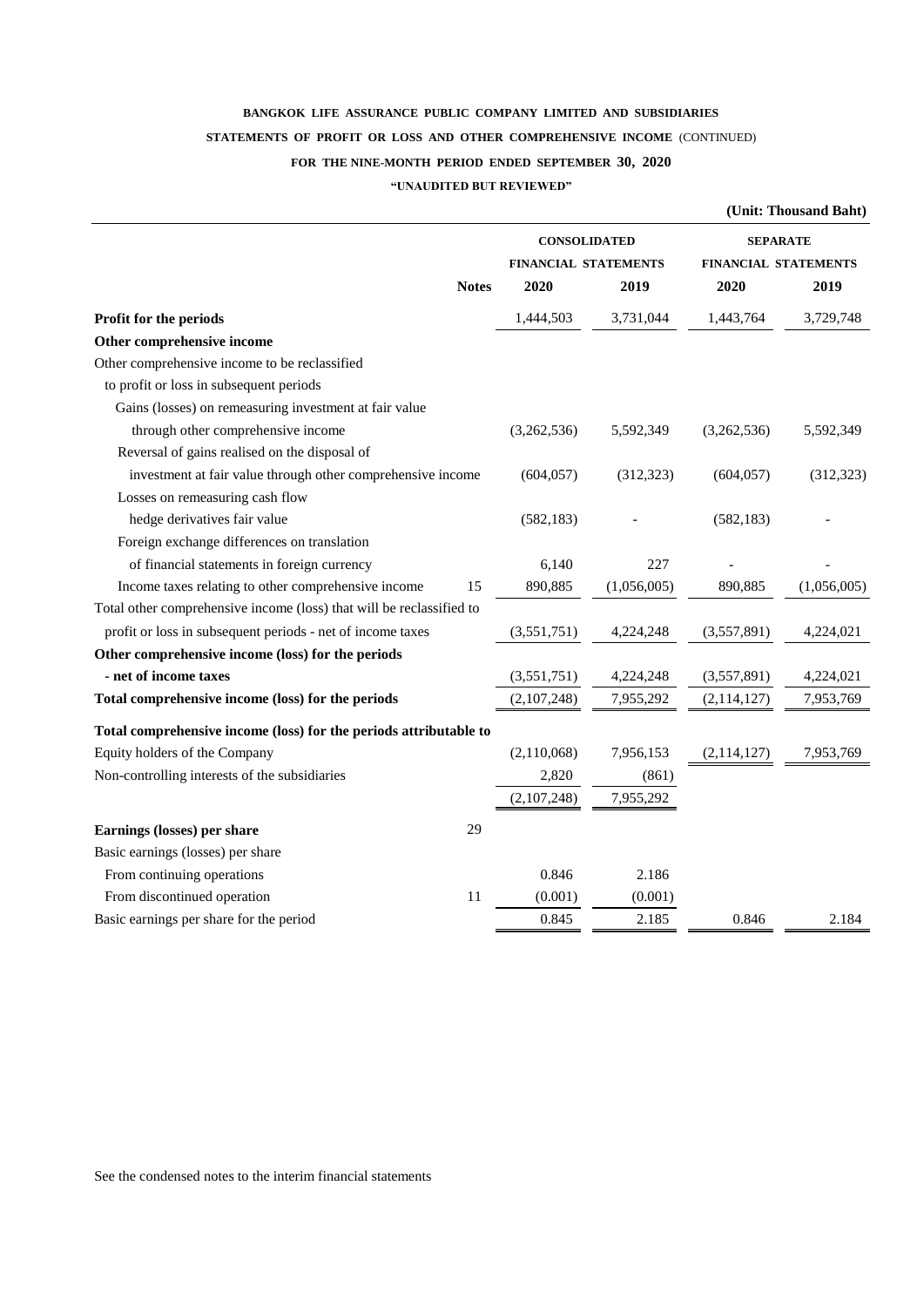#### **STATEMENT OF CHANGES IN EQUITY**

#### **FOR THE NINE-MONTH PERIOD ENDED SEPTEMBER 30, 2020**

#### **"UNAUDITED BUT REVIEWED"**

**(Unit: Thousand Baht)**

|                                                       |    |                    | <b>Consolidated financial statement</b> |                          |                          |                |                                                      |                                  |                     |                            |              |  |  |  |
|-------------------------------------------------------|----|--------------------|-----------------------------------------|--------------------------|--------------------------|----------------|------------------------------------------------------|----------------------------------|---------------------|----------------------------|--------------|--|--|--|
|                                                       |    |                    |                                         |                          |                          |                | Equity attributable to equity holders of the Company |                                  |                     |                            |              |  |  |  |
|                                                       |    |                    |                                         |                          |                          |                |                                                      | Other component of equity        |                     |                            |              |  |  |  |
|                                                       |    |                    |                                         |                          |                          |                | Surplus on                                           |                                  |                     |                            |              |  |  |  |
|                                                       |    |                    |                                         |                          | <b>Retained earnings</b> |                | remeasuring                                          | <b>Exchange rate differences</b> | <b>Total equity</b> | <b>Equity attributable</b> |              |  |  |  |
|                                                       |    | <b>Issued and</b>  |                                         | Appropriated             |                          |                | available-for-sale                                   | on translation of                | attributable to     | to non-controlling         |              |  |  |  |
|                                                       |    | paid-up            | Premium on                              | Legal                    | General                  |                | investments - net                                    | financial statements             | equity holders of   | interests of               |              |  |  |  |
|                                                       |    | Note share capital | share capital                           | reserve                  | reserve                  | Unappropriated | of income taxes                                      | in foreign currency              | the Company         | the subsidiaries           | <b>Total</b> |  |  |  |
| Balance as at January 1, 2019                         |    | 1,707,566          | 3,360,993                               | 170,800                  | 400,000                  | 27,908,092     | 4,961,857                                            | (4,700)                          | 38,504,608          | 3,548                      | 38,508,156   |  |  |  |
| Dividend paid                                         | 30 |                    |                                         | $\overline{\phantom{a}}$ |                          | (1,227,130)    | $\overline{\phantom{a}}$                             |                                  | (1,227,130)         | $\overline{\phantom{a}}$   | (1,227,130)  |  |  |  |
| Change in non-controlling interests                   |    |                    |                                         |                          |                          |                |                                                      |                                  |                     | 34,836                     | 34,836       |  |  |  |
| Profit (loss) for the period                          |    |                    |                                         |                          |                          | 3,732,013      |                                                      |                                  | 3,732,013           | (969)                      | 3,731,044    |  |  |  |
| Other comprehensive income                            |    |                    |                                         |                          |                          |                |                                                      |                                  |                     |                            |              |  |  |  |
| Gain on remeasuring of available-for-sale investments |    |                    |                                         |                          |                          |                |                                                      |                                  |                     |                            |              |  |  |  |
| - net of income taxes                                 |    |                    |                                         | $\overline{\phantom{a}}$ | $\overline{\phantom{0}}$ |                | 4,224,021                                            |                                  | 4,224,021           |                            | 4,224,021    |  |  |  |
| Exchange rate differences on translation of financial |    |                    |                                         |                          |                          |                |                                                      |                                  |                     |                            |              |  |  |  |
| statements in foreign currency                        |    |                    |                                         |                          |                          |                |                                                      | 119                              | 119                 | 108                        | 227          |  |  |  |
| Total comprehensive income (loss) for the period      |    |                    |                                         |                          |                          | 3,732,013      | 4,224,021                                            | 119                              | 7,956,153           | (861)                      | 7,955,292    |  |  |  |
| Balance as at September 30, 2019                      |    | 1,707,566          | 3,360,993                               | 170,800                  | 400,000                  | 30,412,975     | 9,185,878                                            | (4,581)                          | 45,233,631          | 37,523                     | 45,271,154   |  |  |  |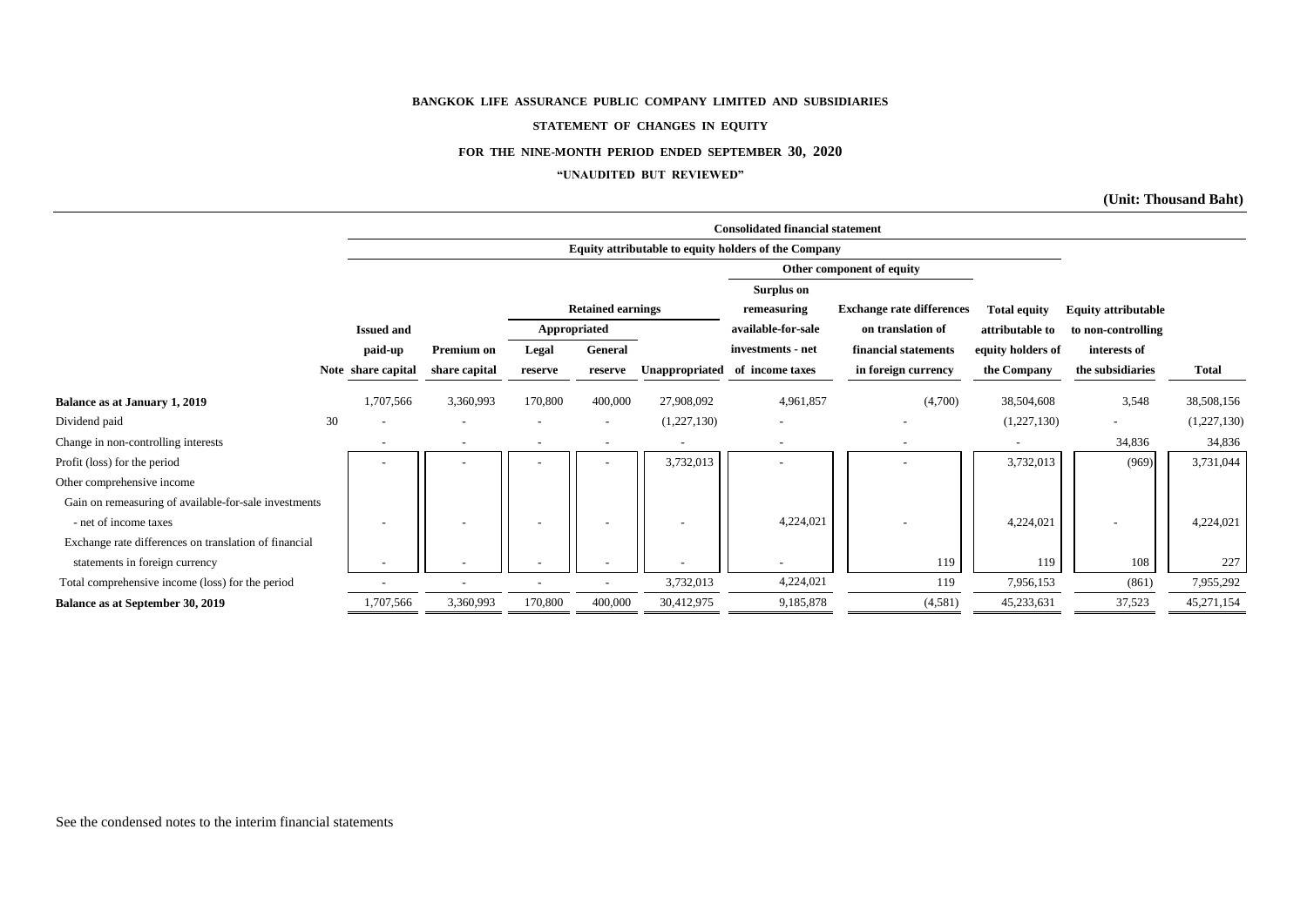#### **STATEMENT OF CHANGES IN EQUITY** (CONTINUED)

#### **FOR THE NINE-MONTH PERIOD ENDED SEPTEMBER 30, 2020**

#### **"UNAUDITED BUT REVIEWED"**

**(Unit: Thousand Baht)**

|                                                                 |              |                   | <b>Consolidated financial statement</b> |         |                          |                |                                                      |                              |                                  |                     |                            |             |  |
|-----------------------------------------------------------------|--------------|-------------------|-----------------------------------------|---------|--------------------------|----------------|------------------------------------------------------|------------------------------|----------------------------------|---------------------|----------------------------|-------------|--|
|                                                                 |              |                   |                                         |         |                          |                | Equity attributable to equity holders of the Company |                              |                                  |                     |                            |             |  |
|                                                                 |              |                   |                                         |         |                          |                |                                                      | Other component of equity    |                                  |                     |                            |             |  |
|                                                                 |              |                   | Surplus on                              |         |                          |                |                                                      |                              |                                  |                     |                            |             |  |
|                                                                 |              |                   |                                         |         | <b>Retained earnings</b> |                | Surplus on                                           | remeasuring investment       | <b>Exchange rate differences</b> | <b>Total equity</b> | <b>Equity attributable</b> |             |  |
|                                                                 |              | <b>Issued and</b> |                                         |         | Appropriated             |                | derivatives                                          | at fair value through        | on translation of                | attributable to     | to non-controlling         |             |  |
|                                                                 |              | paid-up           | Premium on                              | Legal   | General                  |                | investments                                          | other comprehensive          | financial statements             | equity holders of   | interests of               |             |  |
|                                                                 | <b>Notes</b> | share capital     | share capital                           | reserve | reserve                  | Unappropriated | - net of income taxes                                | income - net of income taxes | in foreign currency              | the Company         | the subsidiaries           | Total       |  |
| Balance as at January 1, 2020 - as previously presented         |              | 1,707,566         | 3,360,993                               | 170,800 | 400,000                  | 31,055,142     |                                                      | 7,535,572                    | (4,781)                          | 44,225,292          | 35,158                     | 44,260,450  |  |
| Adjustment from accounting guidelines for financial instruments |              |                   |                                         |         |                          |                |                                                      |                              |                                  |                     |                            |             |  |
| and disclosures on insurance business adoption                  |              |                   |                                         |         |                          |                |                                                      |                              |                                  |                     |                            |             |  |
| Change in accounting value from reclassification                | 3.4          |                   |                                         |         |                          | (966, 927)     |                                                      | 966,927                      |                                  |                     |                            |             |  |
| Change in accounting value from revaluation                     | 3.4          |                   |                                         |         |                          | (31,008)       | 592,440                                              | 201,235                      |                                  | 762,667             | $\sim$                     | 762,667     |  |
| Balance as at January 1, 2020 - adjusted                        |              | 1,707,566         | 3,360,993                               | 170,800 | 400,000                  | 30,057,207     | 592,440                                              | 8,703,734                    | (4,781)                          | 44,987,959          | 35,158                     | 45,023,117  |  |
| dividend paid                                                   | 30           |                   |                                         |         |                          | (546, 573)     | ٠                                                    |                              |                                  | (546, 573)          |                            | (546, 573)  |  |
| Profit (loss) for the period                                    |              |                   |                                         |         |                          | 1,444,630      |                                                      |                              |                                  | 1,444,630           | (127)                      | 1,444,503   |  |
| Other comprehensive income (loss) for the period                |              |                   |                                         |         |                          |                |                                                      |                              |                                  |                     |                            |             |  |
| Loss on remeasuring of investment at fair value through other   |              |                   |                                         |         |                          |                |                                                      |                              |                                  |                     |                            |             |  |
| comprehensive income - net of income taxes                      |              |                   |                                         |         |                          |                |                                                      | (3,092,145)                  |                                  | (3,092,145)         |                            | (3,092,145) |  |
| Loss on remeasuring cash flow hedge derivatives fair value      |              |                   |                                         |         |                          |                |                                                      |                              |                                  |                     |                            |             |  |
| - net of income taxes                                           |              |                   |                                         |         |                          |                | (465, 746)                                           |                              |                                  | (465, 746)          |                            | (465, 746)  |  |
| Exchange rate differences on translation of financial           |              |                   |                                         |         |                          |                |                                                      |                              |                                  |                     |                            |             |  |
| statements in foreign currency                                  |              |                   |                                         |         |                          |                |                                                      |                              | 3,193                            | 3,193               | 2,947                      | 6,140       |  |
| Total comprehensive income (loss) for the period                |              |                   |                                         |         |                          | 1,444,630      | (465, 746)                                           | (3,092,145)                  | 3,193                            | (2,110,068)         | 2,820                      | (2,107,248) |  |
| Balance as at September 30, 2020                                |              | 1,707,566         | 3,360,993                               | 170,800 | 400,000                  | 30,955,264     | 126,694                                              | 5,611,589                    | (1,588)                          | 42,331,318          | 37,978                     | 42,369,296  |  |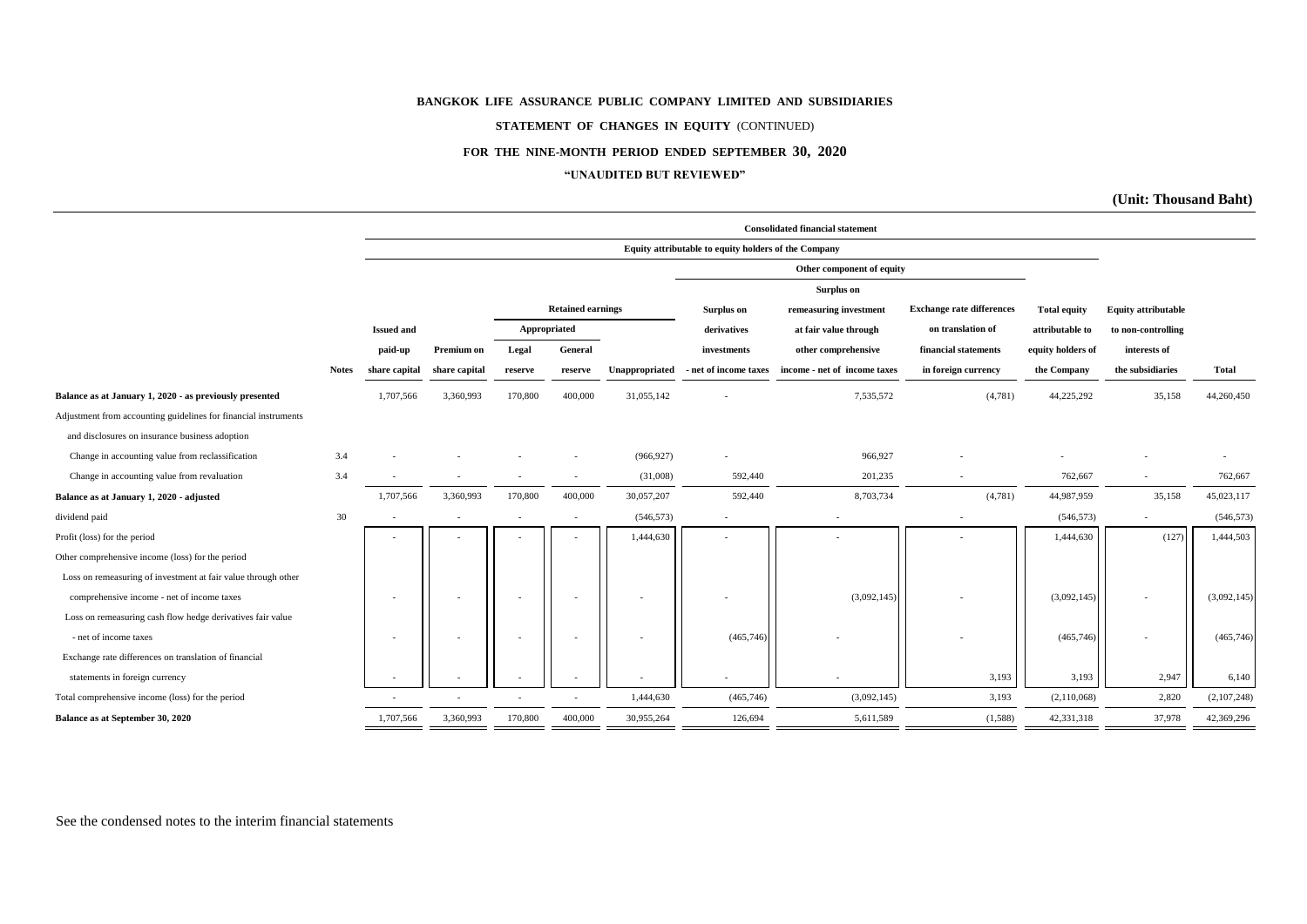#### **STATEMENT OF CHANGES IN EQUITY** (CONTINUED)

#### **FOR THE NINE-MONTH PERIOD ENDED SEPTEMBER 30, 2020**

#### **"UNAUDITED BUT REVIEWED"**

**(Unit : Thousand Baht)**

|                                                       |             | <b>Separate financial statements</b> |               |                          |                          |                          |                          |              |  |  |  |
|-------------------------------------------------------|-------------|--------------------------------------|---------------|--------------------------|--------------------------|--------------------------|--------------------------|--------------|--|--|--|
|                                                       |             |                                      |               |                          |                          |                          | Other component          |              |  |  |  |
|                                                       |             |                                      |               |                          |                          |                          | of equity                |              |  |  |  |
|                                                       |             |                                      |               |                          |                          |                          | Surplus on               |              |  |  |  |
|                                                       |             |                                      |               |                          | <b>Retained earnings</b> |                          | remeasuring              |              |  |  |  |
|                                                       |             | <b>Issued and</b>                    |               | Appropriated             |                          |                          | available-for-sale       |              |  |  |  |
|                                                       |             | paid-up                              | Premium on    | Legal                    | General                  |                          | investments - net        |              |  |  |  |
|                                                       | <b>Note</b> | share capital                        | share capital | reserve                  | reserve                  | Unappropriated           | of income taxes          | <b>Total</b> |  |  |  |
| Balance as at January 1, 2019                         |             | 1,707,566                            | 3,360,993     | 170,800                  | 400,000                  | 27,894,514               | 4,961,857                | 38,495,730   |  |  |  |
| Dividend paid                                         | 30          | $\overline{\phantom{a}}$             | $\sim$        | $\overline{\phantom{a}}$ | $\overline{\phantom{0}}$ | (1,227,130)              | $\overline{\phantom{a}}$ | (1,227,130)  |  |  |  |
| Profit for the period                                 |             |                                      |               |                          |                          | 3,729,748                |                          | 3,729,748    |  |  |  |
| Other comprehensive income                            |             |                                      |               |                          |                          |                          |                          |              |  |  |  |
| Profit on remearsuring available-for-sale investments |             |                                      |               |                          |                          |                          |                          |              |  |  |  |
| - net of income taxes                                 |             |                                      |               |                          |                          | $\overline{\phantom{0}}$ | 4,224,021                | 4,224,021    |  |  |  |
| Total comprehensive income for the period             |             |                                      |               |                          |                          | 3,729,748                | 4,224,021                | 7,953,769    |  |  |  |
| Balance as at September 30, 2019                      |             | 1,707,566                            | 3,360,993     | 170,800                  | 400,000                  | 30,397,132               | 9,185,878                | 45,222,369   |  |  |  |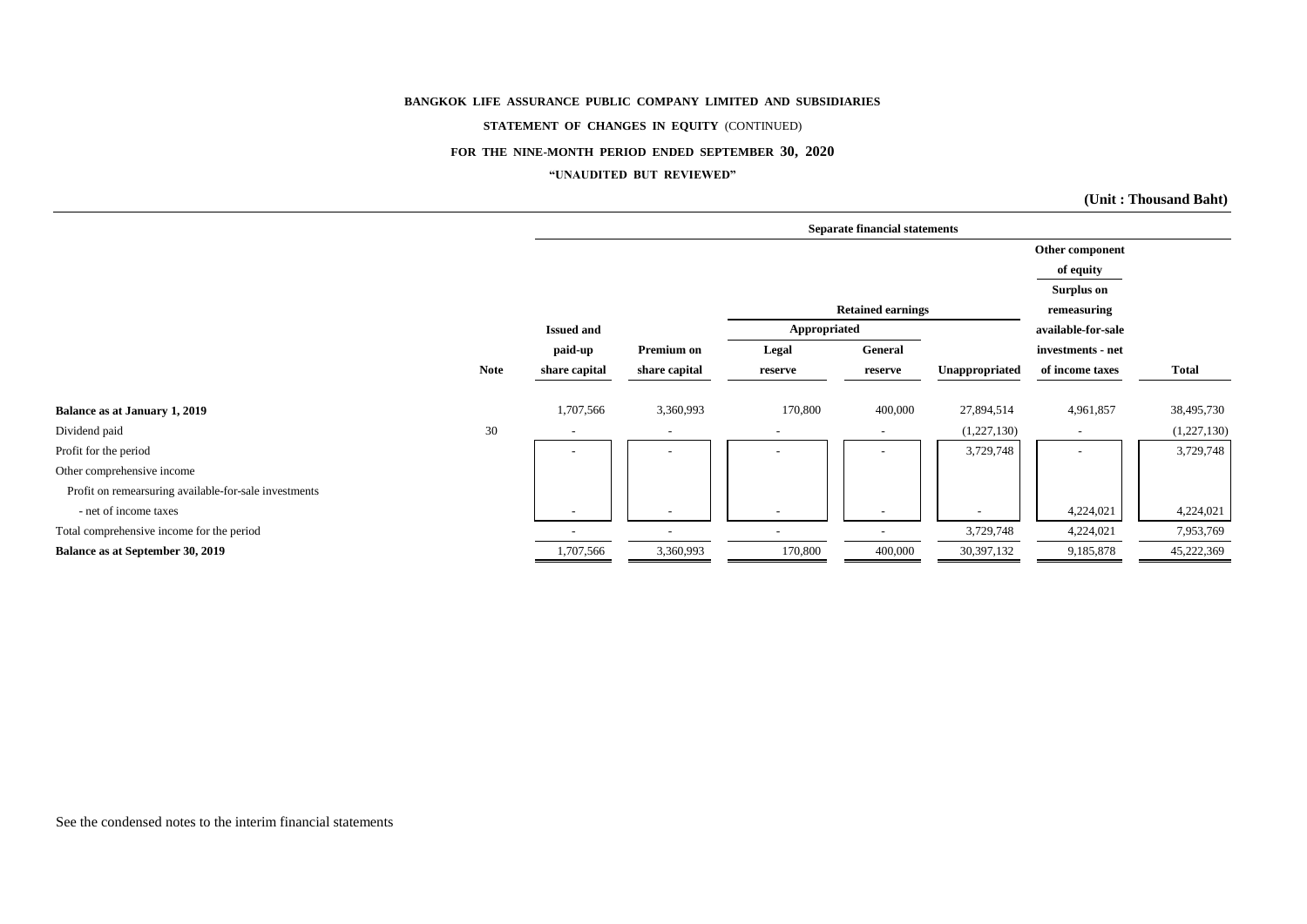#### **BANGKOK LIFE ASSURANCE PUBLIC COMPANY LIMITED AND SUBSIDIARIES STATEMENT OF CHANGES IN EQUITY** (CONTINUED) **FOR THE NINE-MONTH PERIOD ENDED SEPTEMBER 30, 2020 "UNAUDITED BUT REVIEWED"**

**(Unit: Thousand Baht)**

|                                                                 |              | <b>Separate financial statements</b> |               |              |                          |                |                       |                              |              |  |  |
|-----------------------------------------------------------------|--------------|--------------------------------------|---------------|--------------|--------------------------|----------------|-----------------------|------------------------------|--------------|--|--|
|                                                                 |              |                                      |               |              |                          |                |                       | Other component of equity    |              |  |  |
|                                                                 |              |                                      |               |              |                          |                |                       | <b>Surplus on</b>            |              |  |  |
|                                                                 |              |                                      |               |              | <b>Retained earnings</b> |                | <b>Surplus on</b>     | remeasuring investment       |              |  |  |
|                                                                 |              | <b>Issued and</b>                    |               | Appropriated |                          |                | derivatives           | at fair value through        |              |  |  |
|                                                                 |              | paid-up                              | Premium on    | Legal        | General                  |                | investments           | other comprehensive          |              |  |  |
|                                                                 | <b>Notes</b> | share capital                        | share capital | reserve      | reserve                  | Unappropriated | - net of income taxes | income - net of income taxes | <b>Total</b> |  |  |
| Balance as at January 1, 2020 - as previously presented         |              | 1,707,566                            | 3,360,993     | 170,800      | 400,000                  | 31,039,624     |                       | 7,535,572                    | 44,214,555   |  |  |
| Adjustment from accounting guidelines for financial instruments |              |                                      |               |              |                          |                |                       |                              |              |  |  |
| and disclosures on insurance business adoption                  |              |                                      |               |              |                          |                |                       |                              |              |  |  |
| Change in accounting value from reclassification                | 3.4          |                                      |               |              |                          | (966, 927)     |                       | 966,927                      |              |  |  |
| Change in accounting value from revaluation                     | 3.4          |                                      |               |              | $\sim$                   | (31,008)       | 592,440               | 201,235                      | 762,667      |  |  |
| Balance as at January 1, 2020 - adjusted                        |              | 1,707,566                            | 3,360,993     | 170,800      | 400,000                  | 30,041,689     | 592,440               | 8,703,734                    | 44,977,222   |  |  |
| dividend paid                                                   | 30           |                                      |               |              | $\sim$                   | (546, 573)     |                       |                              | $-546,573$   |  |  |
| Profit for the period                                           |              |                                      |               |              |                          | 1,443,764      |                       |                              | 1,443,764    |  |  |
| Other comprehensive income (loss) for the period                |              |                                      |               |              |                          |                |                       |                              |              |  |  |
| Loss on remearsuring investment at fair value through           |              |                                      |               |              |                          |                |                       |                              |              |  |  |
| other comprehensive income - net of income taxes                |              | ٠                                    |               |              |                          |                |                       | (3,092,145)                  | (3,092,145)  |  |  |
| Loss on remearsuring derivatives investments                    |              |                                      |               |              |                          |                |                       |                              |              |  |  |
| - net of income taxes                                           |              |                                      |               |              |                          |                | (465,746)             |                              | (465,746)    |  |  |
| Total comprehensive income (loss) for the period                |              |                                      |               |              |                          | 1,443,764      | (465,746)             | (3,092,145)                  | (2,114,127)  |  |  |
| Balance as at September 30, 2020                                |              | 1,707,566                            | 3,360,993     | 170,800      | 400,000                  | 30,938,880     | 126,694               | 5,611,589                    | 42,316,522   |  |  |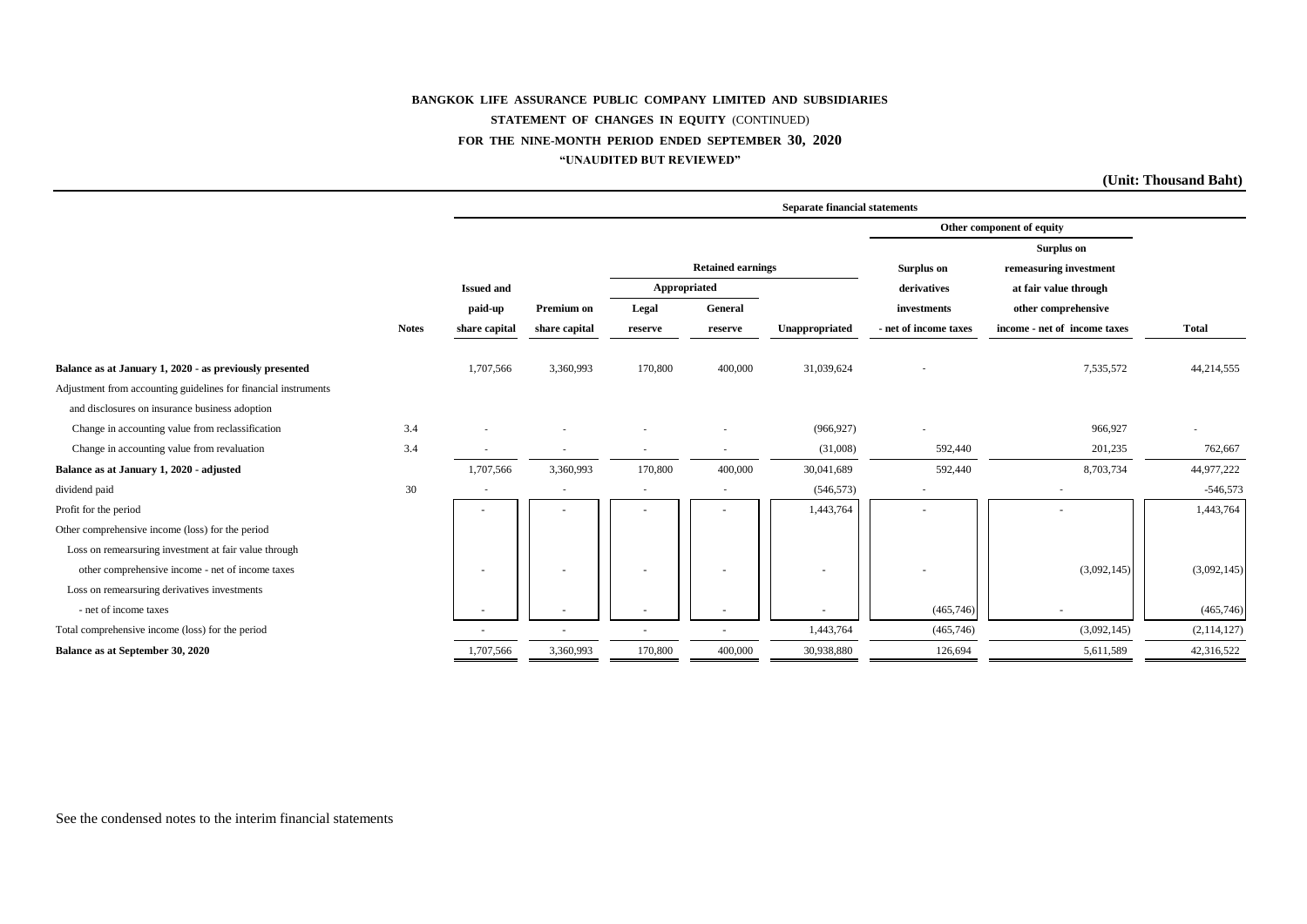# **BANGKOK LIFE ASSURANCE PUBLIC COMPANY LIMITED AND SUBSIDIARIES STATEMENTS OF CASH FLOWS FOR THE NINE-MONTH PERIOD ENDED SEPTEMBER 30, 2020**

#### **"UNAUDITED BUT REVIEWED"**

**(Unit: Thousand Baht)**

|                                                         | <b>CONSOLIDATED</b>         |                | <b>SEPARATE</b>             |                |  |  |
|---------------------------------------------------------|-----------------------------|----------------|-----------------------------|----------------|--|--|
|                                                         | <b>FINANCIAL STATEMENTS</b> |                | <b>FINANCIAL STATEMENTS</b> |                |  |  |
| <b>Note</b>                                             | 2020                        | 2019           | 2020                        | 2019           |  |  |
| Cash flows provided by (used in) operating activities   |                             |                |                             |                |  |  |
| Gross premium                                           | 26,092,953                  | 26,656,160     | 26,092,953                  | 26,656,266     |  |  |
| Cash payments from reinsurance                          | (815,719)                   | (480,952)      | (815,719)                   | (480,952)      |  |  |
| Interest income                                         | 6,785,924                   | 7,221,491      | 6,785,370                   | 7,221,481      |  |  |
| Dividend income                                         | 1,622,712                   | 1,570,722      | 1,622,712                   | 1,570,722      |  |  |
| Other investment income                                 | 1,095,804                   | 1,433,620      | 1,095,804                   | 1,433,619      |  |  |
| Other income                                            | 94,945                      | 134,344        | 76,278                      | 112,516        |  |  |
| Benefit and claim on direct insurance                   | (20,818,402)                | (28, 424, 410) | (20,818,402)                | (28, 424, 410) |  |  |
| Commissions and brokerages                              |                             |                |                             |                |  |  |
| on direct insurance                                     | (2,028,278)                 | (2,405,406)    | (2,020,871)                 | (2,397,832)    |  |  |
| Other underwriting expenses                             | (482, 459)                  | (440,066)      | (482, 459)                  | (440,058)      |  |  |
| Operating expenses                                      | (1,145,936)                 | (1,013,496)    | (1,135,044)                 | (1,004,529)    |  |  |
| Corporate income taxes                                  | (214, 048)                  | (195,051)      | (214, 032)                  | (195,051)      |  |  |
| Investments in securities                               |                             | (2,635,058)    |                             | (2,631,131)    |  |  |
| Loans                                                   |                             | (532,930)      |                             | (532,930)      |  |  |
| Other investments                                       |                             | 151,780        |                             | 151,780        |  |  |
| Cash received - financial assets                        | 26,167,092                  |                | 26,167,092                  |                |  |  |
| Cash payments - financial assets                        | (39,573,012)                |                | (39,573,012)                |                |  |  |
| Net cash provided by (used in) operating activities     | (3,218,424)                 | 1,040,748      | (3,219,330)                 | 1,039,491      |  |  |
| Cash flows used in investing activities                 |                             |                |                             |                |  |  |
| Net cash flows for purchases and disposals              |                             |                |                             |                |  |  |
| of property, plant and equipment                        | (560, 874)                  | (103, 153)     | (560, 800)                  | (103, 169)     |  |  |
| Cash received from return of investment in a subsidiary |                             |                |                             | 38,101         |  |  |
| Net cash used in investing activities                   | (560, 874)                  | (103, 153)     | (560, 800)                  | (65,068)       |  |  |
| Cash flows used in financing activity                   |                             |                |                             |                |  |  |
| Dividend paid                                           | (546, 573)                  | (1,227,131)    | (546, 573)                  | (1,227,131)    |  |  |
| Net cash used in financing activity                     | (546, 573)                  | (1,227,131)    | (546, 573)                  | (1,227,131)    |  |  |
| Non-controlling interests of the subsidiaries           |                             | 33,971         |                             |                |  |  |
| Exchange differences on translation of                  |                             |                |                             |                |  |  |
| financial statements in foreign currency                | 6,000                       | 1,132          |                             |                |  |  |
| Net decrease in cash and cash equivalents               | (4,319,871)                 | (254, 433)     | (4,326,703)                 | (252,708)      |  |  |
| Cash and cash equivalents at beginning of periods       | 13,441,883                  | 9,825,592      | 13,367,366                  | 9,745,784      |  |  |
| Cash and cash equivalents at end of periods<br>4        | 9,122,012                   | 9,571,159      | 9,040,663                   | 9,493,076      |  |  |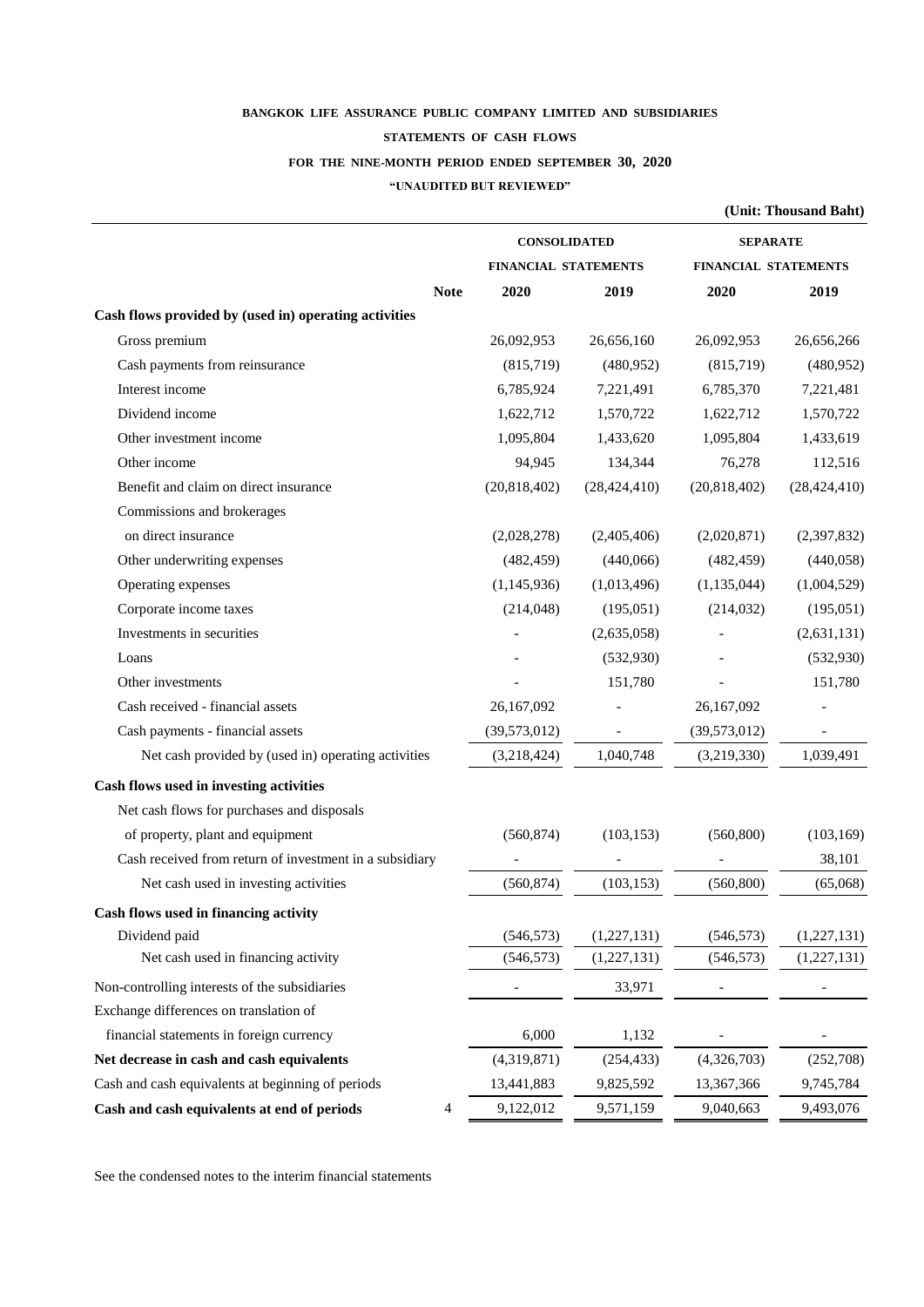**BANGKOK LIFE ASSURANCE PUBLIC COMPANY LIMITED AND SUBSIDIARIES CONDENSED NOTES TO THE INTERIM FINANCIAL STATEMENTS FOR THE THREE-MONTH AND NINE-MONTH PERIODS ENDED SEPTEMBER 30, 2020 "UNAUDITED"**

# **1. GENERAL INFORMATION AND THE COMPANY'S OPERATIONS**

Bangkok Life Assurance Public Company Limited (the "Company") is a public company incorporated and domiciled in Thailand. Its major shareholder is Nippon Life Insurance Company, which was incorporated in Japan. The Company is principally engaged provision of life insurance services. The registered office of the Company is located at No. 23/115-121, Soi Sun Wichai, Rama 9 Road, Bangkapi Sub-district, Huaykwang District, Bangkok.

### **2. BASIS FOR PREPARATION AND PRESENTATION OF CONSOLIDATED AND SEPARATE INTERIM FINANCIAL STATEMENTS**

- 2.1 These interim consolidated and separate financial statements are prepared in Thai Baht and in compliance with Thai Accounting Standard No. 34 "Interim Financial Reporting" and accounting practices generally accepted in Thailand. The Company presents the condensed notes to interim financial statements. However, the Company has presented line items in the consolidated and separate statements of financial position, the consolidated and separate statements of profit or loss and other comprehensive income, statements of changes in owners' equity and statements of cash flows in the same format as that used in its preparation of the annual financial statements and in accordance with the format of financial statements specified in the Notification of the Office of Insurance Commission ("OIC") regarding criteria, procedures, terms and conditions for preparation and submission of financial statements and operating performance reports of life insurance companies date March 4, 2016, which has been effective since January 1, 2016 and No.2 B.E. 2562 (2019) dated April 4, 2019, which has been effective since January 1, 2019.
- 2.2 The consolidated and separate statements of financial position as at December 31, 2019, presented herein for comparison, have been derived from the consolidated and separate financial statements of the Company for the year then ended which had been previously audited.
- 2.3 The unaudited results of operations presented in the three-month and nine-month periods ended September 30, 2020 are not necessarily an indication nor anticipation of the operating results for the full year.
- 2.4 Certain financial information which is normally included in the annual financial statements prepared in accordance with TFRS, but which is not required for interim reporting purposes, has been omitted. Therefore, the interim financial statements for the three-month and nine-month periods ended September 30, 2020 should be read in conjunction with the audited financial statements for the year ended December 31, 2019.

These consolidated and separate interim financial statements in Thai language are the official statutory financial statements of the Company. The consolidated and separate interim financial statements in English language have been translated from the consolidated and separate interim financial statements in Thai language.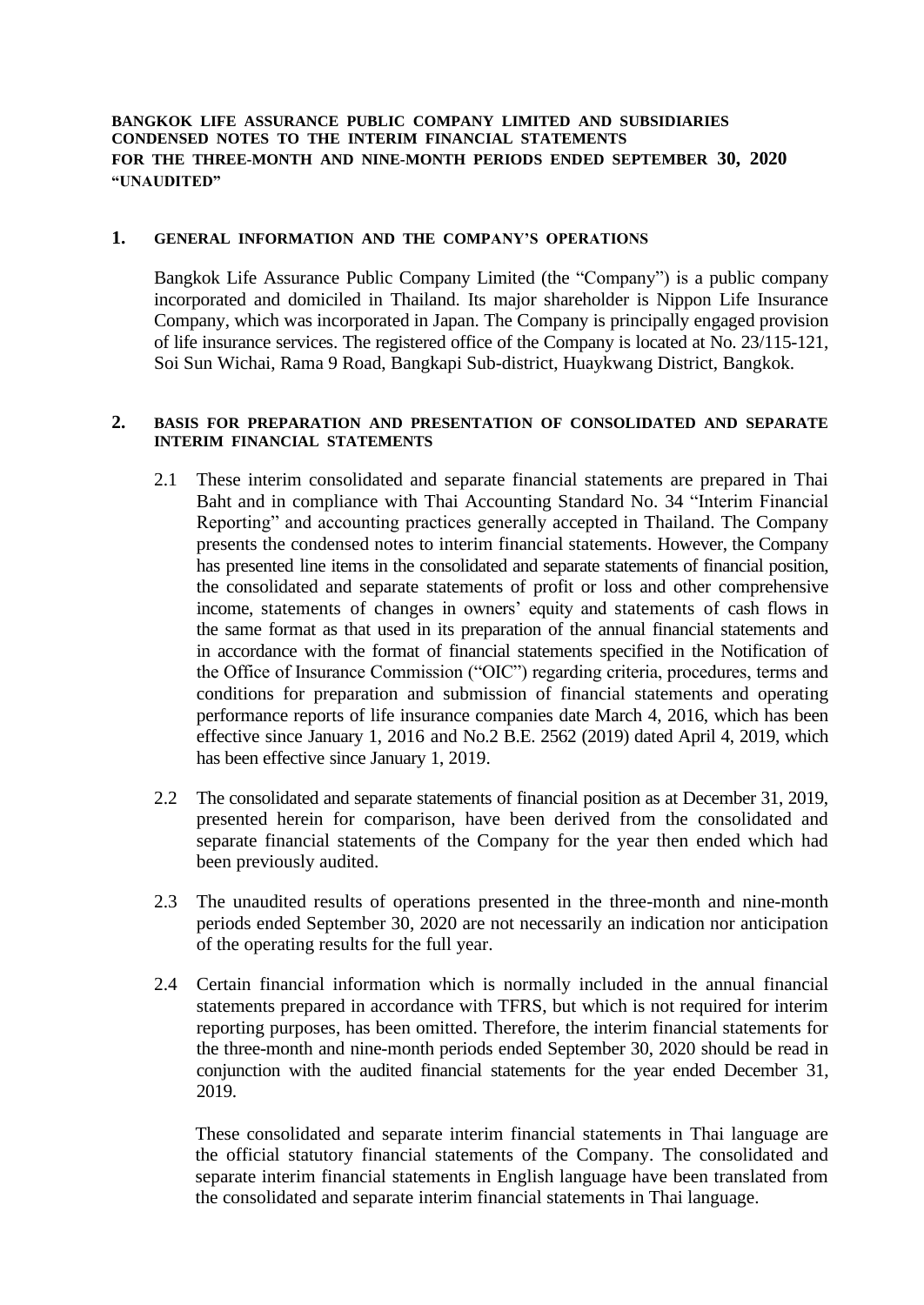The preparation of consolidated and separate interim financial statements in conformity with TFRS requires management to make judgments, estimates and assumptions that affect the application of accounting policies and the reported amounts of assets, liabilities, income and expenses. Actual results may differ from these estimates.

2.5 Material intercompany transactions between the Company and its subsidiaries have been eliminated from this interim consolidated financial statements. The interim consolidated financial statements for the three-month and nine-month periods ended September 30, 2020 have included the subsidiaries' interim financial statements for the three-month and nine-month periods ended September 30, 2020 which were reviewed.

The consolidated interim financial statements include the interim financial statements of Bangkok Life Assurance Pubic Company Limited and the following subsidiaries:

|                                                                            |                                  | Country of | Percentage of shareholding         |      |  |
|----------------------------------------------------------------------------|----------------------------------|------------|------------------------------------|------|--|
| Company's name                                                             | Nature of business incorporation |            | As at                              |      |  |
|                                                                            |                                  |            | September 30, December 31,<br>2020 | 2019 |  |
|                                                                            |                                  |            | $\frac{6}{9}$                      | $\%$ |  |
| <b>BLA Insurance Broker Company Limited Insurance broker</b>               |                                  | Thailand   | 99                                 | 99   |  |
| Bangkok Life Assurance (Cambodia)<br>Public Limited Company <sup>(1)</sup> | Life Insurance                   | Cambodia   | 52                                 | 52   |  |

(1) On June 15, 2018, the Extraordinary Meeting of Shareholder of Bangkok Life Assurance (Cambodia) Public Company Limited which is a subsidiary of the Company has passed a resolution to cease its operation and proceed with the voluntary liquidation (see Note 11).

On May 13, 2020, the Board of Directors passed a resolution to approve sale of investment in a subsidiary, Bangkok Life Assurance (Cambodia) Public Limited Company. The sale of such investment was approved by The Ministry of Economy and Finance and The Ministry of Commerce of Cambodia. Currently, the sale of such investment is in the process of granting from The General Department of Taxation of Cambodia.

The Company is deemed to have control over an investee or a subsidiary if it has rights, or is exposed, to variable returns from its involvement with the investee, and it has the ability to direct the activities that affect the amount of its returns.

Subsidiaries' interim financial statements are fully consolidated in the consolidated interim financial statements, being the date on the Company obtains control, and continued to be consolidated until the date when such control ceases.

The interim financial statements of the subsidiaries are prepared using the same significant accounting policies, except the adoption of new accounting policies as described in Note 3.

Non-controlling interests represent the portion of profit or loss and net assets of the subsidiaries that are not held by the Company and are presented separately in the consolidated profit or loss in the consolidated statement of profit or loss and other comprehensive income and within equity in the consolidated statements of financial position.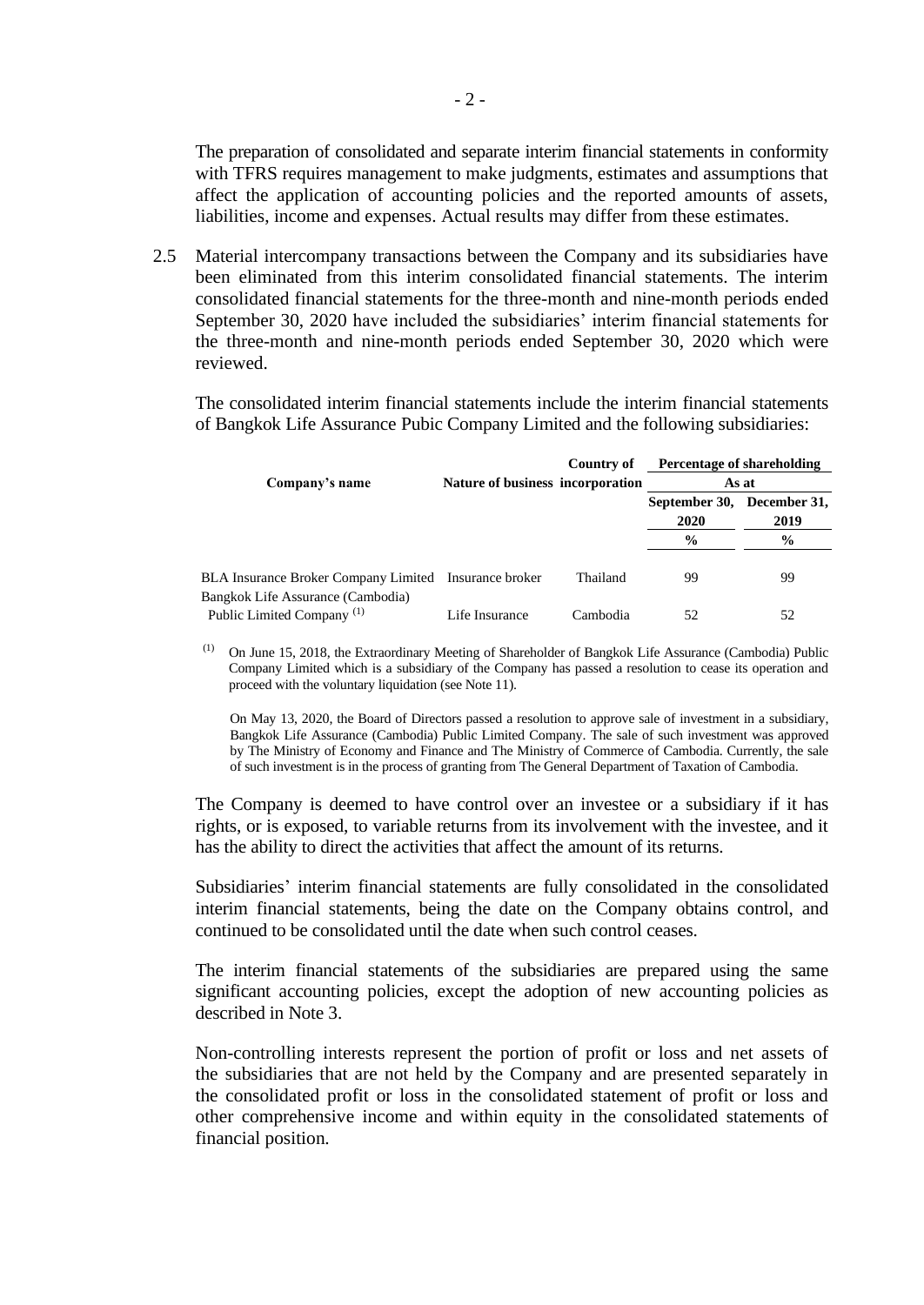2.6 Separate interim financial statements

The separate interim financial statements, which present investments in subsidiaries under the cost method, have been prepared solely for the benefit of the public.

2.7 Thai Financial Reporting Standards affecting the presentation and disclosure in the current period financial statements.

During the period, the Group has adopted the revised and new financial reporting standards and guidelines on accounting issued by the Federation of Accounting Professions which become effective for fiscal years beginning on or after January 1, 2020. These financial reporting standards were aimed at alignment with the corresponding International Financial Reporting Standards, with most of the changes directed towards revision of wording and terminology, and provision of interpretations and accounting guidance to users of standards.

The adoption of these financial reporting standards does not have any significant impact on the Group's financial statements, except:

# Thai Financial Reporting Standard No. 4 "Insurance Contracts" ("TFRS 4")

The Federation of Accounting Professions issued Thai Financial Reporting Standard No. 4 "Insurance Contracts", which has been announced in the Royal Gazette on September 24, 2019 and will be effective for the financial statements for the period beginning on or after January 1, 2020 onwards. This revised financial reporting standard determines the option for insurance industry to temporary exempt from applying Thai Financial Reporting Standard No. 9 "Financial Instruments" and Thai Financial Reporting Standard No. 7 "Financial Instruments: Disclosures" if an entity meets the criteria required by such revised Thai Financial Reporting Standard. An entity can elect to apply the accounting guidelines for financial instruments and disclosures on insurance business for the financial statements for the period beginning on or after January 1, 2020 until the period beginning on or after January 1, 2024 or before Thai Financial Reporting Standard No. 17 "Insurance Contracts" becomes effective. If an entity elects to adopt this exemption, the entity is required to disclose how the entity meets criteria for such temporary exemption.

The Company's management has assessed eligibility to apply such temporary exemption and concluded that the Company is eligible to apply such temporary exemption. Because the Company has not previously applied TFRS 9 and has activities that are predominantly connected with insurance. The amount of its insurance liabilities is significant compared with its total amount of liabilities and the percentage of its liabilities connected with insurance relative to its total amount of liabilities is greater than 90 percent.

Therefore, the Company's management elects to apply the accounting guidelines for financial instruments and disclosures on insurance business. As a result, the Company's management has not yet apply Thai Financial Reporting Standard No. 9 "Financial Instruments" and Thai Financial Reporting Standard No. 7 "Financial Instruments: Disclosures" for the period beginning on January 1, 2020.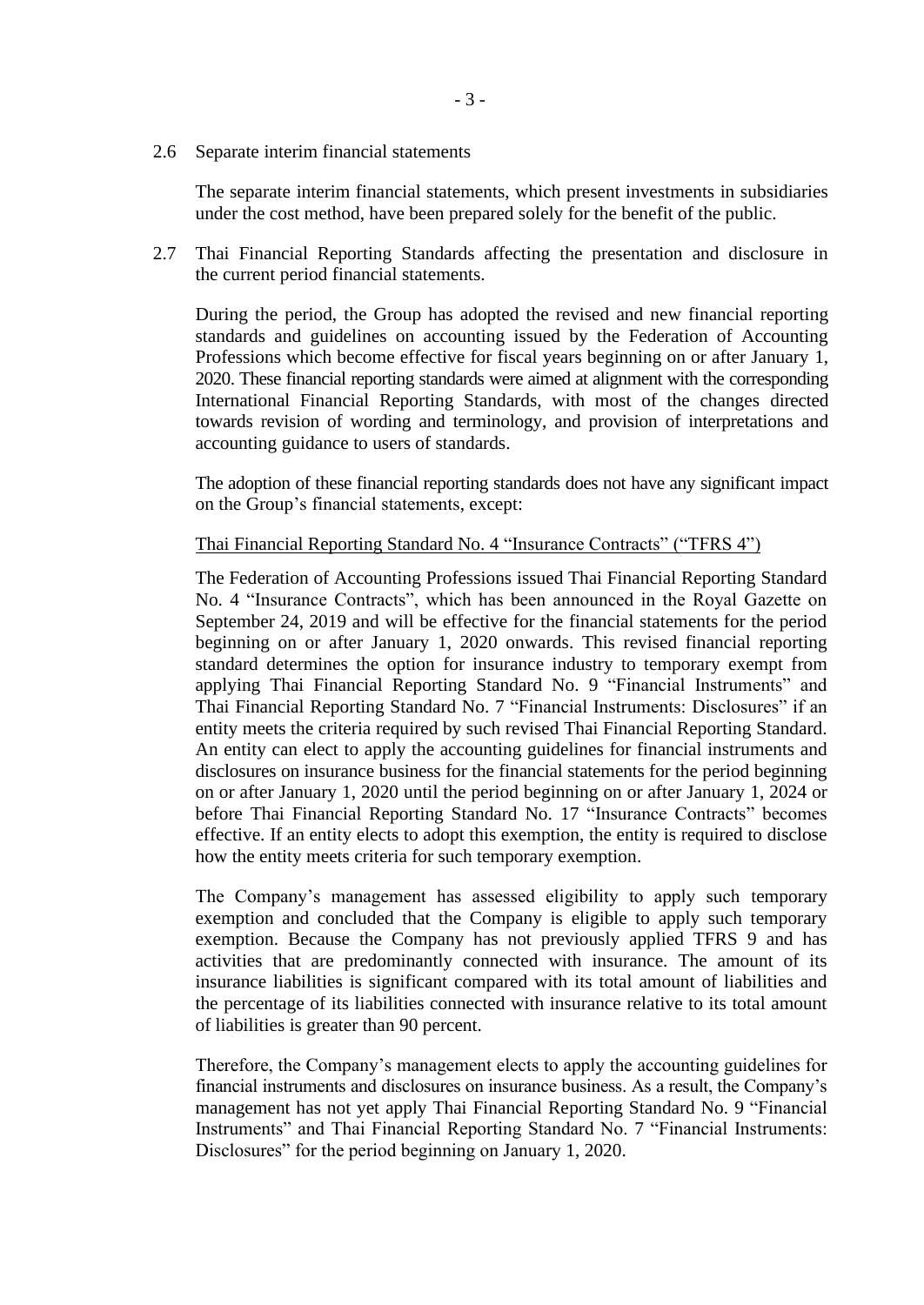The accounting guidelines for financial instruments and disclosures on insurance business

The Federation of Accounting Professions issued the accounting guidelines for financial instruments and disclosures on insurance business, which has been announced in the Royal Gazette on March 26, 2020 and will be effective for the financial statements for the period beginning on or after January 1, 2020 onwards.

The accounting guidelines make stipulations relating to the classification of financial instruments and their measurement at fair value or amortized cost; taking into account the type of instrument, the calculation of impairment using the expected credit loss method, and the concept of hedge accounting. These include stipulations regarding the presentation and disclosure of financial instruments.

## 2.8 Thai Financial Reporting Standards announced in the Royal Gazette but not yet effective

The Federation of Accounting Professions has issued the Notification regarding Thai Accounting Standards, Thai Financial Reporting Standards, Thai Accounting Standards Interpretation and Thai Financial Reporting Standard Interpretation, which have been announced in the Royal Gazette and will be effective for the financial statements for the period beginning on or after January 1, 2021 onwards. These financial reporting standards were aimed at alignment with the corresponding International Financial Reporting Standards, with most of the changes directed towards revisions to references to the Conceptual Framework in TFRSs, except for the revisions of definitions and accounting requirements as follows:

### Definition of Business

The revised Thai Financial Reporting Standard No. 3 "Business Combinations" clearly clarifies the definition of business and introduce an optional concentration test. Under the optional concentration test, the acquired set of activities and assets is not a business if substantially all of the fair value of the gross assets acquired is concentrated in a single identifiable asset or group of similar assets. This revised financial reporting standard requires prospective method for such amendment. Earlier application is permitted.

### Definition of Materiality

The revised definition of materiality resulted in the amendment of Thai Accounting Standards No. 1 "Presentation of Financial Statements" and Thai Accounting Standards No. 8 "Accounting Policies, Changes in Accounting Estimates and Errors", including other financial reporting standards which refer to materiality. This amendment is intended to make the definition of material to comply with the Conceptual Framework which requires prospective method for such amendment. Earlier application is permitted.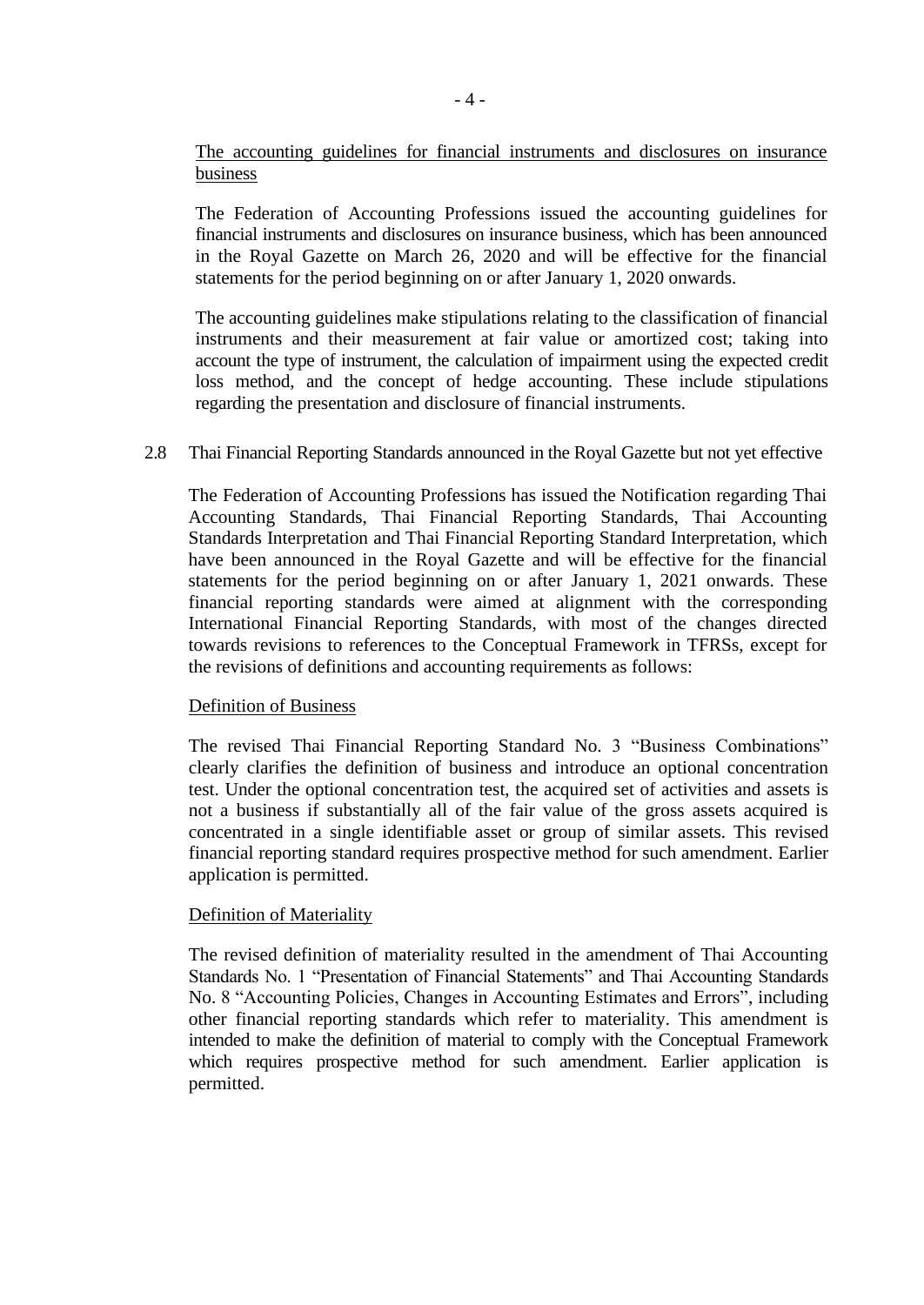## The Interest Rate Reform

Due to the interest rate reform, there are the amendments of specific hedge accounting requirements in Thai Financial Reporting Standard No. 9 "Financial Instruments" and Thai Financial Reporting Standard No. 7 "Financial Instruments: Disclosures".

The Company's management will adopt such TFRSs in the preparation of the Company's financial statements when it becomes effective. The Company's management has assessed the impact of these TFRSs and considered that the adoption of these financial reporting standards does not have any significant impact on the financial statements of the Company in the period of initial application.

# **3. ACCOUNTING POLICIES**

The interim financial statements have been prepared based on the basis, accounting policies and method of computation consistent with those used in the financial statements for the year ended December 31, 2019, except the adoption of new and revised Thai Financial Reporting Standards as described in Note 2.7 related to the accounting guidelines for financial instruments and disclosures on insurance business. Accounting policies which significantly changed are as follows:

## 3.1 Classification and measurement

The Group has been classified financial assets and liabilities based on the accounting guidelines for financial instruments and disclosures on insurance business as following:

General investment has been classified as Investment at fair value through other comprehensive income (FVTOCI). Subsequently, they are measured at fair value with gains and losses arising from changes in fair value recognized in other comprehensive income and accumulated in the investments revaluation reserve. The cumulative gain or loss will be classified to profit or loss on disposal of the equity investments. Dividends on these investments in equity instruments are recognized in profit or loss. The Group has designated all investments in equity instruments that are not held for trading as FVTOCI on initial application of the accounting guidelines.

Loans and accrued interest receivables have been measured at amortized cost.

Derivative financial instruments have been classified and measured as fair value through profit or loss except for cash flow hedges that apply hedge accounting. The effective portion of changes in the fair value of derivatives and other qualifying hedging instruments that are designated and qualified as cash flow hedges is recognized in other comprehensive income. The gain or loss relating to the ineffective portion is recognized immediately in profit or loss.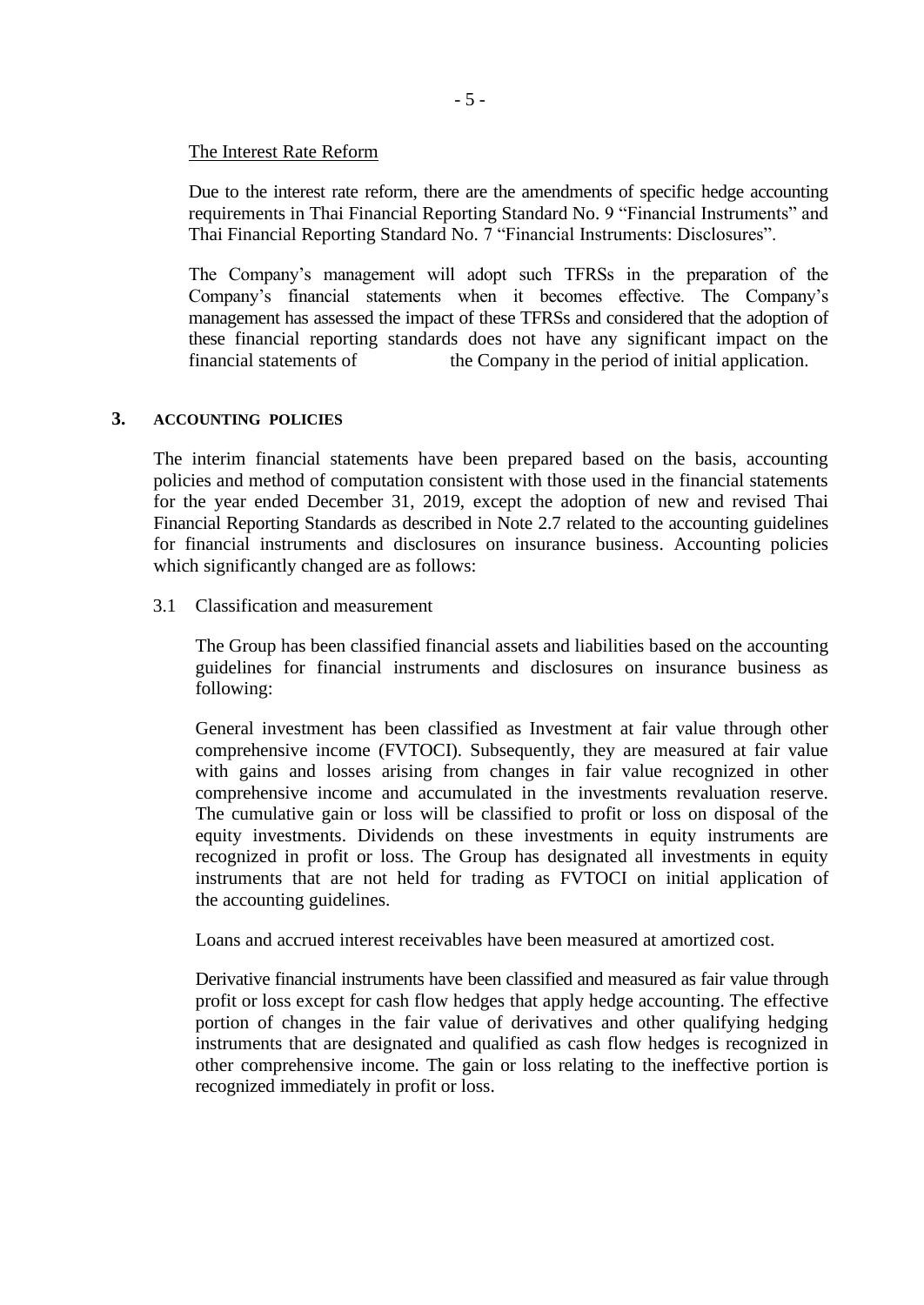3.2 Expected credit loss

The expected credit loss model requires The Group to account for expected credit losses and changes in those expected credit losses at each reporting date to reflect changes in credit risk since initial recognition of the financial assets.

3.3 Hedge accounting

The Group designates certain derivatives as following

For fair value hedges, the fair value change on qualifying hedging instruments is recognized in profit or loss as well as changes in fair value for the relevant risk of hedging instruments.

For cash flow hedges, the effective portion of changes in the fair value of derivatives and other qualifying hedging instruments that are designated and qualify as cash flow hedges is recognized in other comprehensive income. The gain or loss relating to the ineffective portion is recognized immediately in profit or loss.

3.4 Reclassification of financial assets and liabilities due to first time adoption of the accounting guidelines for financial instruments and disclosures on insurance business (see Note 2.7).

The Group elected to recognize a cumulative effect of initially applying such accounting guidelines as an adjustment to the beginning balance of retained earnings and component of equity of the reporting period.

|                                                                                                                  | (Unit: Thousand Baht)<br><b>Consolidated financial statements</b> |                                                                      |                                                                                                                               |  |
|------------------------------------------------------------------------------------------------------------------|-------------------------------------------------------------------|----------------------------------------------------------------------|-------------------------------------------------------------------------------------------------------------------------------|--|
|                                                                                                                  | Unappropriated<br><b>Retained</b><br><b>Earnings</b>              | Surplus on<br>derivatives<br>investments -<br>net of income<br>taxes | Surplus on<br>remeasuring<br>investment at<br>fair value<br>through other<br>comprehensive<br>income - net of<br>income taxes |  |
|                                                                                                                  |                                                                   |                                                                      |                                                                                                                               |  |
| As at January 1, 2020 - as previously presented                                                                  | 31,055,142                                                        |                                                                      | 7,535,572                                                                                                                     |  |
| Derivatives investments - net of income taxes                                                                    | 91,952                                                            | 592,440                                                              |                                                                                                                               |  |
| Impairment of investment assets - net of income taxes                                                            | (122,960)                                                         |                                                                      |                                                                                                                               |  |
| Impairment of investment assets                                                                                  |                                                                   |                                                                      | 31,362                                                                                                                        |  |
| Reclassification from general investment to investment<br>at fair value through other comprehensive income - net |                                                                   |                                                                      |                                                                                                                               |  |
| of income taxes                                                                                                  |                                                                   |                                                                      | 169,873                                                                                                                       |  |
| Exchange loss from debt securities which was previously                                                          |                                                                   |                                                                      |                                                                                                                               |  |
| classified as equity securities - net of income taxes                                                            | (966, 927)                                                        |                                                                      | 966,927                                                                                                                       |  |
| As at January 1, 2020 - adjusted                                                                                 | 30,057,207                                                        | 592,440                                                              | 8,703,734                                                                                                                     |  |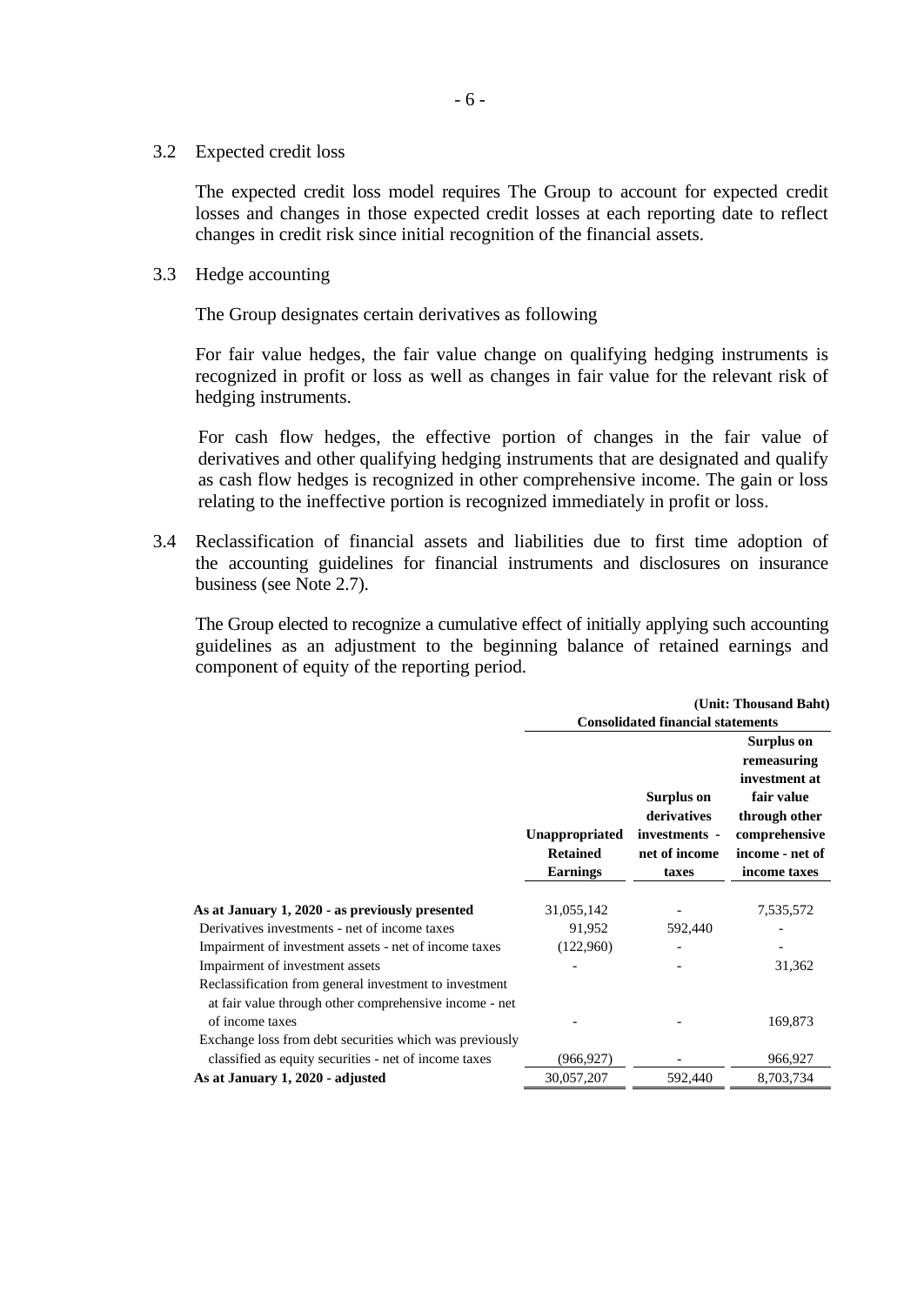|                                                                                                                                     | (Unit: Thousand Baht)                                |                                                                      |                                                                                                                                      |  |
|-------------------------------------------------------------------------------------------------------------------------------------|------------------------------------------------------|----------------------------------------------------------------------|--------------------------------------------------------------------------------------------------------------------------------------|--|
|                                                                                                                                     | <b>Separate financial statements</b>                 |                                                                      |                                                                                                                                      |  |
|                                                                                                                                     | Unappropriated<br><b>Retained</b><br><b>Earnings</b> | Surplus on<br>derivatives<br>investments -<br>net of income<br>taxes | <b>Surplus on</b><br>remeasuring<br>investment at<br>fair value<br>through other<br>comprehensive<br>income - net of<br>income taxes |  |
|                                                                                                                                     |                                                      |                                                                      |                                                                                                                                      |  |
| As at January 1, 2020 - as previously presented                                                                                     | 31,039,624                                           |                                                                      | 7,535,572                                                                                                                            |  |
| Derivatives investments - net of income taxes                                                                                       | 91,952                                               | 592,440                                                              |                                                                                                                                      |  |
| Impairment of investment assets - net of income taxes                                                                               | (122,960)                                            |                                                                      |                                                                                                                                      |  |
| Impairment of investment assets                                                                                                     |                                                      |                                                                      | 31,362                                                                                                                               |  |
| Reclassification from general investment to investment<br>at fair value through other comprehensive income - net<br>of income taxes |                                                      |                                                                      | 169,873                                                                                                                              |  |
|                                                                                                                                     |                                                      |                                                                      |                                                                                                                                      |  |
| Exchange loss from debt securities which was previously                                                                             |                                                      |                                                                      |                                                                                                                                      |  |
| classified as equity securities - net of income taxes                                                                               | (966,927)                                            |                                                                      | 966,927                                                                                                                              |  |
| As at January 1, 2020 - adjusted                                                                                                    | 30,041,689                                           | 592,440                                                              | 8,703,734                                                                                                                            |  |

## **4. CASH AND CASH EQUIVALENT**

As at September 30, 2020 and December 31, 2019, the Company and its subsidiaries have cash and cash equivalent as follows:

|                                               |           |                                    |                                           | (Unit: Thousand Baht) |  |  |
|-----------------------------------------------|-----------|------------------------------------|-------------------------------------------|-----------------------|--|--|
|                                               |           | <b>Consolidated</b>                |                                           | <b>Separate</b>       |  |  |
|                                               |           | financial statements               | financial statements                      |                       |  |  |
|                                               | 2020      | September 30, December 31,<br>2019 | September 30, December 31,<br><b>2020</b> | 2019                  |  |  |
| Cash on hand                                  | 5,772     | 7.169                              | 5.771                                     | 7.168                 |  |  |
| Deposits at banks with no fixed maturity date | 1,656,082 | 2.152.644                          | 1,574,734                                 | 2,078,128             |  |  |
| Short-term investments in promissory notes    | 7,460,158 | 11,282,070                         | 7,460,158                                 | 11,282,070            |  |  |
| Cash and cash equivalents                     | 9.122.012 | 13.441.883                         | 9,040,663                                 | 13,367,366            |  |  |

As at September 30, 2020, interest rates on saving accounts and promissory notes are in the range of 0.13% - 0.63% per annum (December 31, 2019: 0.38% - 1.38% per annum).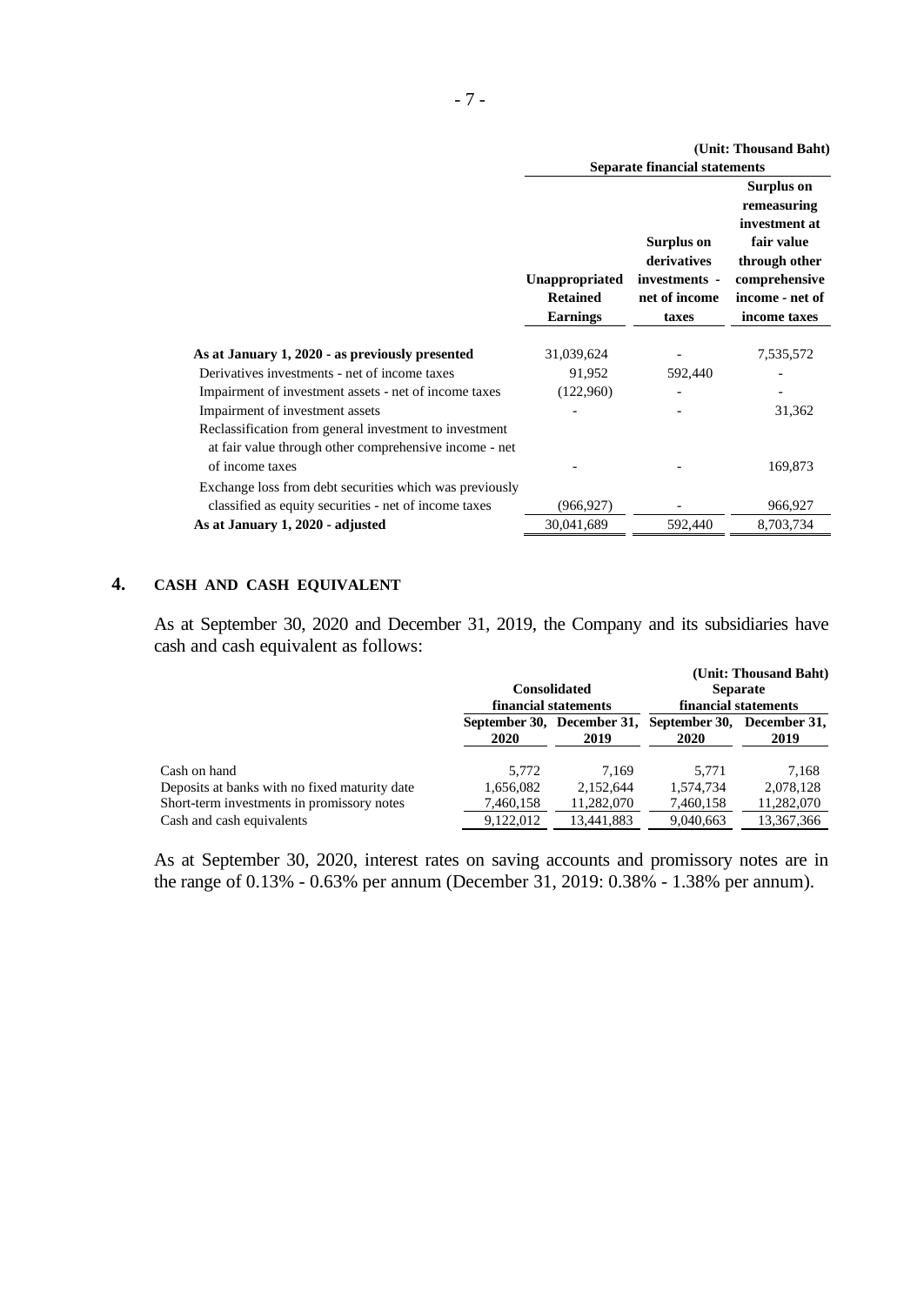## **5. PREMIUM RECEIVABLES**

As at September 30, 2020 and December 31, 2019, the outstanding balances of premium receivables, classified by overdue period, counted from the due dates, are as follows:

|                         | (Unit: Thousand Baht)<br><b>Consolidated and separate</b><br>financial statements<br>Due from direct insurance |           |  |
|-------------------------|----------------------------------------------------------------------------------------------------------------|-----------|--|
|                         | September 30, December 31,<br>2020                                                                             | 2019      |  |
| Not yet due             | 2,220,094                                                                                                      | 1,740,698 |  |
| Not over 30 days        | 74.088                                                                                                         | 24,275    |  |
| Over 30 days to 60 days | 20,998                                                                                                         | 33,611    |  |
| Over 60 days to 90 days | 12,247                                                                                                         | 830       |  |
| Over 90 days            | 10,513                                                                                                         | 1,244     |  |
| Premium receivables     | 2.337.940                                                                                                      | 1.800.658 |  |

For premium receivables due form agents and brokers, the Company has determined criteria in collections from those debtors. For overdue premium receivables, the Company has taken legal process with agents and brokers on a case by case basis.

For individual policies which have cash value and premium receivables over the grace period, the premium receivables will be settled by granting an automatic premium loan where the policy has a cash surrender value.

# **6. REINSURANCE ASSETS**

As at September 30, 2020 and December 31, 2019, reinsurance assets consisted of the following:

|                                        | (Unit: Thousand Baht)<br><b>Consolidated and separate</b><br>financial statements |         |  |
|----------------------------------------|-----------------------------------------------------------------------------------|---------|--|
|                                        | September 30, December 31,<br>2020                                                | 2019    |  |
| Reserves recoverable from reinsurances |                                                                                   |         |  |
| Claim reserves                         | 115,211                                                                           | 76,315  |  |
| Unearned premium reserves              | 627,130                                                                           | 473,386 |  |
| Reinsurance assets                     | 742,341                                                                           | 549,701 |  |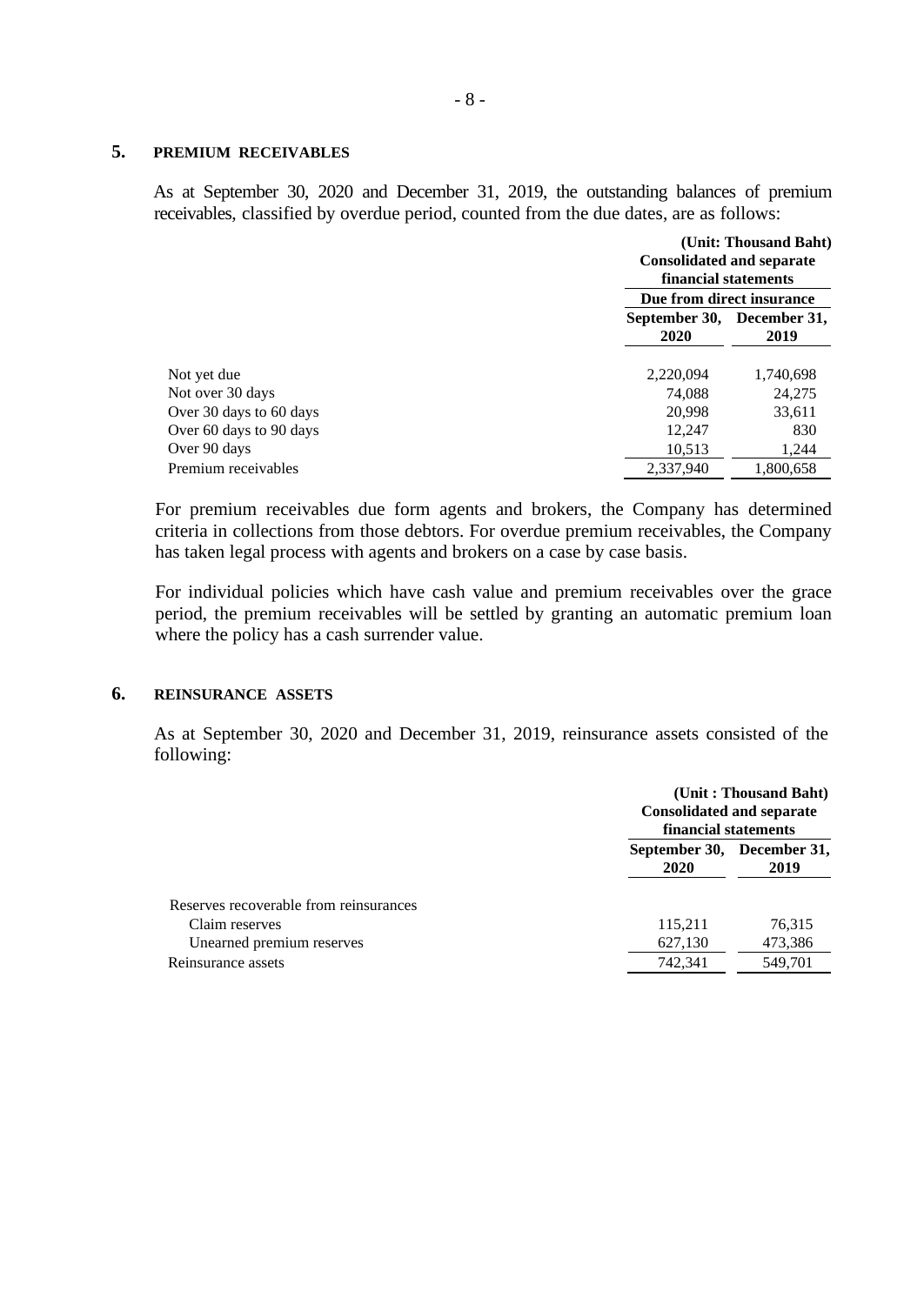## **7. AMOUNT DUE FROM REINSURANCE**

As at September 30, 2020 and December 31, 2019, amount due from reinsurance consisted of the following:

|                             | (Unit: Thousand Baht)<br><b>Consolidated and separate</b><br>financial statements |                      |  |
|-----------------------------|-----------------------------------------------------------------------------------|----------------------|--|
|                             | September 30,<br>2020                                                             | December 31,<br>2019 |  |
| Amount due from reinsurers  | 947.222                                                                           | 1.044.316            |  |
| Amount due from reinsurance | 947.222                                                                           | 1.044.316            |  |

# **8. DERIVATIVE ASSETS AND LIABILITIES**

As at September 30, 2020 and December 31, 2019, derivatives classified by objective are as follows:

Derivatives - not apply hedge accounting

|                                                  |                        |                                                               | September 30, 2020<br><b>Fair value</b> |                                       | For the nine-month<br>period ended<br><b>September 30, 2020</b>          |
|--------------------------------------------------|------------------------|---------------------------------------------------------------|-----------------------------------------|---------------------------------------|--------------------------------------------------------------------------|
| <b>Contract type</b><br>and objective            | Number of<br>contracts | <b>Notional</b><br>amount<br>(Thousand Units) (Thousand Baht) | <b>Assets</b>                           | <b>Liabilities</b><br>(Thousand Baht) | <b>Fair value gains</b><br>(losses)<br>on derivatives<br>(Thousand Baht) |
| Hedge of net investment<br>in foreign currencies | 54                     | 455.764                                                       | 10.661                                  | 127.401                               | (3,913)                                                                  |
| Cash flow hedge                                  |                        | 150,000                                                       | 1,528                                   |                                       | 1,528                                                                    |
|                                                  |                        |                                                               | 12,189                                  | 127.401                               | (2,385)                                                                  |

# Derivatives - apply hedge accounting

|                                       |                        |                                                               | September 30, 2020<br><b>Fair value</b> |                                                  | For the nine-month<br>period ended<br>September 30, 2020 |
|---------------------------------------|------------------------|---------------------------------------------------------------|-----------------------------------------|--------------------------------------------------|----------------------------------------------------------|
| <b>Contract type</b><br>and objective | Number of<br>contracts | <b>Notional</b><br>amount<br>(Thousand Units) (Thousand Baht) | <b>Assets</b>                           | <b>Liabilities</b><br>(Thousand<br><b>Baht</b> ) | Fair value gains<br>on derivatives<br>(Thousand Baht)    |
| Cash flow hedge                       | 103                    | 525,170                                                       | 530,511<br>530,511                      | 249,767<br>249,767                               | 158,368                                                  |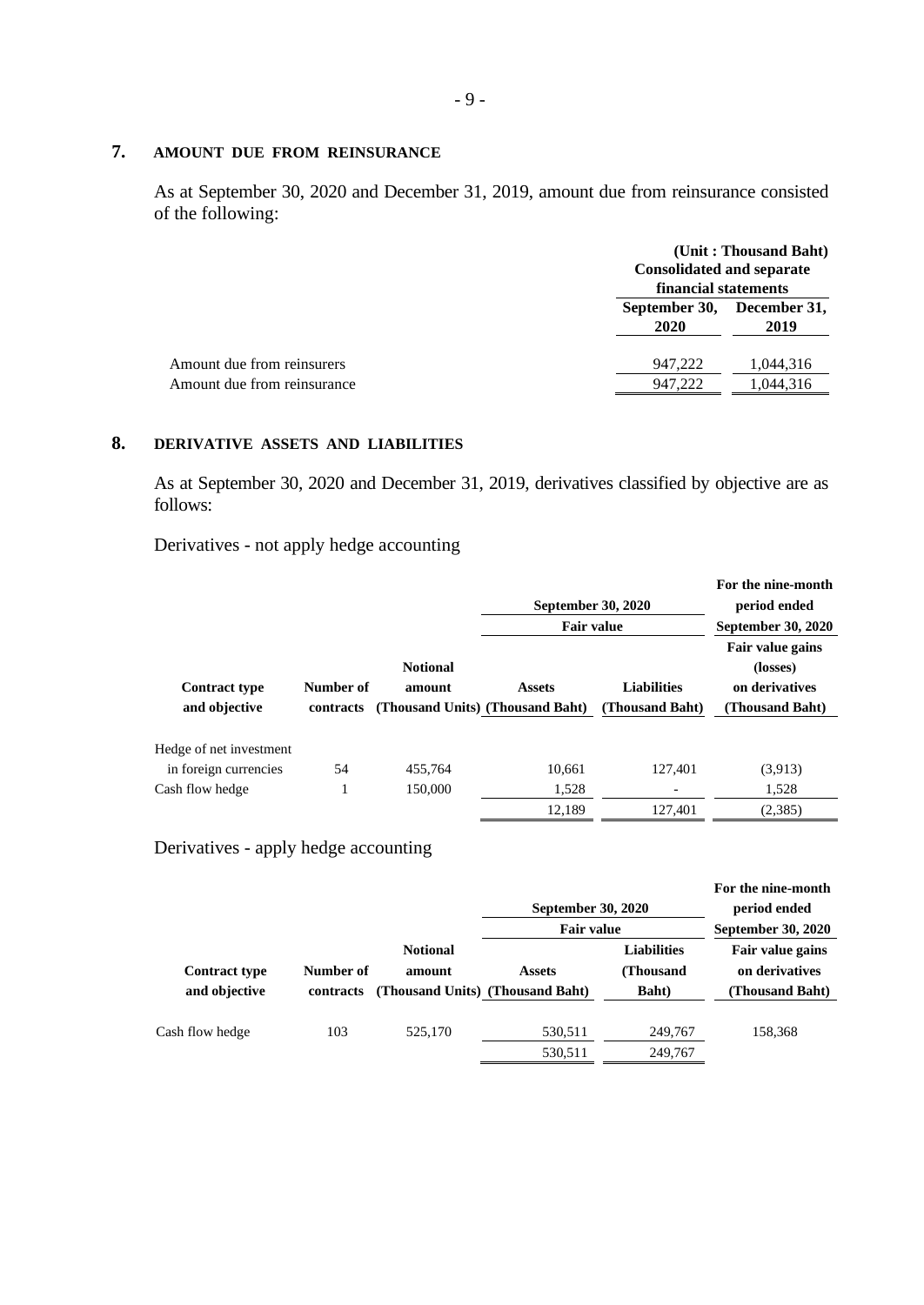|                                               | <b>Consolidated and separate financial statements</b> | (Unit: Thousand Baht) |  |
|-----------------------------------------------|-------------------------------------------------------|-----------------------|--|
|                                               | <b>December 31, 2019</b>                              |                       |  |
|                                               | <b>Fair value</b>                                     |                       |  |
|                                               | <b>Assets</b>                                         | <b>Liabilities</b>    |  |
| Derivatives for hedging risks                 |                                                       |                       |  |
| Cash flow hedge                               | 1,598,446                                             | 8,827                 |  |
| Hedge of net investment in foreign currencies | 145,718                                               |                       |  |
| Total derivatives                             | 1,744,164                                             | 8.827                 |  |

As at September 30, 2020 and December 31, 2019, derivative assets and liabilities consisted of the following:

|                               | <b>Consolidated and separate financial statements</b> |                            |                          |  |  |
|-------------------------------|-------------------------------------------------------|----------------------------|--------------------------|--|--|
|                               |                                                       | <b>September 30, 2020</b>  |                          |  |  |
|                               |                                                       |                            | <b>Fair value amount</b> |  |  |
|                               | <b>Notional amount</b>                                | <b>Assets</b><br>(Thousand | <b>Liabilities</b>       |  |  |
| <b>Contract type</b>          | (Thousand Units)                                      | <b>Baht</b> )              | (Thousand Baht)          |  |  |
| Cross currency swap contracts |                                                       |                            |                          |  |  |
| US dollar                     | 515,170                                               | 507,116                    | 249,767                  |  |  |
| Euro                          | 10,000                                                | 23,395                     |                          |  |  |
| Forward contracts             |                                                       |                            |                          |  |  |
| <b>Baht</b>                   | 150,000                                               | 1,528                      |                          |  |  |
| Forward exchange contracts    |                                                       |                            |                          |  |  |
| Yen                           | 295,775                                               |                            | 6,212                    |  |  |
| US dollar                     | 70,000                                                | 10,661                     | 27,198                   |  |  |
| Singapore dollar              | 65,279                                                |                            | 58,427                   |  |  |
| Euro                          | 24,710                                                |                            | 35,564                   |  |  |
| Total derivatives             | 1,130,934                                             | 542,700                    | 377,168                  |  |  |
|                               |                                                       |                            |                          |  |  |

|                               |                        | <b>Consolidated and separate financial statements</b> |                          |  |  |
|-------------------------------|------------------------|-------------------------------------------------------|--------------------------|--|--|
|                               |                        | <b>December 31, 2019</b>                              |                          |  |  |
|                               |                        |                                                       | <b>Fair value amount</b> |  |  |
|                               | <b>Notional amount</b> | <b>Assets</b><br>(Thousand                            | <b>Liabilities</b>       |  |  |
| <b>Contract type</b>          | (Thousand Units)       | <b>Baht</b> )                                         | (Thousand Baht)          |  |  |
| Cross currency swap contracts |                        |                                                       |                          |  |  |
| US dollar                     | 516,800                | 886,013                                               | 78,799                   |  |  |
| Euro                          | 10,000                 | 41.854                                                |                          |  |  |
| Forward exchange contracts    |                        |                                                       |                          |  |  |
| Yen                           | 1.327.910              | 5,649                                                 |                          |  |  |
| US dollar                     | 71,020                 | 8,053                                                 | 3,747                    |  |  |
| Singapore dollar              | 112,852                | 560                                                   | 35,727                   |  |  |
| Euro                          | 33,010                 | 55,992                                                |                          |  |  |
| Total derivatives             | 2,071,592              | 998,121                                               | 118,273                  |  |  |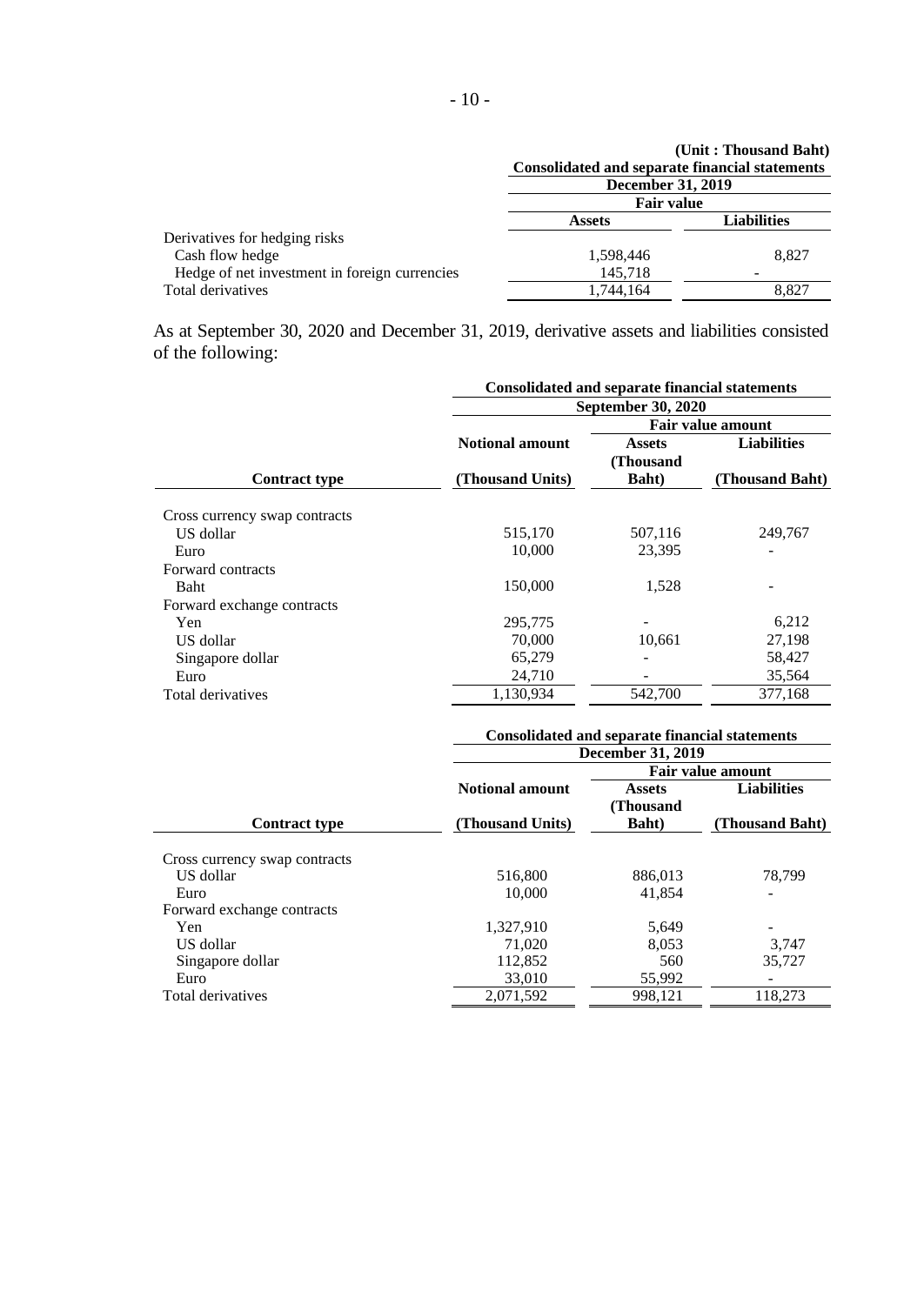- 11 -

# **9. INVESTMENTS IN SECURITIES**

#### 9.1 Investments in securities

As at September 30, 2020 and December 31, 2019, investment in securities consisted of the following:

|                                                       | (Unit: Thousand Baht)                                    |                          |  |
|-------------------------------------------------------|----------------------------------------------------------|--------------------------|--|
|                                                       | <b>Consolidated and separate</b><br>financial statements |                          |  |
|                                                       |                                                          |                          |  |
|                                                       |                                                          | As at September 30, 2020 |  |
|                                                       | Cost                                                     | <b>Fair value</b>        |  |
| Investment at fair value through profit or loss       |                                                          |                          |  |
| Equity securities                                     | 33,349                                                   | 12,804                   |  |
| Total                                                 | 33,349                                                   | 12,804                   |  |
| Less Unrealised losses                                | (20, 545)                                                |                          |  |
| Total investment at fair value through profit or loss | 12,804                                                   | 12,804                   |  |
| Investment at fair value through other                |                                                          |                          |  |
| comprehensive income                                  |                                                          |                          |  |
| Government and state enterprise securities            | 36,409,117                                               | 42,094,463               |  |
| Private enterprises debt securities                   | 32,299,740                                               | 33,929,677               |  |
| Equity securities                                     | 32,166,304                                               | 30,916,790               |  |
| Foreign debt securities                               | 9,969,309                                                | 10,402,027               |  |
| Foreign equity securities                             | 176,080                                                  | 55,167                   |  |
| Total                                                 | 111,020,550                                              | 117,398,124              |  |
| <b>Add</b> Unrealised gains                           | 6,377,574                                                |                          |  |
| Total investment at fair value through                |                                                          |                          |  |
| other comprehensive income                            | 117,398,124                                              | 117,398,124              |  |
|                                                       |                                                          | <b>Amortised cost</b>    |  |
| <b>Investment at amortised cost</b>                   |                                                          |                          |  |
| Government and state enterprise securities            |                                                          | 123,846,491              |  |
| Private enterprises debt securities                   |                                                          | 63,914,521               |  |
| Foreign debt securities                               |                                                          | 5,645,627                |  |
| Total                                                 |                                                          | 193,406,639              |  |
| Less Allowance for expected credit loss               |                                                          | (279,986)                |  |
| Total investment at amortised cost                    |                                                          | 193,126,653              |  |
| Investments in securities                             |                                                          | 310,537,581              |  |
|                                                       |                                                          |                          |  |

During the first quarter of 2020, the Company reclassified investment at amortised cost to investment at fair value through other comprehensive income in order to support the fluctuation of interest rate. The amortised cost as at reclassification date was in the amount of Baht 36,606 million and the fair value at reclassification date was in the amount of Baht 45,759 million.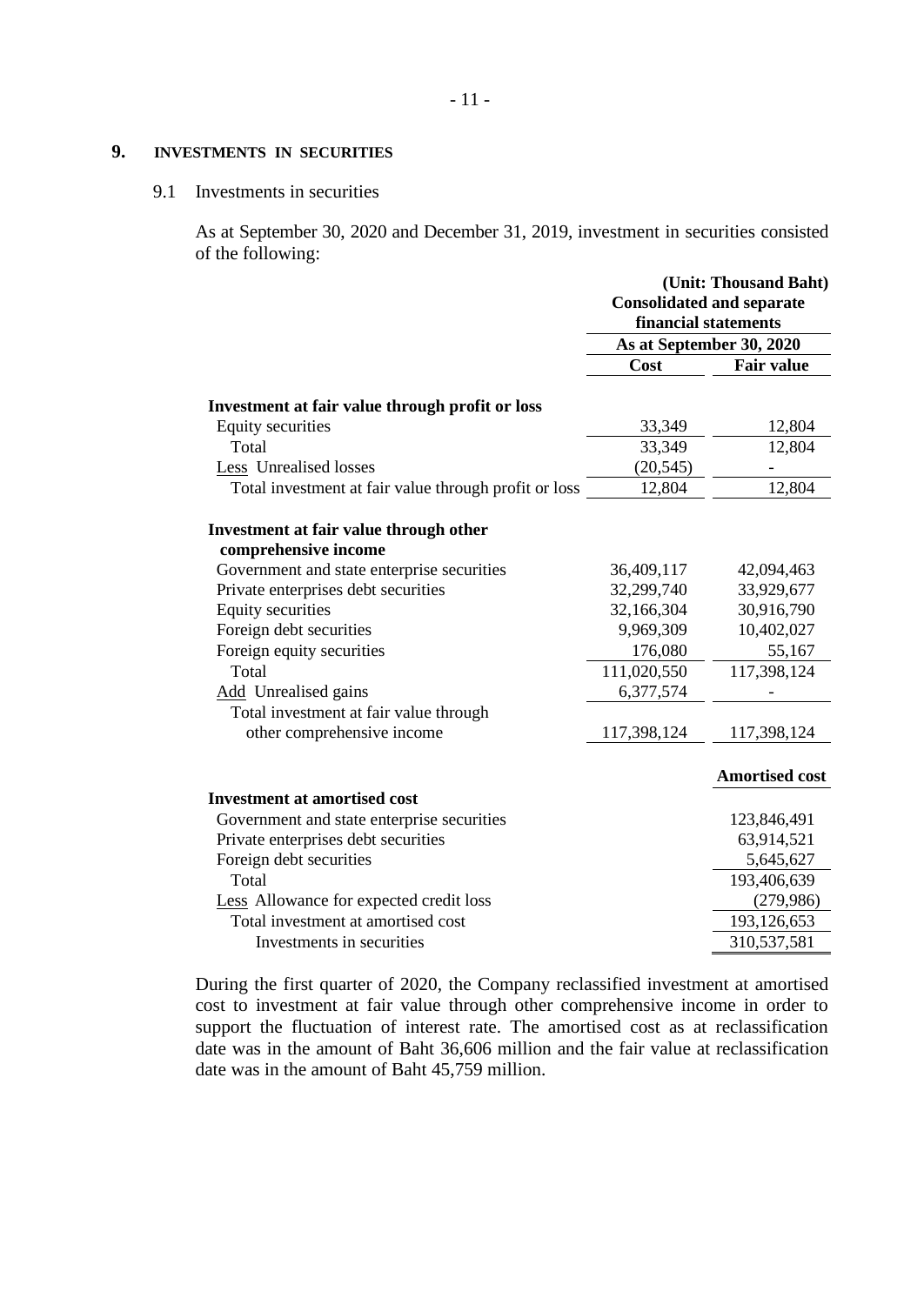|                                            | <b>Consolidated and separate</b><br>financial statements | (Unit: Thousand Baht) |
|--------------------------------------------|----------------------------------------------------------|-----------------------|
|                                            | As at December 31, 2019                                  |                       |
|                                            | Cost                                                     | <b>Fair value</b>     |
| <b>Held-for-trading investments</b>        |                                                          |                       |
| <b>Equity securities</b>                   | 33,349                                                   | 20,856                |
| Total                                      | 33,349                                                   | 20,856                |
| Less Unrealised losses                     | (12, 493)                                                |                       |
| Total held-for-trading investments         | 20,856                                                   | 20,856                |
| <b>Available-for-sale investments</b>      |                                                          |                       |
| Government and state enterprise securities | 1,962,740                                                | 2,168,147             |
| Private enterprises debt securities        | 25,787,235                                               | 28,299,445            |
| <b>Equity securities</b>                   | 32,294,227                                               | 38,304,837            |
| Foreign debt securities                    | 1,400,266                                                | 1,211,495             |
| Foreign equity securities                  | 9,285,118                                                | 10,120,465            |
| Total                                      | 70,729,586                                               | 80,104,389            |
| Add Unrealised gains                       | 9,374,803                                                |                       |
| Total available-for-sale investments       | 80,104,389                                               | 80,104,389            |
|                                            |                                                          | <b>Amortised cost</b> |
| <b>Held-to-maturity investments</b>        |                                                          |                       |
| Government and state enterprise securities |                                                          | 140,407,255           |
| Private enterprises debt securities        |                                                          | 73,022,083            |
| Foreign debt securities                    |                                                          | 6,550,825             |
| Total held-to-maturity investments         |                                                          | 219,980,163           |
| <b>General investments</b>                 |                                                          |                       |
| <b>Equity securities</b>                   |                                                          | 31,338                |
| Total general investments                  |                                                          | 31,338                |
| Investments in securities                  |                                                          | 300,136,746           |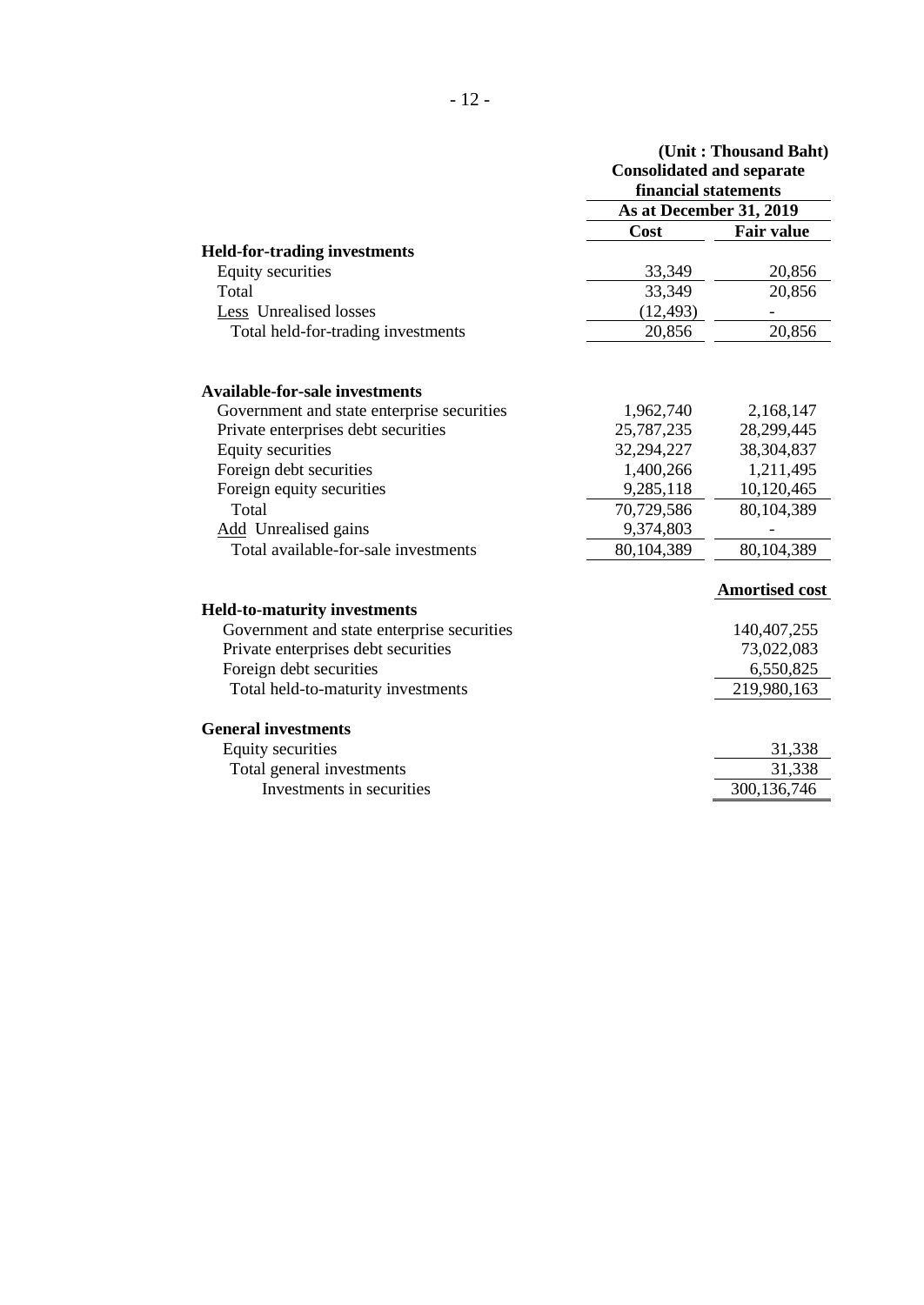#### 9.2 Allowance for expected credit loss

|                                                                                                                                                                                                                            |                                     | (Unit: Thousand Baht)<br><b>Consolidated and separate</b><br>financial statements<br><b>September 30, 2020</b> |
|----------------------------------------------------------------------------------------------------------------------------------------------------------------------------------------------------------------------------|-------------------------------------|----------------------------------------------------------------------------------------------------------------|
|                                                                                                                                                                                                                            | <b>Fair value</b>                   | <b>Allowance</b><br>for expected credit<br>loss through other<br>comprehensive                                 |
| Investment at fair value through other comprehensive income<br>Debt securities with not significantly increased in credit risk (Stage 1)<br>Debt securities with significantly increased in credit risk (Stage 2)<br>Total | 76,373,240<br>100,181<br>76.473.421 | income<br>(34, 912)<br>(2,090)<br>(37,002)                                                                     |

|                                                                 |             | <b>Consolidated and separate financial statements</b> | (Unit: Thousand Baht) |
|-----------------------------------------------------------------|-------------|-------------------------------------------------------|-----------------------|
|                                                                 |             | September 30, 2020                                    |                       |
|                                                                 |             | <b>Allowance</b>                                      |                       |
|                                                                 | Gross       | for expected                                          | <b>Net</b>            |
|                                                                 | Amount      | credit loss                                           | Amount                |
| <b>Investment at amortised cost</b>                             |             |                                                       |                       |
| Debt securities with not significantly increased in credit risk |             |                                                       |                       |
| (Stage 1)                                                       | 193,006,639 | (78,506)                                              | 192,928,133           |
| Debt securities credit-impaired (Stage 3)                       | 400,000     | (201, 480)                                            | 198,520               |
| <b>Total</b>                                                    | 193,406,639 | (279,986)                                             | 193,126,653           |

### 9.3 Investments in structured notes

Investments in structured notes, which are classified as investments at fair value through other comprehensive income and investment at amortised cost, consisted of the following:

- (a) As at December 31, 2019, the Company has investments of Baht 600 million, respectively, in promissory notes and bills of exchange, which were issued by local banks and branches of foreign commercial banks, having remaining lives of 1 - 9 years, and containing conditions whereby the issuer has call option or has rights to call for additional deposits and bearing interest rate referring to the yield rate on government bond (CMT Index) (as at September 30, 2020: Nil).
- (b) As at December 31, 2019, the Company has investments of Baht 600 million, in promissory notes and bills of exchange, which were issued by branches of foreign commercial banks, having remaining lives of 1 year, and bearing interest rate referring to the yield rate on government bond (CMT Index) (as at September 30, 2020: Nil).
- (c) As at September 30, 2020 and December 31, 2019, the Company has investments of Baht 1,888 million and Baht 3,614 million, respectively, in promissory notes and bills of exchange, which were issued by branches of foreign commercial banks, having remaining lives of 1 - 6 years and 1 - 9 years, respectively, and the notes and bills contain conditions whereby the redemption of the notes and bills is based on the credit event of the reference assets.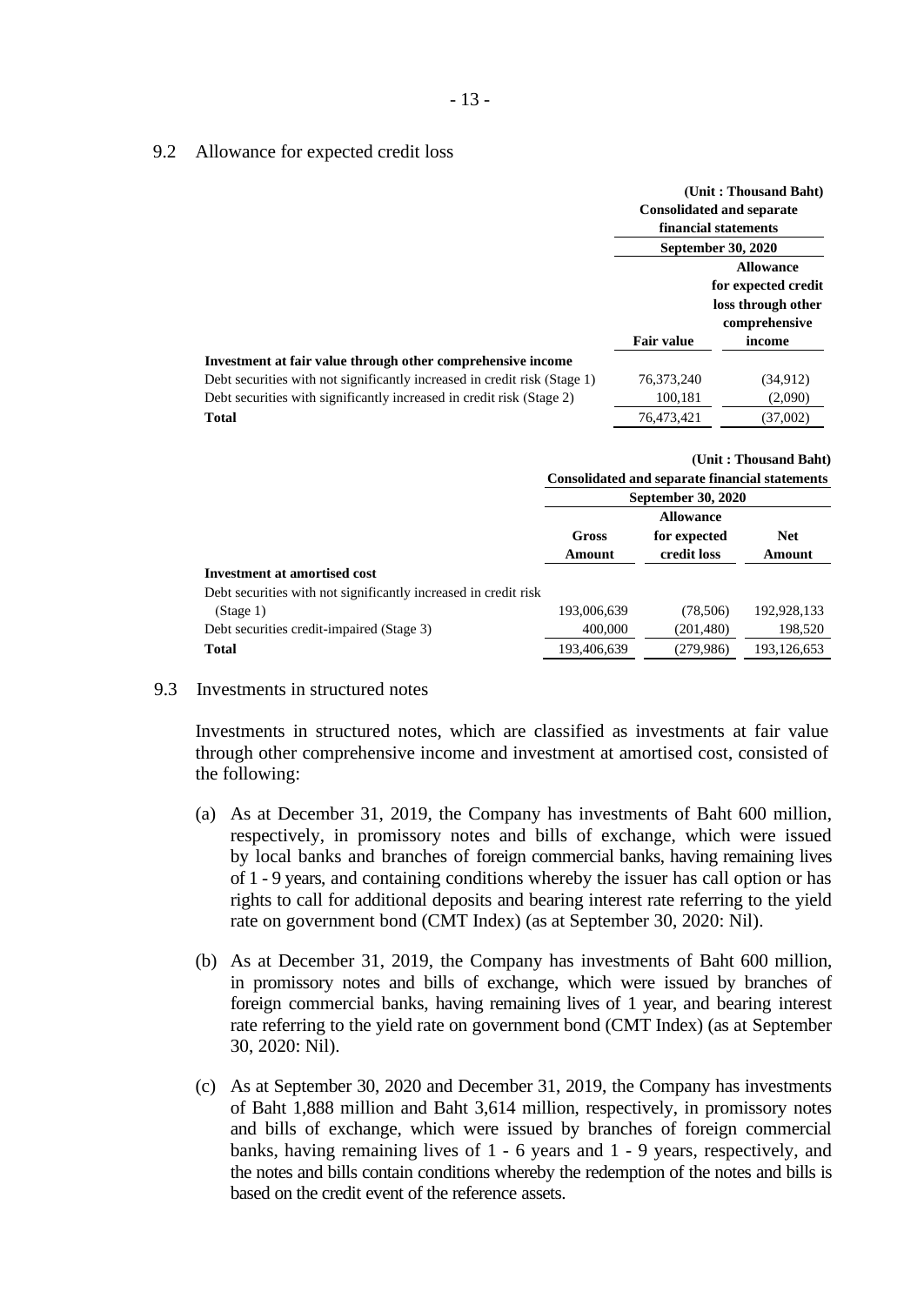- (d) As at December 31, 2019, the Company has investments of Baht 983 million, in promissory notes and bills of exchange, which were issued by branches of foreign commercial banks, having remaining maturity lives of 14 years. The bank has placed government bonds equivalent to 70% - 80% of the face values of the issued promissory notes and bills of exchange as collateral and such notes and bills contain conditions whereby the redemption of the notes and bills is based on the credit event of the reference assets (as at September 30, 2020: Nil).
- (e) As at December 31, 2019, the Company has investments of Baht 466 million, in bills of exchange, which were issued by branches of foreign commercial banks, having remaining maturity lives of 12 years. The bills contain conditions whereby the banks have the right to early redemption and the redemption of the bills is based on the credit event of the reference assets (as at September 30, 2020: Nil).
- (f) As at September 30, 2020 and December 31, 2019, the Company has investments of Baht 1,500 million and Baht 1,464 million, respectively, in bills of exchange, which were issued by branches of foreign commercial banks, having remaining maturity lives of 5 - 7 years and 6 - 7 years, respectively. The bills contain conditions whereby the redemption of the bills is based on the credit event of the reference assets.
- 9.4 Investments subject to restriction

As at September 30, 2020 and December 31, 2019, the Company has placed government and state enterprise bonds with cost or amortised cost of Baht 61,610 million and Baht 64,127 million, respectively, with the Registrar as securities and reserves as described in Notes 27 and 28.

9.5 Gains (losses) on investments

Gains (losses) on investments for the three-month and nine-month periods ended September 30, 2020 and 2019 consisted of the following:

|                                                                                    |                                                                               |         | <b>Consolidated and separate financial statements</b> | (Unit: Thousand Baht) |
|------------------------------------------------------------------------------------|-------------------------------------------------------------------------------|---------|-------------------------------------------------------|-----------------------|
|                                                                                    | For the three-month periods For the nine-month periods<br>ended September 30, |         | ended September 30,                                   |                       |
|                                                                                    | 2020                                                                          | 2019    | 2020                                                  | 2019                  |
| Gains on sales of investment                                                       |                                                                               |         |                                                       |                       |
| at fair value through profit and loss                                              |                                                                               | 4.574   |                                                       | 4,480                 |
| Gains (losses) on sales of investment<br>at fair value through other comprehensive |                                                                               |         |                                                       |                       |
| <i>ncome</i>                                                                       | (235, 545)                                                                    | 771,105 | 1,112,608                                             | 761,009               |
| Gains on sales of investment                                                       |                                                                               |         |                                                       |                       |
| at amortised cost                                                                  |                                                                               | 161,779 |                                                       | 161,785               |
| Total gains (losses) on investments                                                | (235,545)                                                                     | 937.458 | 1.112.608                                             | 927.274               |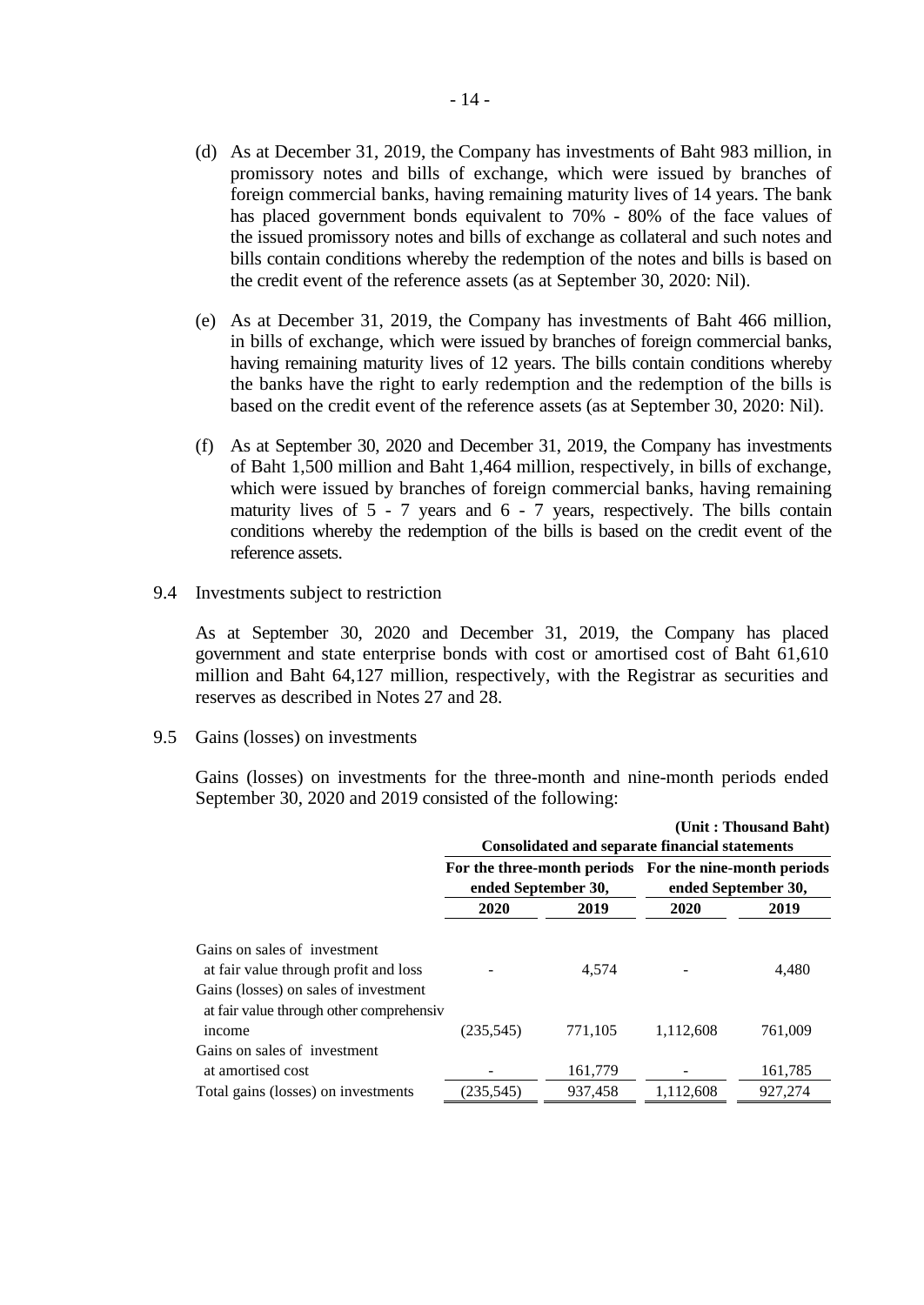#### **10. INVESTMENTS IN SUBSIDIARIES**

As at September 30, 2020 and December 31, 2019, detail of investments in subsidiaries, as presented in the separate interim financial statements, is as follows:

|                                   |                 |               |                            |                |                                |                            |                            | (Unit: Thousand Baht) |
|-----------------------------------|-----------------|---------------|----------------------------|----------------|--------------------------------|----------------------------|----------------------------|-----------------------|
|                                   |                 |               | Issued and paid-up capital |                | <b>Shareholding percentage</b> |                            | Cost                       |                       |
|                                   | Type of         | Country of    | September 30, December 31, |                |                                | September 30, December 31, | September 30, December 31, |                       |
| Company's name                    | <b>business</b> | incorporation | 2020                       | 2019           | 2020                           | 2019                       | 2020                       | 2019                  |
|                                   |                 |               |                            |                | $\frac{0}{0}$                  | $\frac{0}{0}$              |                            |                       |
| <b>BLA</b> Insurance Broker       | Insurance       |               |                            |                |                                |                            |                            |                       |
| Company Limited                   | broker          | Thailand      | 24,000                     | 24,000         | 99                             | 99                         | 23,760                     | 23,760                |
| <b>Bangkok Life Assurance</b>     |                 |               |                            |                |                                |                            |                            |                       |
| (Cambodia) Public                 |                 |               |                            |                |                                |                            |                            |                       |
| Limited Company <sup>(3)</sup>    | Life insurance  | Cambodia      | 153,598                    | 153,598        | $52^{(2)}$                     | $52^{(2)}$                 | 85.329                     | 85,329                |
| Less Allowance for                |                 |               |                            |                |                                |                            |                            |                       |
| doubtful accounts $(1)$           |                 |               | ۰                          | $\overline{a}$ |                                |                            | (52,680)                   | (52,680)              |
| Total investments in subsidiaries |                 |               | 177.598                    | 177.598        |                                |                            | 56,409                     | 56,409                |

(1) On June 15, 2018, the Extraordinary Meeting of Shareholder of Bangkok Life Assurance (Cambodia) Public Limited Company which is a subsidiary of the Company has passed a resolution to cease its operation and proceed with the voluntary liquidation (see Note 11).

(2) As stated in "Memorandum and Article of Company"

(3) On May 13, 2020, the Board of Directors passed a resolution to approve sale of investment in a subsidiary, Bangkok Life Assurance (Cambodia) Public Limited Company. The sale of such investment was approved by The Ministry of Economy and Finance and The Ministry of Commerce of Cambodia. Currently, the sale of such investment is in the process of granting from The General Department of Taxation of Cambodia.

#### **11. DISCONTINUED OPERATION**

On June 15, 2018, the Extraordinary Meeting of Shareholder of Bangkok Life Assurance (Cambodia) Public Limited Company which is a subsidiary of the Company has passed a resolution to cease its operation and proceed with the voluntary liquidation. The Company classified net loss from Bangkok Life Assurance (Cambodia) Public Limited Company as net loss from discontinued operation.

The consolidated statement of financial position as at September 30, 2020 and December 31, 2019 include assets from discontinued operation in total amount of Baht 89 million and Baht 84 million, respectively, in which most of balances are cash and cash equivalents and deposit.

The consolidated statements of profit or loss and other comprehensive income for the threemonth and nine-month periods ended September 30, 2020 and 2019 for discontinued operations are as follows:

|                                                    |         | (Unit: Thousand Baht)<br><b>Consolidated</b><br>financial statements |  |  |
|----------------------------------------------------|---------|----------------------------------------------------------------------|--|--|
| For the three-month periods ended September 30,    | 2020    | 2019                                                                 |  |  |
| <b>Discontinued operation</b>                      |         |                                                                      |  |  |
| Revenue                                            |         |                                                                      |  |  |
| Expenses                                           | (36)    | (187)                                                                |  |  |
| Losses before income tax expense                   | (36)    | (187)                                                                |  |  |
| Income tax expense                                 | (1)     |                                                                      |  |  |
| Losses for the period from discontinued operation, |         |                                                                      |  |  |
| net of income tax                                  | (37)    | (187)                                                                |  |  |
| Losses per share*                                  |         |                                                                      |  |  |
| Basic (losses) per share (Baht)                    | (0.001) | (0.001)                                                              |  |  |

\* Losses per share from discontinued operation for equity holders of the Company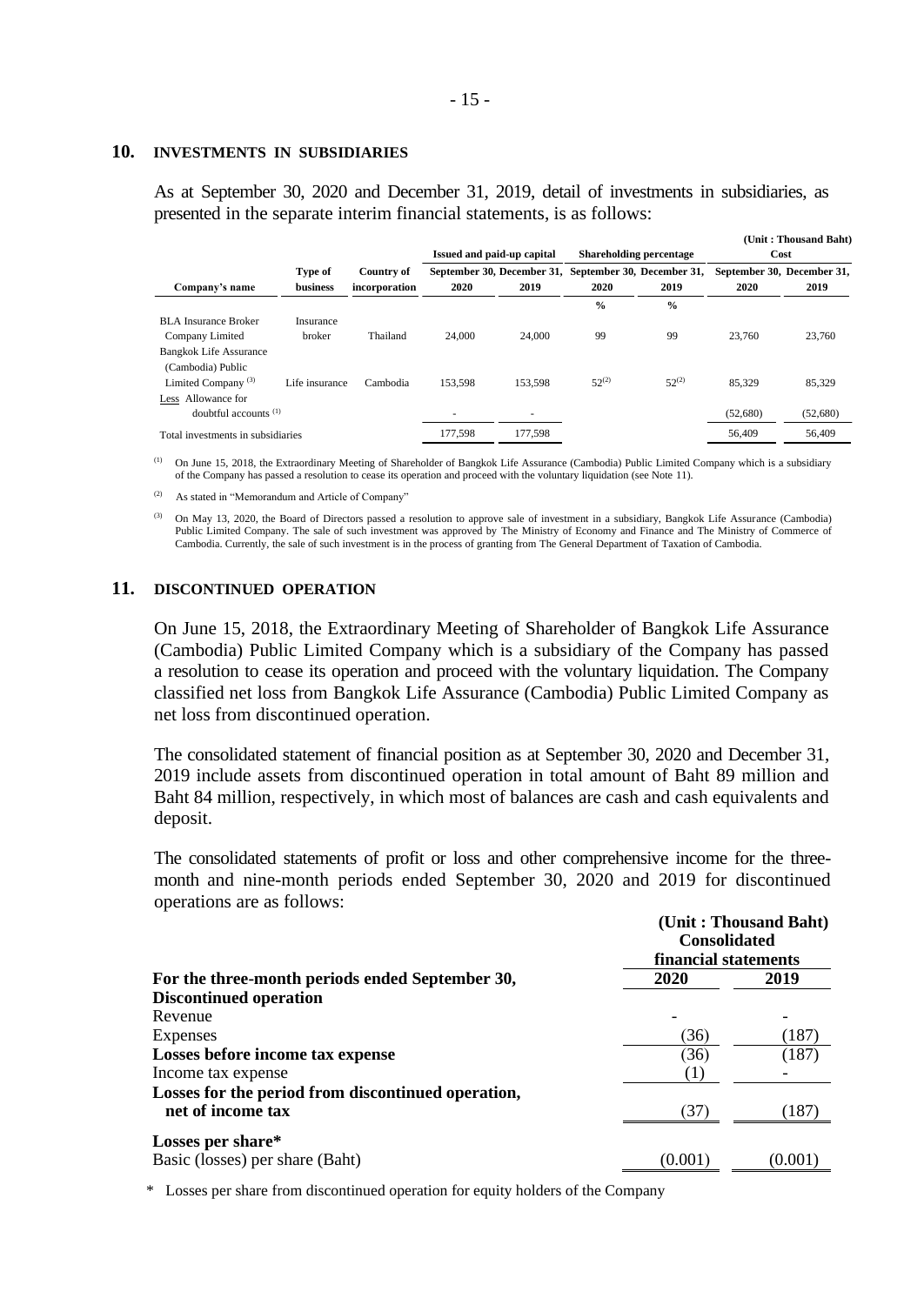|                                                                         |         | (Unit: Thousand Baht)<br><b>Consolidated</b><br>financial statements |  |  |
|-------------------------------------------------------------------------|---------|----------------------------------------------------------------------|--|--|
| For the nine-month periods ended September 30,                          | 2020    | 2019                                                                 |  |  |
| <b>Discontinued operation</b>                                           |         |                                                                      |  |  |
| Revenue                                                                 | 977     | 27                                                                   |  |  |
| Expenses                                                                | (1.247) | (2,115)                                                              |  |  |
| Losses before income tax expense                                        | (270)   | (2,088)                                                              |  |  |
| Income tax expense                                                      | (18)    |                                                                      |  |  |
| Losses for the period from discontinued operation,<br>net of income tax | (288)   | (2,088)                                                              |  |  |
| Losses per share*                                                       |         |                                                                      |  |  |
| Basic loss per share (Baht)                                             | (0.001) | (0.001                                                               |  |  |

\* Losses per share from discontinued operation for equity holders of the Company

# **12. LOANS AND ACCRUED INTEREST INCOME**

As at September 30, 2020 and December 31, 2019, the balances of loans and accrued interest income, classified by overdue periods, are as follows:

|                                              |                                                             |                                   |     | (Unit: Thousand Baht) |  |  |  |
|----------------------------------------------|-------------------------------------------------------------|-----------------------------------|-----|-----------------------|--|--|--|
|                                              | <b>Consolidated and separate financial statements</b>       |                                   |     |                       |  |  |  |
|                                              |                                                             | <b>September 30, 2020</b>         |     |                       |  |  |  |
|                                              |                                                             | Loans and accrued interest income |     |                       |  |  |  |
| Overdue periods                              | <b>Policy loans</b><br>Mortgage loans<br><b>Other loans</b> |                                   |     |                       |  |  |  |
| Not yet due                                  | 9,764,560                                                   | 2,052,182                         | 72  | 11.816.814            |  |  |  |
| Overdue:                                     |                                                             |                                   |     |                       |  |  |  |
| Less than 3 months                           |                                                             | 34.164                            |     | 34.164                |  |  |  |
| $3 - 6$ months                               |                                                             | 2.198                             |     | 2.198                 |  |  |  |
| $6 - 12$ months                              |                                                             | 11,520                            |     | 11,520                |  |  |  |
| Over 12 months                               |                                                             | 95,857                            | 55  | 95,912                |  |  |  |
| Total                                        | 9,764,560                                                   | 2,195,921                         | 127 | 11,960,608            |  |  |  |
| Less Allowance for expected credit loss      |                                                             | (66, 227)                         |     | (66, 227)             |  |  |  |
| Loans and accrued interest receivables - net | 9,764,560                                                   | 2.129.694                         | 127 | 11.894.381            |  |  |  |
|                                              |                                                             |                                   |     |                       |  |  |  |

|                                              | (Unit: Thousand Baht)<br><b>Consolidated and separate financial statements</b> |                                   |                    |              |  |  |
|----------------------------------------------|--------------------------------------------------------------------------------|-----------------------------------|--------------------|--------------|--|--|
|                                              |                                                                                | December 31, 2019                 |                    |              |  |  |
|                                              |                                                                                | Loans and accrued interest income |                    |              |  |  |
| Overdue periods                              | <b>Policy loans</b>                                                            | Mortgage loans                    | <b>Other loans</b> | <b>Total</b> |  |  |
| Not yet due                                  | 9,471,230                                                                      | 1.641.493                         | 153                | 11,112,876   |  |  |
| Overdue:                                     |                                                                                |                                   |                    |              |  |  |
| Less than 3 months                           |                                                                                | 37.766                            |                    | 37.766       |  |  |
| $3 - 6$ months                               |                                                                                | 43,617                            |                    | 43,617       |  |  |
| $6 - 12$ months                              |                                                                                | 9,396                             |                    | 9,396        |  |  |
| Over 12 months                               |                                                                                | 36,035                            | 55                 | 36,090       |  |  |
| Total                                        | 9,471,230                                                                      | 1,768,307                         | 208                | 11,239,745   |  |  |
| Less Allowance for doubtful accounts         |                                                                                | (18,077)                          | -                  | (18,077)     |  |  |
| Loans and accrued interest receivables - net | 9,471,230                                                                      | 1,750,230                         | 208                | 11,221,668   |  |  |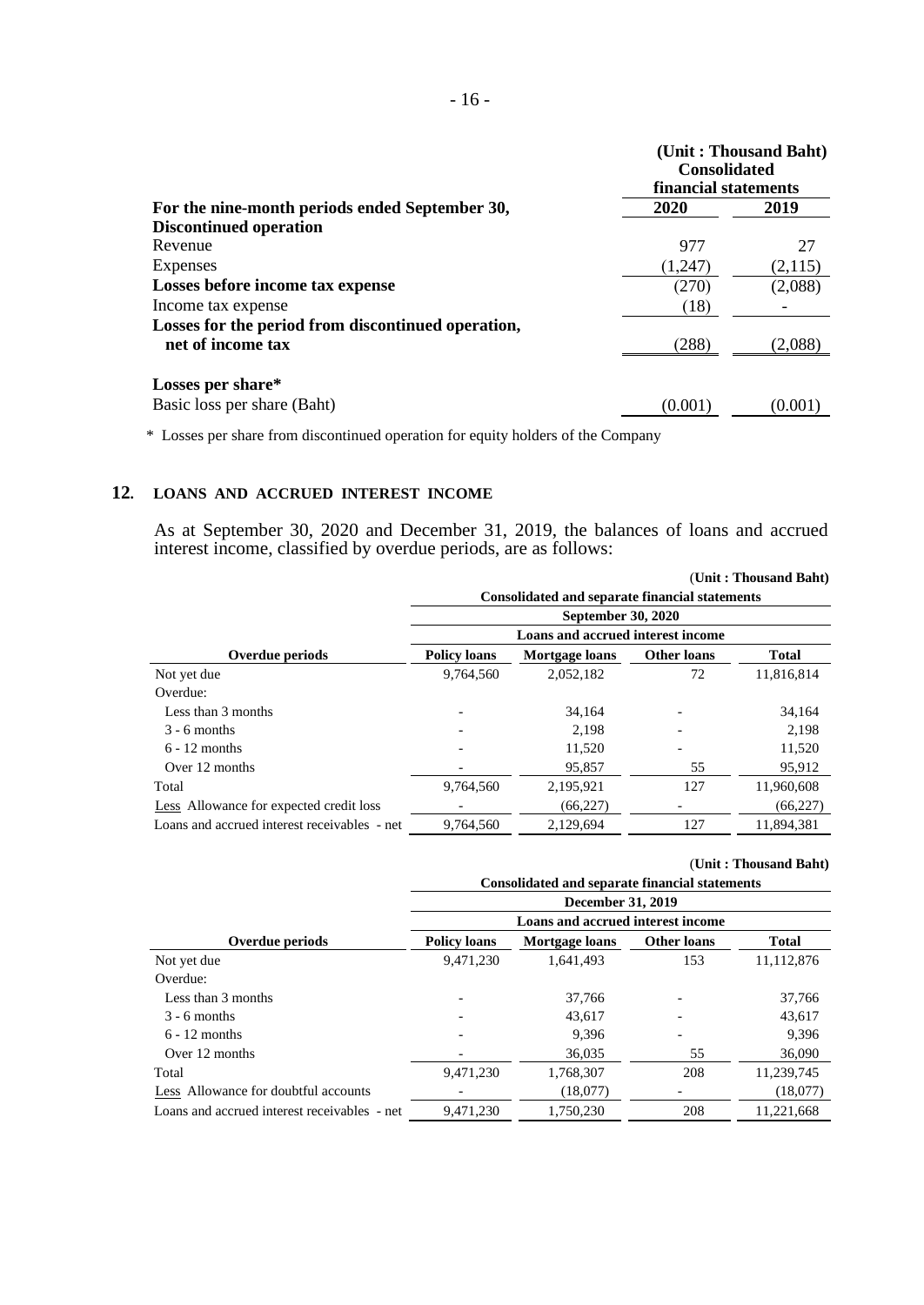|                                                | (Unit: Thousand Baht)<br><b>Consolidated and separate financial statements</b> |                                   |           |  |  |
|------------------------------------------------|--------------------------------------------------------------------------------|-----------------------------------|-----------|--|--|
|                                                |                                                                                | <b>September 30, 2020</b>         |           |  |  |
|                                                |                                                                                | Loans and accrued interest income |           |  |  |
| <b>Stages</b>                                  | Mortgage loans                                                                 | <b>Other loans</b>                | Total     |  |  |
| Loans with not significantly increased         |                                                                                |                                   |           |  |  |
| in credit risk (Stage 1)                       | 2.086.346                                                                      | 72                                | 2,086,418 |  |  |
| Loans with significantly increased in credit   |                                                                                |                                   |           |  |  |
| risk (Stage 2)                                 | 13.718                                                                         |                                   | 13.718    |  |  |
| Loans with credit impaired (Stage 3)           | 95,857                                                                         | 55                                | 95,912    |  |  |
| Total                                          | 2,195,921                                                                      | 127                               | 2,196,048 |  |  |
| <b>Less</b> Allowance for expected credit loss | (66, 227)                                                                      |                                   | (66, 227) |  |  |
| Total                                          | 2,129,694                                                                      | 127                               | 2,129,821 |  |  |

Policy loans represent loans granted to the policyholders in an amount not exceeding the cash value of the policy. The loans carry interest rate at 3.00% - 8.00% per annum, as approved by the Office of Insurance Commission.

Loans to employees under the employee welfare scheme are set for credit limit of Baht 0.10 million for personal guarantee loans. The interest rate is charged at the rates of 6.00% per annum. As at September 30, 2020 and December 31, 2019, loans to employees amounted to Baht 0.13 million and Baht 0.21 million, respectively.

Loans to employees under the mortgage loans are not to exceed 50 times the employee's monthly salary to each employee for secured loans. The loans carry interest of 5.00% - 6.00% per annum. As at September 30, 2020 and December 31, 2019, loans to employees under the mortgage loans amounted to Baht 13 million and Baht 18 million, respectively.

#### **13. INVESTMENT PROPERTY**

As at September 30, 2020 and December 31, 2019, the Company has movement in the investment property as follows:

|                                                                                                                                  | <b>Consolidated and separate</b><br>financial statements        | (Unit: Thousand Baht)                             |
|----------------------------------------------------------------------------------------------------------------------------------|-----------------------------------------------------------------|---------------------------------------------------|
|                                                                                                                                  | For the nine-month<br>period ended<br><b>September 30, 2020</b> | For the year<br>ended<br><b>December 31, 2019</b> |
| Net carrying value - beginning of the period/year<br>Depreciation for period/year<br>Net carrying value - end of the period/year | 16,686<br>(798)<br>15,888                                       | 17,752<br>(1,066)<br>16,686                       |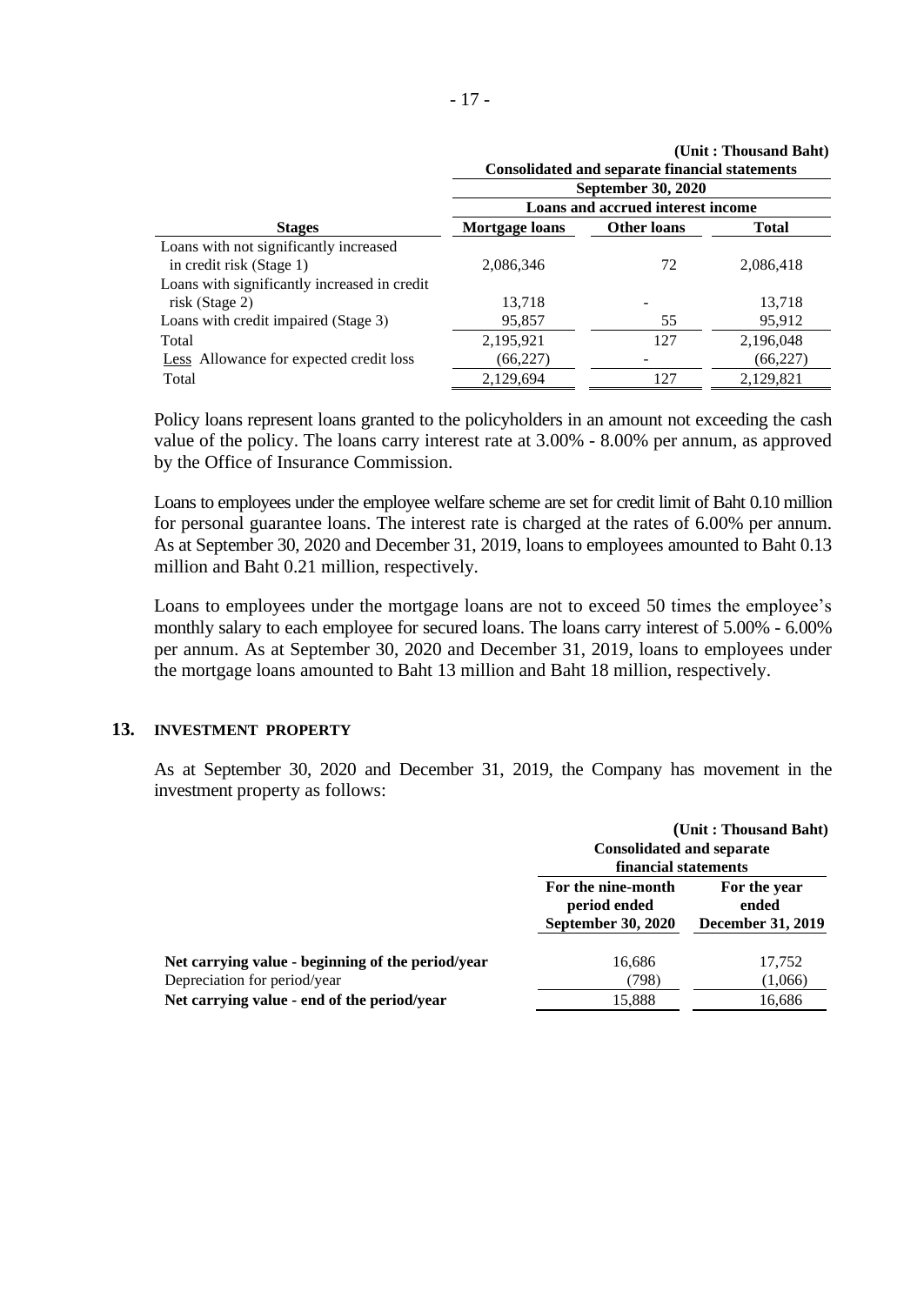# **14. PROPERTY, PLANT AND EQUIPMENT**

Movements of property, plant and equipment for the nine-month period ended September 30, 2020 are as follows:

|                                     |         |                  |             |                                                    |                       |                     | (Unit: Thousand Baht) |
|-------------------------------------|---------|------------------|-------------|----------------------------------------------------|-----------------------|---------------------|-----------------------|
|                                     |         |                  |             | <b>Consolidated financial statements</b>           |                       |                     |                       |
|                                     |         |                  |             | For the nine-month period ended September 30, 2020 |                       |                     |                       |
|                                     |         | <b>Buildings</b> |             | Office furniture,                                  |                       |                     |                       |
|                                     |         | and buildings    |             | fixture and                                        |                       | <b>Construction</b> |                       |
|                                     | Land    | improvements     | Condominium | equipment                                          | <b>Motor</b> vehicles | in progress         | <b>Total</b>          |
| Net carrying value as at            |         |                  |             |                                                    |                       |                     |                       |
| January 1, 2020                     | 791,346 | 335,746          | 7,019       | 101,345                                            | 21,420                | 168,820             | 1,425,696             |
| Additions - at cost                 |         | 1,032            |             | 49,240                                             | 2,249                 | 508,360             | 560,881               |
| Disposals/Write-off - net           |         |                  |             |                                                    |                       |                     |                       |
| carrying value                      |         |                  |             | (4)                                                |                       |                     | (4)                   |
| Exchange rate differences on        |         |                  |             |                                                    |                       |                     |                       |
| translation of financial statements |         |                  |             |                                                    |                       |                     |                       |
| in foreign currency                 |         |                  |             | 12                                                 |                       |                     | 12                    |
| Transfer in (out)                   |         | 396              |             | 114                                                |                       | (510)               |                       |
| Depreciation charges for the period |         | (23, 373)        | (1,373)     | (42, 635)                                          | (4,732)               |                     | (72, 113)             |
| Impairment                          |         |                  |             | (213)                                              |                       |                     | (213)                 |
| Net carrying value as at            |         |                  |             |                                                    |                       |                     |                       |
| September 30, 2020                  | 791,346 | 313,801          | 5,646       | 107,859                                            | 18,937                | 676,670             | 1,914,259             |

|                                     | <b>Separate financial statements</b>               |                          |             |                   |                       |                          |              |  |  |  |
|-------------------------------------|----------------------------------------------------|--------------------------|-------------|-------------------|-----------------------|--------------------------|--------------|--|--|--|
|                                     | For the nine-month period ended September 30, 2020 |                          |             |                   |                       |                          |              |  |  |  |
|                                     |                                                    | <b>Buildings</b>         |             | Office furniture, |                       |                          |              |  |  |  |
|                                     |                                                    | and buildings            |             | fixture and       |                       | <b>Construction</b>      |              |  |  |  |
|                                     | Land                                               | improvements             | Condominium | equipment         | <b>Motor vehicles</b> | in progress              | <b>Total</b> |  |  |  |
| Net carrying value as at            |                                                    |                          |             |                   |                       |                          |              |  |  |  |
| January 1, 2020                     | 791,346                                            | 335,749                  | 7,017       | 101,121           | 21,419                | 168,820                  | 1,425,472    |  |  |  |
| Additions - at cost                 |                                                    | 1,032                    |             | 49,195            | 2,249                 | 508,360                  | 560,836      |  |  |  |
| Disposals/Write-off - net           |                                                    |                          |             |                   |                       |                          |              |  |  |  |
| carrying value                      |                                                    | $\overline{\phantom{a}}$ | ٠           | (4)               | ٠                     | $\overline{\phantom{a}}$ | (4)          |  |  |  |
| Transfer in (out)                   |                                                    | 396                      |             | 114               | ٠                     | (510)                    |              |  |  |  |
| Depreciation charges for the period |                                                    | (23, 373)                | (1, 373)    | (42,609)          | (4,732)               |                          | (72,087)     |  |  |  |
| Net carrying value as at            |                                                    |                          |             |                   |                       |                          |              |  |  |  |
| September 30, 2020                  | 791,346                                            | 313,804                  | 5,644       | 107,817           | 18,936                | 676,670                  | 1,914,217    |  |  |  |

**(Unit : Thousand Baht)**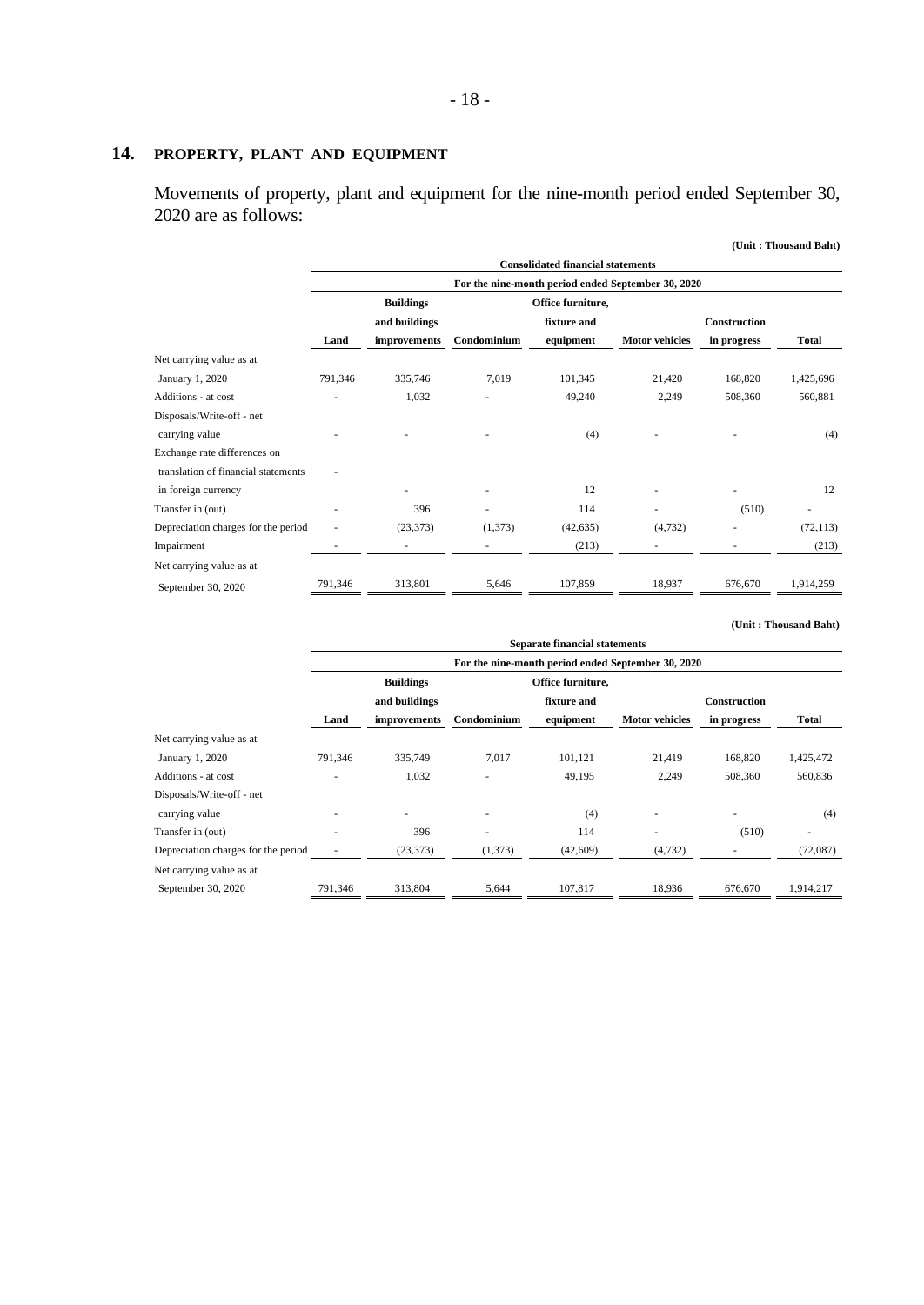# **15. DEFERRED TAX ASSETS/LIABILITIES AND INCOME TAX EXPENSE**

## 15.1 Deferred tax assets/liabilities

Deferred tax assets and liabilities consisted of tax effects as shown below.

|                                  |               |            |              |           |                                                                                                                                                                                           |            | (Unit: Thousand Baht)                                                                                                                                       |
|----------------------------------|---------------|------------|--------------|-----------|-------------------------------------------------------------------------------------------------------------------------------------------------------------------------------------------|------------|-------------------------------------------------------------------------------------------------------------------------------------------------------------|
|                                  | September 30, | January 1, | December 31, |           | <b>Consolidated and separate financial statements</b><br>Change in deferred tax<br>assets/liabilities reported<br>in profit or loss for<br>the three-month periods<br>ended September 30, |            | Change in deferred tax<br>assets/liabilities reported<br>in the statements of<br>comprehensive income for<br>the three-month periods<br>ended September 30, |
|                                  | 2020          | 2020       | 2019         | 2020      | 2019                                                                                                                                                                                      | 2020       | 2019                                                                                                                                                        |
| <b>Deferred tax assets</b>       |               |            |              |           |                                                                                                                                                                                           |            |                                                                                                                                                             |
| Reserves for long-term           |               |            |              |           |                                                                                                                                                                                           |            |                                                                                                                                                             |
| insurance contracts              | 2,248,264     | 2,421,923  | 2,421,923    | (72, 320) | (56, 628)                                                                                                                                                                                 |            |                                                                                                                                                             |
| Claim reserves                   | 10,463        | 16,577     | 16,577       | 46        | 1,408                                                                                                                                                                                     |            |                                                                                                                                                             |
| Provisions for long-term         |               |            |              |           |                                                                                                                                                                                           |            |                                                                                                                                                             |
| employee benefits                | 45,628        | 41,019     | 41,019       | 1,042     | (5,636)                                                                                                                                                                                   |            |                                                                                                                                                             |
| Allowance for expected           |               |            |              |           |                                                                                                                                                                                           |            |                                                                                                                                                             |
| credit loss                      | 76,643        | 34,356     |              | 5,627     |                                                                                                                                                                                           |            |                                                                                                                                                             |
| Others                           | 38,621        | 10,536     | 14,151       | 11,140    | (12, 636)                                                                                                                                                                                 |            |                                                                                                                                                             |
| <b>Total deferred tax assets</b> | 2,419,619     | 2,524,411  | 2,493,670    | (54, 465) | (73, 492)                                                                                                                                                                                 |            |                                                                                                                                                             |
| <b>Deferred tax liabilities</b>  |               |            |              |           |                                                                                                                                                                                           |            |                                                                                                                                                             |
| Available-for-sale investments   |               |            | 1,572,931    |           | 43,698                                                                                                                                                                                    |            | (60, 701)                                                                                                                                                   |
| Investment at fair value through |               |            |              |           |                                                                                                                                                                                           |            |                                                                                                                                                             |
| other comprehensive income       | 888,181       | 1,615,400  |              | 16,189    |                                                                                                                                                                                           | (601,703)  |                                                                                                                                                             |
| Cash flow hedge                  | 31,196        | 171,098    |              | (934)     |                                                                                                                                                                                           | (10,628)   |                                                                                                                                                             |
| Total deferred tax liabilities   | 919,377       | 1,786,498  | 1,572,931    | 15,255    | 43,698                                                                                                                                                                                    | (612, 331) | (60, 701)                                                                                                                                                   |
| Deferred tax assets/             |               |            |              |           |                                                                                                                                                                                           |            |                                                                                                                                                             |
| liabilities - net                | 1,500,242     | 737,913    | 920,739      | (69, 720) | (117,190)                                                                                                                                                                                 | 612,331    | 60,701                                                                                                                                                      |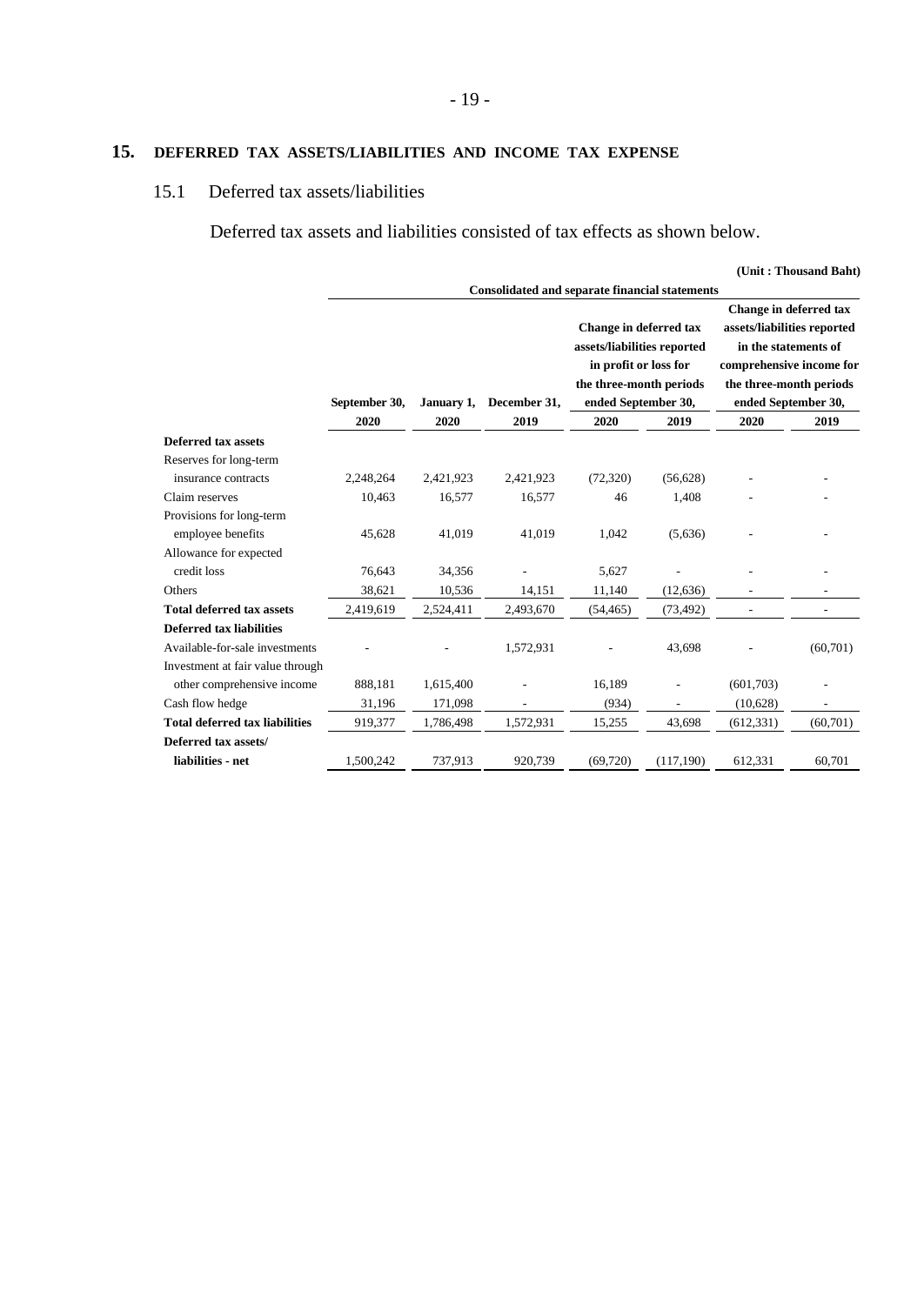| ۰.<br>× |  |
|---------|--|
|---------|--|

#### **(Unit : Thousand Baht)**

|                                       |                                                       |            |              |                             |            |                     | Cint : Thousand Dant        |  |
|---------------------------------------|-------------------------------------------------------|------------|--------------|-----------------------------|------------|---------------------|-----------------------------|--|
|                                       | <b>Consolidated and separate financial statements</b> |            |              |                             |            |                     |                             |  |
|                                       |                                                       |            |              |                             |            |                     | Change in deferred tax      |  |
|                                       |                                                       |            |              | Change in deferred tax      |            |                     | assets/liabilities reported |  |
|                                       |                                                       |            |              | assets/liabilities reported |            |                     | in the statements of        |  |
|                                       |                                                       |            |              | in profit or loss for       |            |                     | comprehensive income for    |  |
|                                       |                                                       |            |              | the nine-month periods      |            |                     | the nine-month periods      |  |
|                                       | September 30,                                         | January 1, | December 31, | ended September 30,         |            | ended September 30, |                             |  |
|                                       | 2020                                                  | 2020       | 2019         | 2020                        | 2019       | 2020                | 2019                        |  |
| Deferred tax assets                   |                                                       |            |              |                             |            |                     |                             |  |
| Reserves for long-term                |                                                       |            |              |                             |            |                     |                             |  |
| insurance contracts                   | 2,248,264                                             | 2,421,923  | 2,421,923    | (173, 659)                  | (275, 304) |                     |                             |  |
| Claim reserves                        | 10,463                                                | 16,577     | 16,577       | (6, 114)                    | (883)      |                     |                             |  |
| Provisions for long-term              |                                                       |            |              |                             |            |                     |                             |  |
| employee benefits                     | 45,628                                                | 41,019     | 41,019       | 4,609                       | 4,263      |                     |                             |  |
| Allowance for expected                |                                                       |            |              |                             |            |                     |                             |  |
| credit loss                           | 76,643                                                | 34,356     |              | 42,287                      |            |                     |                             |  |
| Others                                | 38,621                                                | 10,536     | 14,151       | 28,085                      | (1, 874)   |                     |                             |  |
| <b>Total deferred tax assets</b>      | 2,419,619                                             | 2,524,411  | 2,493,670    | (104, 792)                  | (273, 798) |                     |                             |  |
| <b>Deferred tax liabilities</b>       |                                                       |            |              |                             |            |                     |                             |  |
| Available-for-sale investments        |                                                       |            | 1,572,931    |                             | 206,445    |                     | 1,056,005                   |  |
| Investment at fair value through      |                                                       |            |              |                             |            |                     |                             |  |
| other comprehensive income            | 888,181                                               | 1,615,400  |              | 47,228                      |            | (774, 447)          |                             |  |
| Cash flow hedge                       | 31,196                                                | 171,098    |              | (23, 464)                   |            | (116, 438)          |                             |  |
| <b>Total deferred tax liabilities</b> | 919,377                                               | 1,786,498  | 1,572,931    | 23,764                      | 206,445    | (890, 885)          | 1,056,005                   |  |
| Deferred tax assets/                  |                                                       |            |              |                             |            |                     |                             |  |
| liabilities - net                     | 1,500,242                                             | 737,913    | 920,739      | (128, 556)                  | (480, 243) | 890,885             | (1,056,005)                 |  |

# 15.2 Income tax expenses

Income tax expenses for the three-month and nine-month periods ended September 30, 2020 and 2019 are as follows:

|                                                                  |                                                       |         |                                                       | (Unit: Thousand Baht) |
|------------------------------------------------------------------|-------------------------------------------------------|---------|-------------------------------------------------------|-----------------------|
|                                                                  |                                                       |         | <b>Consolidated and separate financial statements</b> |                       |
|                                                                  | For the three-month<br>periods ended<br>September 30, |         | For the nine-month<br>periods ended<br>September 30,  |                       |
|                                                                  | 2020                                                  | 2019    | 2020                                                  | 2019                  |
| <b>Current income tax:</b>                                       |                                                       |         |                                                       |                       |
| Interim corporate income tax charge.                             |                                                       | 206,628 |                                                       | 206,628               |
| Adjustment in respect of income tax of previous year             |                                                       | 89.212  | (5,843)                                               | 96,490                |
| Deferred tax:                                                    |                                                       |         |                                                       |                       |
| Relating to origination and reversal of<br>temporary differences | 69,720                                                | 117,190 | 128,556                                               | 480,243               |
| Income tax income reported in profits or losses                  | 69,720                                                | 413,030 | 122.713                                               | 783,361               |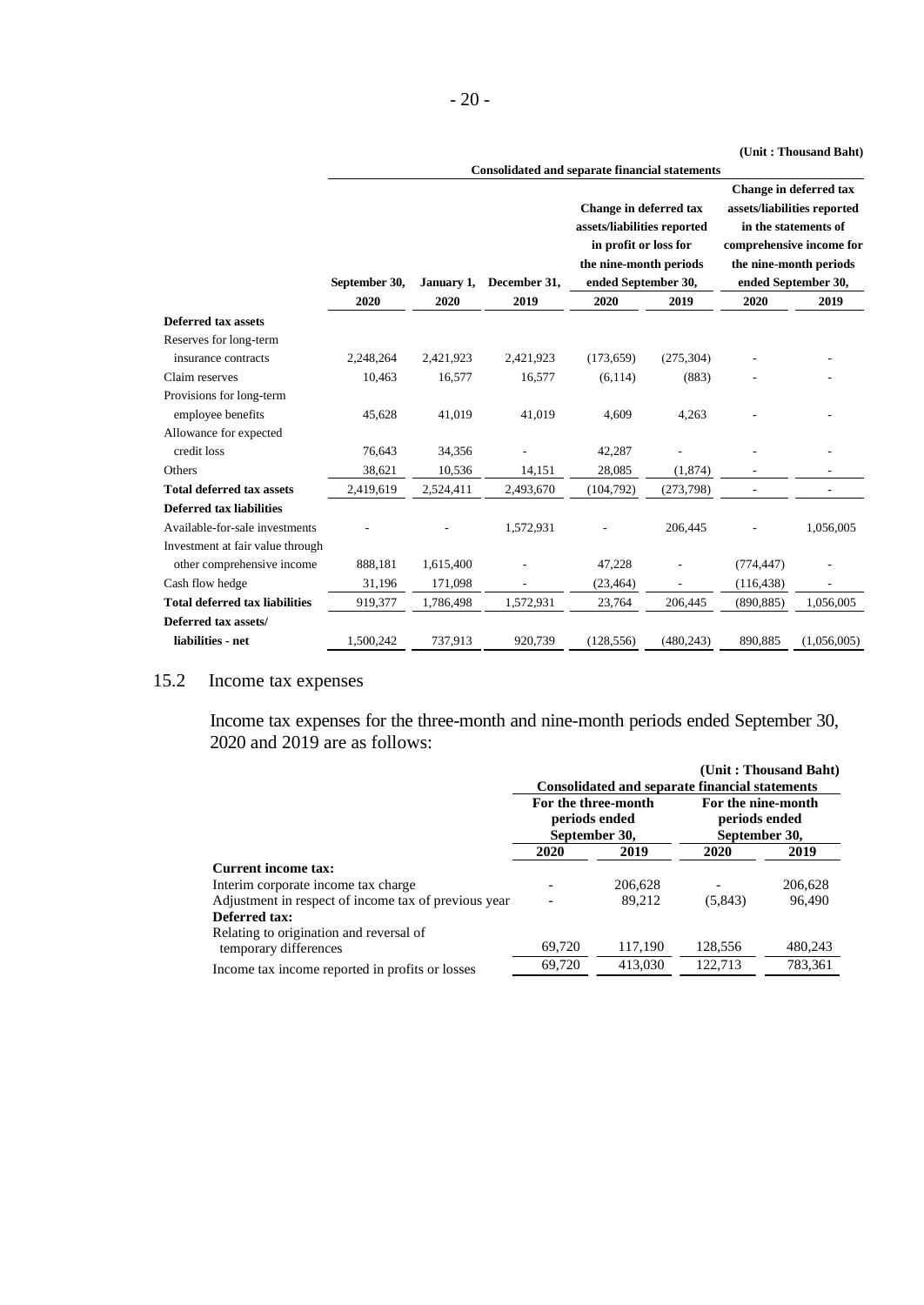Reconciliation between accounting profits and income tax expense for the three-month and nine-month periods ended September 30, 2020 and 2019 are as follows:

|                                                          |                                                       |           |                                                      | (Unit: Thousand Baht) |
|----------------------------------------------------------|-------------------------------------------------------|-----------|------------------------------------------------------|-----------------------|
|                                                          |                                                       |           | <b>Consolidated financial statements</b>             |                       |
|                                                          | For the three-month<br>periods ended<br>September 30, |           | For the nine-month<br>periods ended<br>September 30, |                       |
|                                                          | 2020                                                  | 2019      | 2020                                                 | 2019                  |
| Accounting profit before income tax expenses             | 653.127                                               | 1.843.106 | 1,567,504                                            | 4,516,493             |
| Applicable corporate income tax rates                    |                                                       | 20%       | 20%                                                  | 20%                   |
| Income tax expenses at the applicable tax rates          | 130.380                                               | 368,357   | 313.295                                              | 902,621               |
| Adjustment in respect of income tax of previous year     |                                                       | 89,212    | (5,843)                                              | 96,490                |
| Net tax effect on income or expenses that are not        |                                                       |           |                                                      |                       |
| taxable or not deductible in determining taxable profits | (60.660)                                              | (44, 539) | (184.739)                                            | (215,750)             |
| Income tax expenses recognised in profits or losses      | 69.720                                                | 413.030   | 122.713                                              | 783.361               |

|                 | (Unit: Thousand Baht) |  |
|-----------------|-----------------------|--|
| al atatana anta |                       |  |

|                                                          | <b>Separate financial statements</b> |           |                                                      |           |  |  |
|----------------------------------------------------------|--------------------------------------|-----------|------------------------------------------------------|-----------|--|--|
|                                                          | For the three-month<br>periods ended |           | For the nine-month<br>periods ended<br>September 30, |           |  |  |
|                                                          | September 30,                        |           |                                                      |           |  |  |
|                                                          | 2020                                 | 2019      | 2020                                                 | 2019      |  |  |
| Accounting profit before income tax expenses             | 651,899                              | 1,841,788 | 1,566,477                                            | 4,513,109 |  |  |
| Applicable corporate income tax rates                    | 20%                                  | 20%       | 20%                                                  | 20%       |  |  |
| Income tax expenses at the applicable tax rates          | 130,380                              | 368,357   | 313,295                                              | 902,621   |  |  |
| Adjustment in respect of income tax of previous year     |                                      | 89,212    | (5,843)                                              | 96,490    |  |  |
| Net tax effect on income or expenses that are not        |                                      |           |                                                      |           |  |  |
| taxable or not deductible in determining taxable profits | (60, 660)                            | (44, 539) | (184, 739)                                           | (215,750) |  |  |
| Income tax expenses recognised in profits or losses      | 69,720                               | 413,030   | 122.713                                              | 783,361   |  |  |

### **16. OTHER ASSETS**

As at September 30, 2020 and December 31, 2019, other assets consisted of the follows:

|                                      | <b>Consolidated</b>   |                      | <b>Separate</b>       | (Unit: Thousand Baht) |  |
|--------------------------------------|-----------------------|----------------------|-----------------------|-----------------------|--|
|                                      | financial statements  |                      | financial statements  |                       |  |
|                                      | September 30,<br>2020 | December 31,<br>2019 | September 30,<br>2020 | December 31,<br>2019  |  |
| Derivative collateral                | 34,500                |                      | 34,500                |                       |  |
| Prepaid income tax                   | 229.964               | 100,917              | 229,964               | 100,917               |  |
| Prepaid rental expenses              | 1.955                 | 10,824               | 1.955                 | 10.824                |  |
| Deposits                             | 79,370                | 98,054               | 57,306                | 77,194                |  |
| Receivable from sales of investments | 98,054                | 81,250               | 98,054                | 81,250                |  |
| Prepaid expenses                     | 18.887                | 14,716               | 18,886                | 14,716                |  |
| Others                               | 269,121               | 125,079              | 260,070               | 110,600               |  |
| Total other assets                   | 731,851               | 430,840              | 700.735               | 395,501               |  |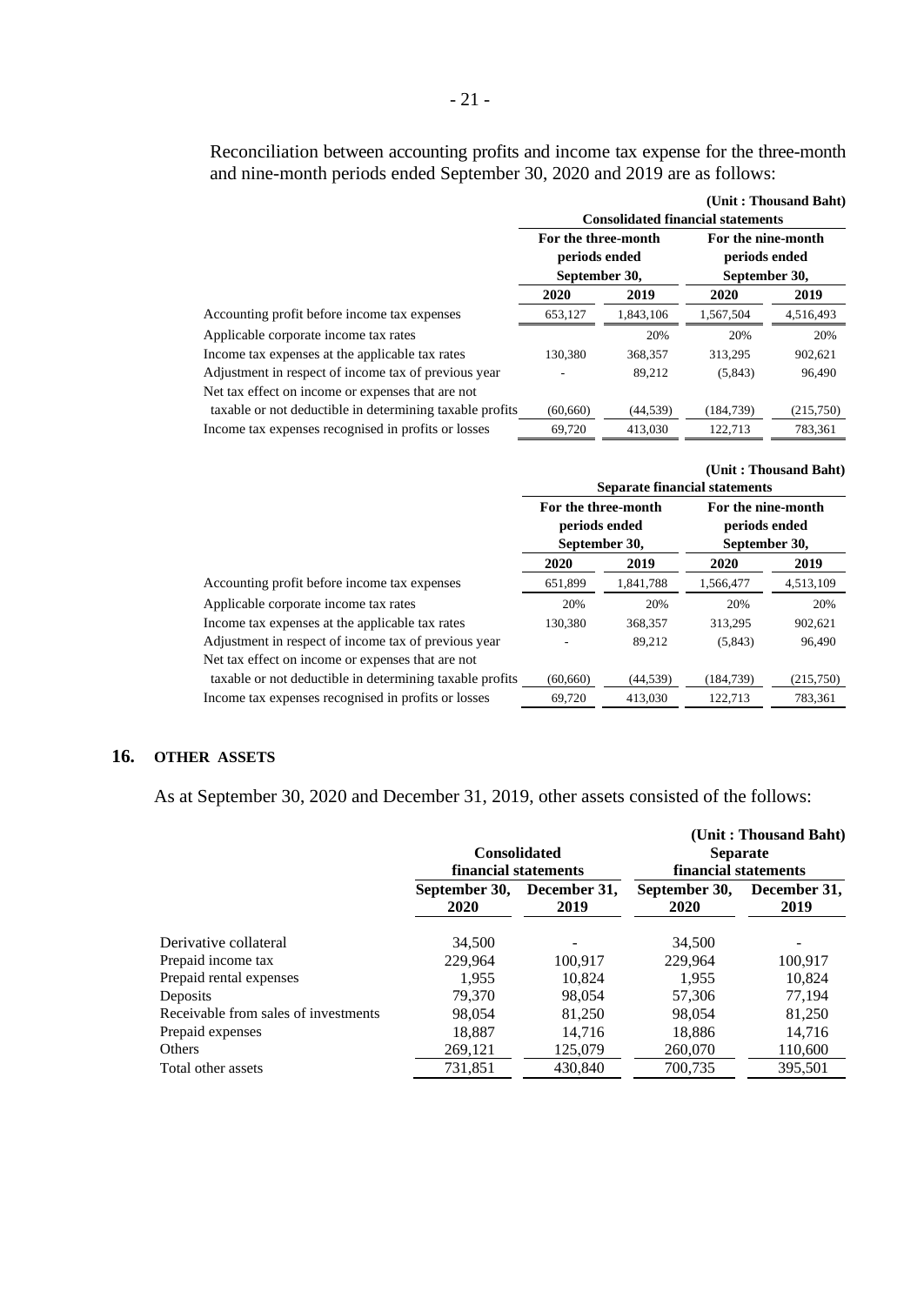#### **17. INSURANCE CONTRACT LIABILITIES**

As at September 30, 2020 and December 31, 2019, insurance contract liabilities consisted of the follows:

|                                            |                                                    |                                      |             |                                                    |                                      | (Unit: Thousand Baht) |  |  |  |
|--------------------------------------------|----------------------------------------------------|--------------------------------------|-------------|----------------------------------------------------|--------------------------------------|-----------------------|--|--|--|
|                                            | <b>Consolidated financial statements</b>           |                                      |             |                                                    |                                      |                       |  |  |  |
|                                            |                                                    | <b>September 30, 2020</b>            |             |                                                    | <b>December 31, 2019</b>             |                       |  |  |  |
|                                            | <b>Insurance</b><br>contract<br><b>liabilities</b> | <b>Reinsurance</b><br>of liabilities | <b>Net</b>  | <b>Insurance</b><br>contract<br><b>liabilities</b> | <b>Reinsurance</b><br>of liabilities | <b>Net</b>            |  |  |  |
| Reserves for long-term insurance contracts | 288,118,658                                        |                                      | 288,118,658 | 277,488,536                                        |                                      | 277,488,536           |  |  |  |
| Claim reserves                             |                                                    |                                      |             |                                                    |                                      |                       |  |  |  |
| Reserves for reported claims               | 155,237                                            | (115,211)                            | 40.026      | 151,578                                            | (76,314)                             | 75,264                |  |  |  |
| Reserves for claims incurred but           |                                                    |                                      |             |                                                    |                                      |                       |  |  |  |
| not yet reported                           | 52,317                                             |                                      | 52,317      | 82,884                                             |                                      | 82,884                |  |  |  |
| Premium reserves                           |                                                    |                                      |             |                                                    |                                      |                       |  |  |  |
| Unearned premium reserves                  | 1,595,691                                          | (627, 130)                           | 968,561     | 1,451,634                                          | (473, 387)                           | 978,247               |  |  |  |
| Unpaid policy benefits                     | 239,721                                            |                                      | 239,721     | 191,174                                            |                                      | 191,174               |  |  |  |
| Other insurance liabilities                | 7,144,920                                          | ٠                                    | 7,144,920   | 7,276,022                                          |                                      | 7,276,022             |  |  |  |
| Total insurance contract liabilities       | 297,306,544                                        | (742, 341)                           | 296,564,203 | 286,641,828                                        | (549,701)                            | 286,092,127           |  |  |  |

**(Unit : Thousand Baht)**

|                                                               | <b>Separate financial statements</b>               |                                      |             |                                                    |                                      |             |  |
|---------------------------------------------------------------|----------------------------------------------------|--------------------------------------|-------------|----------------------------------------------------|--------------------------------------|-------------|--|
|                                                               |                                                    | <b>September 30, 2020</b>            |             | December 31, 2019                                  |                                      |             |  |
|                                                               | <b>Insurance</b><br>contract<br><b>liabilities</b> | <b>Reinsurance</b><br>of liabilities | <b>Net</b>  | <b>Insurance</b><br>contract<br><b>liabilities</b> | <b>Reinsurance</b><br>of liabilities | <b>Net</b>  |  |
| Reserves for long-term insurance contracts<br>Claims reserves | 288,118,657                                        |                                      | 288,118,657 | 277,488,525                                        |                                      | 277,488,525 |  |
| Reserves for reported claims                                  | 155,237                                            | (115,211)                            | 40,026      | 151,578                                            | (76, 314)                            | 75,264      |  |
| Reserves for claims incurred but<br>not yet reported          | 52,317                                             |                                      | 52,317      | 82,884                                             |                                      | 82,884      |  |
| Premium reserves                                              |                                                    |                                      |             |                                                    |                                      |             |  |
| Unearned premium reserves                                     | 1,595,691                                          | (627, 130)                           | 968,561     | 1,451,634                                          | (473, 387)                           | 978,247     |  |
| Unpaid policy benefits                                        | 239,721                                            |                                      | 239,721     | 191,174                                            |                                      | 191,174     |  |
| Other insurance liabilities                                   | 7,144,920                                          |                                      | 7,144,920   | 7,276,022                                          |                                      | 7,276,022   |  |
| Total insurance contract liabilities                          | 297, 306, 543                                      | (742, 341)                           | 296,564,202 | 286,641,817                                        | (549,701)                            | 286,092,116 |  |

From January 1, 2020, the Company revised assumption for reserves for long-term insurance contracts for Provision Adverse Deviation (PAD) from 4% to 5% of Net premium valuation (NPV) reserve in order to support the fluctuation of interest rate longevity. The Company recorded the cumulative effect from the change in PAD reserves for long-term insurance contracts as at December 31, 2019 which changed from 4% to 5% in the amount of Baht 2,668 million in the statements of profit or loss and other comprehensive income for the nine-month period ended September 30, 2020.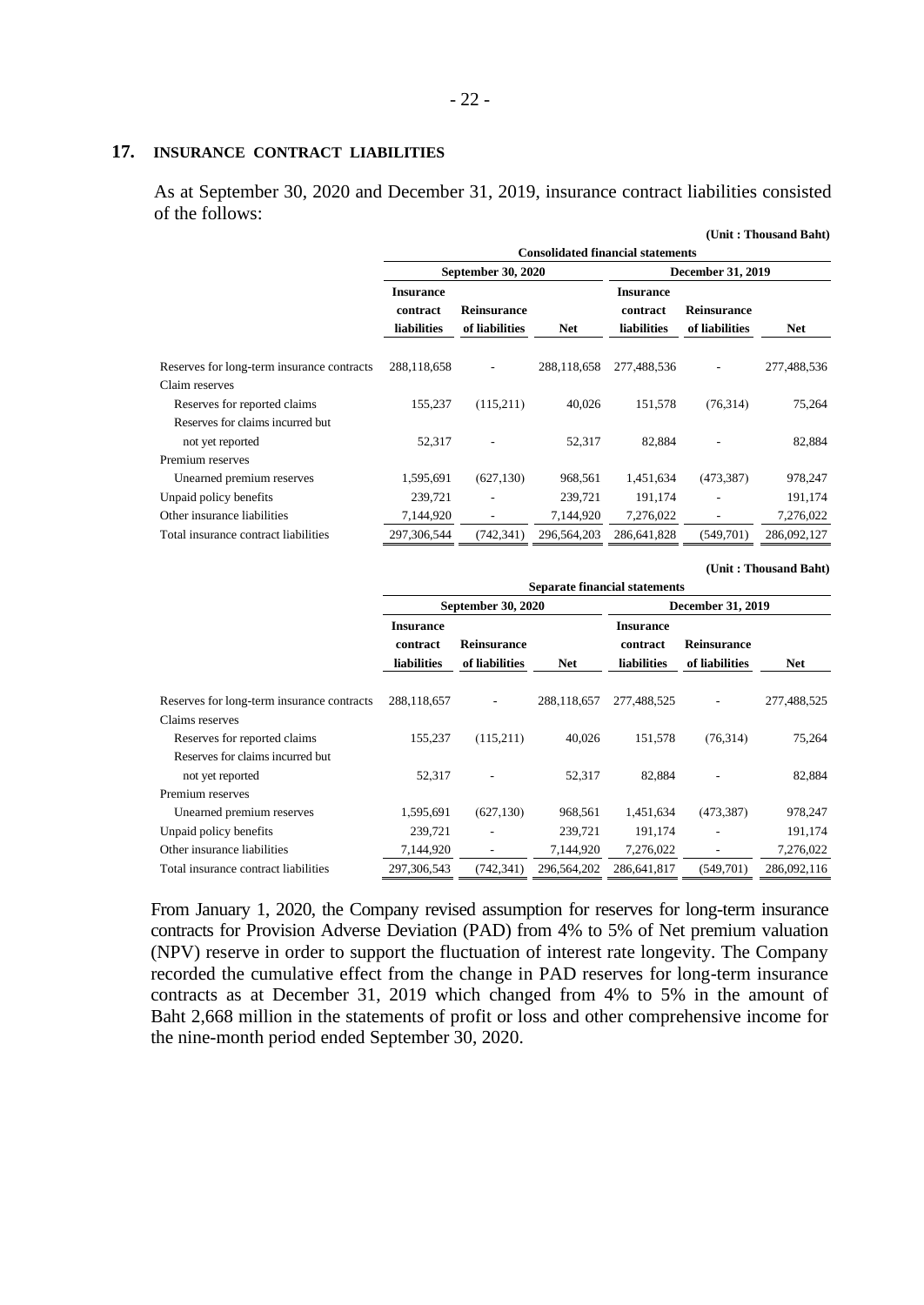# 17.1 Reserves for long-term insurance contracts

As at September 30, 2020 and December 31, 2019, reserves for long-term insurance contracts consisted of the follows:

|                                                                                 | financial statements                                           | <b>Consolidated</b>                           | (Unit: Thousand Baht)<br><b>Separate</b><br>financial statements |                                               |  |
|---------------------------------------------------------------------------------|----------------------------------------------------------------|-----------------------------------------------|------------------------------------------------------------------|-----------------------------------------------|--|
|                                                                                 | For the<br>nine-month<br>period ended<br>September 30,<br>2020 | For the year<br>ended<br>December 31,<br>2019 | For the<br>nine-month<br>period ended<br>September 30,<br>2020   | For the year<br>ended<br>December 31,<br>2019 |  |
| Balances - beginning of the period/year<br>Reserve increased for new businesses | 277.488.536                                                    | 273,908,194                                   | 277.488.525                                                      | 273,908,102                                   |  |
| and inforce policies<br>Reserve decreased for benefits payment                  | 24.854.044                                                     | 29.754.084                                    | 24,854,054                                                       | 29.754.165                                    |  |
| lapses and surrender, etc.                                                      | 14,223,922)                                                    | (26, 173, 742)                                | (14,223,922)                                                     | (26, 173, 742)                                |  |
| Balances - end of the period/year                                               | 288,118,658                                                    | 277,488,536                                   | 288,118,657                                                      | 277,488,525                                   |  |

# 17.2 Claim reserves

As at September 30, 2020 and December 31, 2019, claim reserves consisted of the following:

|                                            | <b>Consolidated and separate</b><br>financial statements        | (Unit: Thousand Baht)                             |  |
|--------------------------------------------|-----------------------------------------------------------------|---------------------------------------------------|--|
|                                            | For the nine-month<br>period ended<br><b>September 30, 2020</b> | For the year<br>ended<br><b>December 31, 2019</b> |  |
| Balances - beginning of the period/year    | 234,462                                                         | 265,652                                           |  |
| Claims incurred in the current period/year | 1,600,274                                                       | 2,244,800                                         |  |
| Claims paid during the period/year         | (1,627,182)                                                     | (2,275,990)                                       |  |
| Balances - end of the period/year          | 207,554                                                         | 234,462                                           |  |

## 17.3 Unearned premium reserves

As at September 30, 2020 and December 31, 2019, unearned premium reserves consisted of the following:

|                                         | (Unit: Thousand Baht)              |                          |  |  |  |
|-----------------------------------------|------------------------------------|--------------------------|--|--|--|
|                                         | <b>Consolidated and separate</b>   |                          |  |  |  |
|                                         | financial statements               |                          |  |  |  |
|                                         | For the nine-month<br>period ended | For the year<br>ended    |  |  |  |
|                                         | <b>September 30, 2020</b>          | <b>December 31, 2019</b> |  |  |  |
| Balances - beginning of the period/year | 1,451,634                          | 1,322,760                |  |  |  |
| Premium written for the period/year     | 3,171,218                          | 3,834,755                |  |  |  |
| Premium earned for the period/year      | (3,027,161)                        | (3,705,881)              |  |  |  |
| Balances - end of the period/year       | 1,595,691                          | 1,451,634                |  |  |  |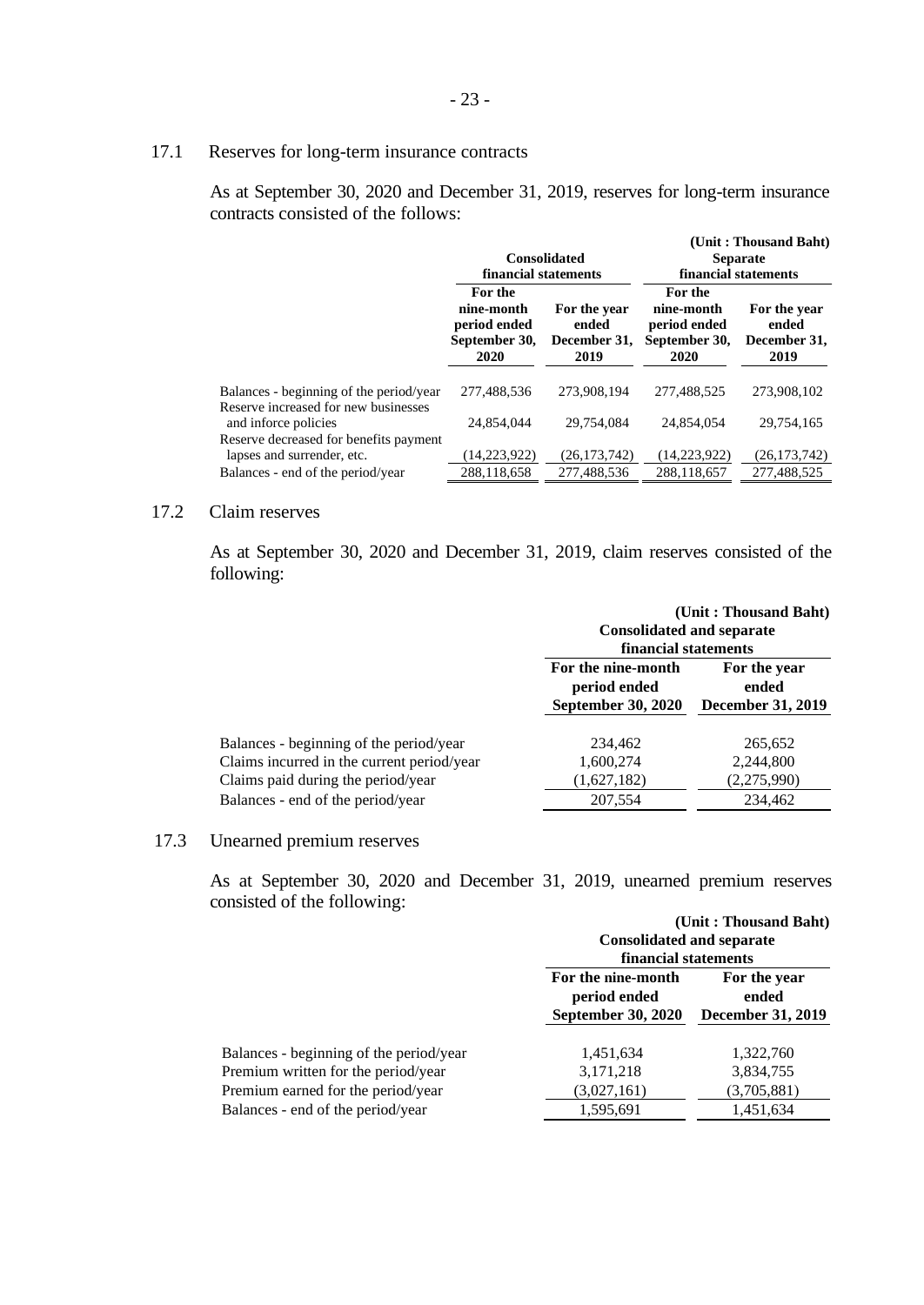## 17.4 Unpaid policy benefits

As at September 30, 2020 and December 31, 2019, unpaid policy benefits consisted of the following:

|                              | <b>Consolidated and separate</b><br>financial statements | (Unit: Thousand Baht) |  |
|------------------------------|----------------------------------------------------------|-----------------------|--|
|                              | September 30,<br>2020                                    | December 31,<br>2019  |  |
| Death benefit                | 76,419                                                   | 64.284                |  |
| Maturity payment             | 135,727                                                  | 103,384               |  |
| Benefit payment              | 25,813                                                   | 21,735                |  |
| Surrender                    | 1,762                                                    | 1,771                 |  |
| Total unpaid policy benefits | 239,721                                                  | 191,174               |  |

# 17.5 Other insurance liabilities

As at September 30, 2020 and December 31, 2019, other insurance liabilities consisted of the following:

|                                               | <b>Consolidated and separate</b><br>financial statements | (Unit: Thousand Baht) |
|-----------------------------------------------|----------------------------------------------------------|-----------------------|
|                                               | September 30,<br>2020                                    | December 31,<br>2019  |
| Deposits from insurance contracts             | 6,741,169                                                | 6,903,089             |
| Premiums received in advance                  | 326,153                                                  | 293,294               |
| Payable to policyholders on exempted premiums | 77,598                                                   | 79,639                |
| Total other insurance liabilities             | 7,144,920                                                | 7,276,022             |

# **18. AMOUNT DUE TO REINSURANCE**

As at September 30, 2020 and December 31, 2019, amount due to reinsurance consisted of the following:

|                                 | <b>Consolidated and separate</b><br>financial statements | (Unit: Thousand Baht) |  |
|---------------------------------|----------------------------------------------------------|-----------------------|--|
|                                 | September 30,<br>2020                                    | December 31,<br>2019  |  |
| Amount due to reinsurers        | 1,104,180                                                | 1,128,743             |  |
| Total amount due to reinsurance | 1,104,180                                                | 1,128,743             |  |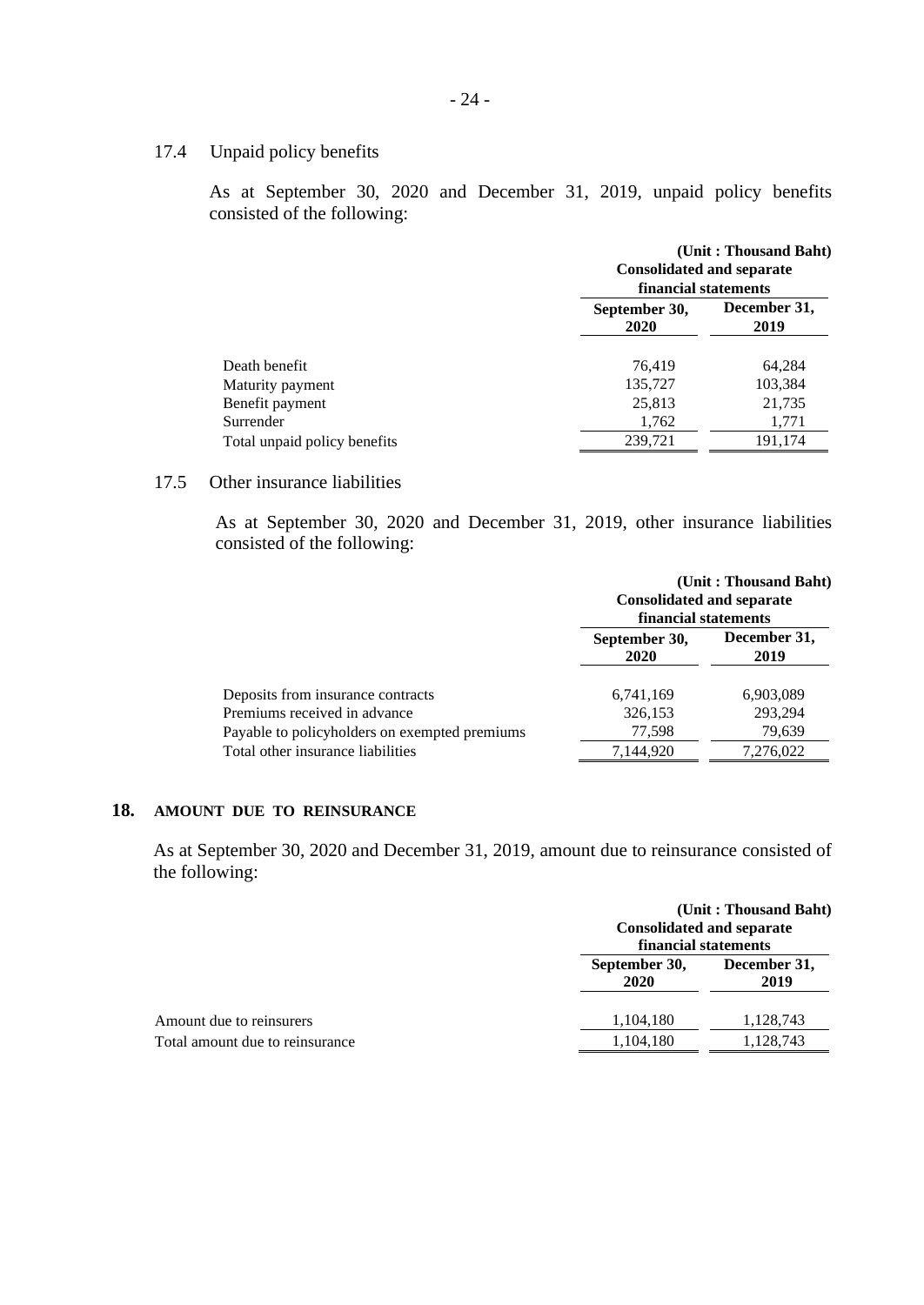#### **19. EMPLOYEE BENEFIT OBLIGATIONS**

As at September 30, 2020 and December 31, 2019, employee benefit obligations consisted of the following:

|                                              |                       | <b>Consolidated</b><br>financial statements | financial statements  | (Unit: Thousand Baht)<br><b>Separate</b> |
|----------------------------------------------|-----------------------|---------------------------------------------|-----------------------|------------------------------------------|
|                                              | September 30,<br>2020 | December 31,<br>2019                        | September 30,<br>2020 | December 31,<br>2019                     |
| Post-employment benefit obligations          | 207,829               | 185,863                                     | 206.911               | 183,925                                  |
| Other long-term employee benefit obligations | 28,065                | 27,997                                      | 28,010                | 27,952                                   |
| Total employee benefit obligations           | 235,894               | 213,860                                     | 234.921               | 211,877                                  |

#### **20. OTHER LIABILITIES**

As at September 30, 2020 and December 31, 2019, other liabilities consisted of the following:

|                                                |                       |                      |                       | (Unit: Thousand Baht) |
|------------------------------------------------|-----------------------|----------------------|-----------------------|-----------------------|
|                                                | <b>Consolidated</b>   |                      | <b>Separate</b>       |                       |
|                                                | financial statements  |                      | financial statements  |                       |
|                                                | September 30,<br>2020 | December 31,<br>2019 | September 30,<br>2020 | December 31,<br>2019  |
| Accrued commission expenses                    | 613,856               | 515,501              | 612,1                 | 514,031               |
| Accrued expenses                               | 253,982               | 284,318              | 252.9                 | 283,912               |
| Premium received for policies not yet approved | 35,198                | 46,867               | 35                    | 46,867                |
| Amounts received awaiting transfer             | 132,129               | 68,047               | 132.                  | 68,047                |
| Specific Business Tax payable                  | 131,145               | 148,716              | 131,                  | 148,716               |
| Payable from purchases of investments          | 81,620                | 32,721               | 81                    | 32,721                |
| Withholding tax payable                        | 15,109                | 38,557               | 15                    | 38,472                |
| Short-term employee benefit payables           | 139,106               | 25,231               | 138.4                 | 25,231                |
| Collateral under derivatives agreements        |                       | 35,500               |                       | 35,500                |
| Others                                         | 49,378                | 30,636               | 44                    | 21,860                |
| Total other liabilities                        | 1,451,523             | 1,226,094            | 1,443,78              | 1,215,357             |

### **21. OPERATING SEGMENT**

The Company presented operating segment information in the same manner as that reported to the Office of Insurance Commission ("OIC") on the report of underwriting information reported by insurance categories since the management considered that the Company is operating its core business in a single segment (i.e. life insurance business) and in a single geographic area (i.e. Thailand). Hence, all items as presented in this segment information are consistent to the Company's internal reports that are regularly reviewed by the chief operating decision maker in order to make decision about allocation of resources to the segment and evaluate its performance. The chief operating decision maker has been identified as the Chief Executive Officer.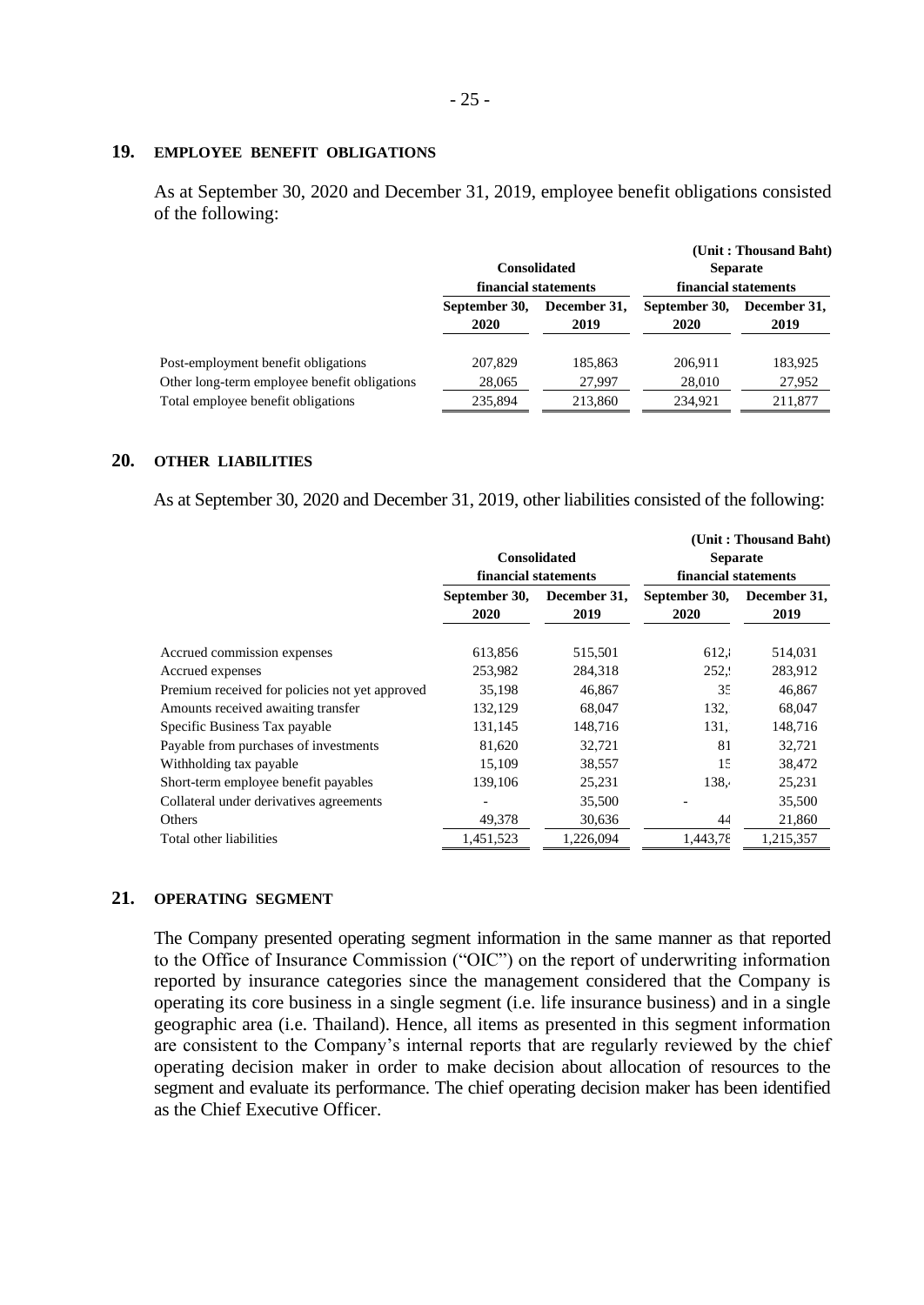Underwriting information classified by insurance categories for the three-month and nine-month periods ended September 30, 2020 and 2019 is as follows:

|                                            |                    |                                                     |                                          |                 |                          | (Unit: Thousand Baht) |  |
|--------------------------------------------|--------------------|-----------------------------------------------------|------------------------------------------|-----------------|--------------------------|-----------------------|--|
|                                            |                    |                                                     | <b>Consolidated financial statements</b> |                 |                          |                       |  |
|                                            |                    | For the three-month period ended September 30, 2020 |                                          |                 |                          |                       |  |
|                                            | <b>Traditional</b> | <b>Traditional</b>                                  | Life annuity                             |                 |                          |                       |  |
|                                            | products - no      | products -                                          | products - no                            |                 |                          |                       |  |
|                                            | participating      | participating                                       | participating                            | <b>Personal</b> |                          |                       |  |
|                                            | dividend           | dividend                                            | dividend                                 | accident        | <b>Others</b>            | <b>Total</b>          |  |
| <b>Underwriting income</b>                 |                    |                                                     |                                          |                 |                          |                       |  |
| Gross written premium                      | 7,448,294          | 2,233,239                                           | 110,637                                  | 11,324          |                          | 9,803,494             |  |
| Less Premium ceded to reinsurers           | (246, 281)         |                                                     |                                          |                 |                          | (246, 281)            |  |
| Net premium written                        | 7,202,013          | 2,233,239                                           | 110,637                                  | 11,324          | $\overline{\phantom{a}}$ | 9,557,213             |  |
| Add (less) Unearned premium reserve        |                    |                                                     |                                          |                 |                          |                       |  |
| (increased) decreased from                 |                    |                                                     |                                          |                 |                          |                       |  |
| prior period                               | 186,487            |                                                     |                                          | (225)           |                          | 186,262               |  |
| Net earned premium                         | 7,388,500          | 2,233,239                                           | 110,637                                  | 11,099          | ä,                       | 9,743,475             |  |
| Fee and commission income                  | 95,140             |                                                     |                                          |                 |                          | 95,140                |  |
| <b>Total underwriting income</b>           | 7,483,640          | 2,233,239                                           | 110,637                                  | 11,099          |                          | 9,838,615             |  |
| <b>Underwriting expenses</b>               |                    |                                                     |                                          |                 |                          |                       |  |
| Life policy reserves increased             |                    |                                                     |                                          |                 |                          |                       |  |
| from prior period                          | 21,554             | 1,939,367                                           | 128,697                                  |                 |                          | 2,089,618             |  |
| Benefit payments under life policies       |                    |                                                     |                                          |                 |                          |                       |  |
| and claims net refundable from reinsurance | 8,595,175          |                                                     | 14,682                                   | 2,804           |                          | 8,612,661             |  |
| Commissions and brokerage expenses         | 730,229            | 122,581                                             | 4,895                                    | 313             | 2,171                    | 860,189               |  |
| Other underwriting expenses                | 183,433            | 27,614                                              | 1,559                                    | 157             |                          | 212,763               |  |
| <b>Total underwriting expenses</b>         | 9,530,391          | 2,089,562                                           | 149,833                                  | 3,274           | 2,171                    | 11,775,231            |  |

**(Unit : Thousand Baht)**

|                                                | <b>Consolidated financial statements</b>                         |                                                            |                             |               |              |  |  |
|------------------------------------------------|------------------------------------------------------------------|------------------------------------------------------------|-----------------------------|---------------|--------------|--|--|
|                                                | For the three-month period ended September 30, 2019              |                                                            |                             |               |              |  |  |
|                                                | <b>Traditional</b><br>products - no<br>participating<br>dividend | Life annuity<br>products - no<br>participating<br>dividend | <b>Personal</b><br>accident | <b>Others</b> | <b>Total</b> |  |  |
| <b>Underwriting income</b>                     |                                                                  |                                                            |                             |               |              |  |  |
| Gross written premium                          | 9,736,008                                                        | 130,598                                                    | 11,517                      |               | 9,878,123    |  |  |
| Less Premium ceded to reinsurers               | (296,797)                                                        |                                                            |                             |               | (296,797)    |  |  |
| Net premium written                            | 9.439.211                                                        | 130.598                                                    | 11,517                      |               | 9,581,326    |  |  |
| <b>Less</b> Unearned premium reserve increased |                                                                  |                                                            |                             |               |              |  |  |
| from prior period                              | (42, 479)                                                        |                                                            | (527)                       |               | (43,006)     |  |  |
| Net earned premium                             | 9,396,732                                                        | 130,598                                                    | 10,990                      |               | 9,538,320    |  |  |
| Fee and commission income                      | 67,155                                                           |                                                            |                             |               | 67,155       |  |  |
| <b>Total underwriting income</b>               | 9,463,887                                                        | 130,598                                                    | 10.990                      |               | 9,605,475    |  |  |
| <b>Underwriting expenses</b>                   |                                                                  |                                                            |                             |               |              |  |  |
| Life policy reserves increased                 |                                                                  |                                                            |                             |               |              |  |  |
| from prior period                              | 4,605,170                                                        | 136,579                                                    |                             |               | 4,741,749    |  |  |
| Benefit payments under life policies           |                                                                  |                                                            |                             |               |              |  |  |
| and claims net refundable from reinsurance     | 5,942,618                                                        | 14,388                                                     | (307)                       |               | 5,956,699    |  |  |
| Commissions and brokerage expenses             | 788,886                                                          | 14,842                                                     | 298                         | 2,734         | 806,760      |  |  |
| Other underwriting expenses                    | 140,230                                                          | 1,451                                                      | 127                         |               | 141,808      |  |  |
| <b>Total underwriting expenses</b>             | 11,476,904                                                       | 167,260                                                    | 118                         | 2,734         | 11,647,016   |  |  |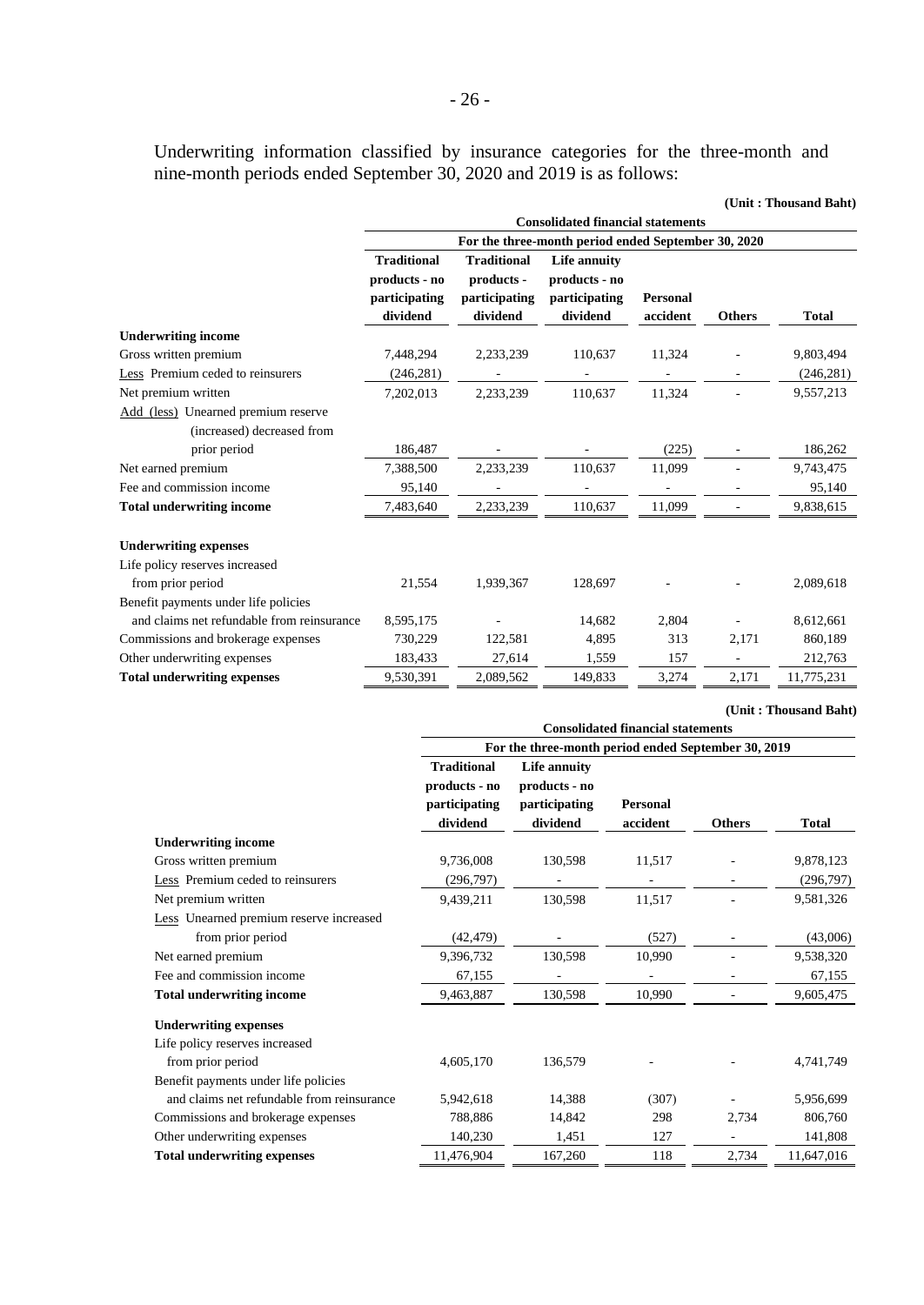#### **(Unit : Thousand Baht)**

**(Unit : Thousand Baht)**

|                                            |                    |                    |                                                    |                 |               | (Unit: Thousand Baht) |
|--------------------------------------------|--------------------|--------------------|----------------------------------------------------|-----------------|---------------|-----------------------|
|                                            |                    |                    | <b>Consolidated financial statements</b>           |                 |               |                       |
|                                            |                    |                    | For the nine-month period ended September 30, 2020 |                 |               |                       |
|                                            | <b>Traditional</b> | <b>Traditional</b> | Life annuity                                       |                 |               |                       |
|                                            | products - no      | products -         | products - no                                      |                 |               |                       |
|                                            | participating      | participating      | participating                                      | <b>Personal</b> |               |                       |
|                                            | dividend           | dividend           | dividend                                           | accident        | <b>Others</b> | <b>Total</b>          |
| <b>Underwriting income</b>                 |                    |                    |                                                    |                 |               |                       |
| Gross written premium                      | 24,080,589         | 2,248,004          | 336,522                                            | 33,814          |               | 26,698,929            |
| Less Premium ceded to reinsurers           | (1,077,967)        |                    |                                                    |                 |               | (1,077,967)           |
| Net premium written                        | 23,002,622         | 2,248,004          | 336,522                                            | 33,814          |               | 25,620,962            |
| Add (less) Unearned premium reserve        |                    |                    |                                                    |                 |               |                       |
| (increased) decreased from                 |                    |                    |                                                    |                 |               |                       |
| prior period                               | 9,771              |                    |                                                    | (85)            |               | 9,686                 |
| Net earned premium                         | 23,012,393         | 2,248,004          | 336,522                                            | 33,729          |               | 25,630,648            |
| Fee and commission income                  | 364,678            |                    |                                                    |                 |               | 364,678               |
| <b>Total underwriting income</b>           | 23,377,071         | 2,248,004          | 336,522                                            | 33,729          |               | 25,995,326            |
| <b>Underwriting expenses</b>               |                    |                    |                                                    |                 |               |                       |
| Life policy reserves increased             |                    |                    |                                                    |                 |               |                       |
| from prior period                          | 8,331,597          | 1,951,147          | 347,388                                            |                 |               | 10,630,132            |
| Benefit payments under life policies       |                    |                    |                                                    |                 |               |                       |
| and claims net refundable from reinsurance | 20,752,900         |                    | 53,470                                             | 7,815           |               | 20,814,185            |
| Commissions and brokerage expenses         | 1,979,071          | 124,054            | 15,840                                             | 728             | 6,940         | 2,126,633             |
| Other underwriting expenses                | 393,292            | 27,784             | 4,159                                              | 417             |               | 425,652               |
| <b>Total underwriting expenses</b>         | 31,456,860         | 2,102,985          | 420,857                                            | 8,960           | 6,940         | 33,996,602            |

|                                            | <b>Consolidated financial statements</b>                         |                                                            |                             |               |              |  |  |
|--------------------------------------------|------------------------------------------------------------------|------------------------------------------------------------|-----------------------------|---------------|--------------|--|--|
|                                            | For the nine-month period ended September 30, 2019               |                                                            |                             |               |              |  |  |
|                                            | <b>Traditional</b><br>products - no<br>participating<br>dividend | Life annuity<br>products - no<br>participating<br>dividend | <b>Personal</b><br>accident | <b>Others</b> | <b>Total</b> |  |  |
| <b>Underwriting income</b>                 |                                                                  |                                                            |                             |               |              |  |  |
| Gross premium written                      | 26,950,710                                                       | 496,914                                                    | 33,984                      |               | 27,481,608   |  |  |
| Less Premium ceded to reinsurers           | (1,065,892)                                                      |                                                            |                             |               | (1,065,892)  |  |  |
| Net premium written                        | 25,884,818                                                       | 496,914                                                    | 33,984                      |               | 26,415,716   |  |  |
| Less Unearned premium reserve              |                                                                  |                                                            |                             |               |              |  |  |
| increased from prior period                | (74, 443)                                                        |                                                            | (1,791)                     |               | (76, 234)    |  |  |
| Net earned premium                         | 25,810,375                                                       | 496,914                                                    | 32,193                      |               | 26,339,482   |  |  |
| Fee and commission income                  | 294,987                                                          |                                                            |                             |               | 294,987      |  |  |
| <b>Total underwriting income</b>           | 26,105,362                                                       | 496,914                                                    | 32,193                      |               | 26,634,469   |  |  |
| <b>Underwriting expenses</b>               |                                                                  |                                                            |                             |               |              |  |  |
| Life policy reserves increased             |                                                                  |                                                            |                             |               |              |  |  |
| from prior period                          | 462,073                                                          | 366,831                                                    |                             |               | 828,904      |  |  |
| Benefit payments under life policies       |                                                                  |                                                            |                             |               |              |  |  |
| and claims net refundable from reinsurance | 28,214,299                                                       | 50,189                                                     | 3,705                       |               | 28,268,193   |  |  |
| Commissions and brokerage expenses         | 2,299,914                                                        | 36,662                                                     | 960                         | 7,650         | 2,345,186    |  |  |
| Other underwriting expenses                | 424,248                                                          | 6,237                                                      | 405                         | 8             | 430,898      |  |  |
| <b>Total underwriting expenses</b>         | 31,400,534                                                       | 459,919                                                    | 5,070                       | 7,658         | 31,873,181   |  |  |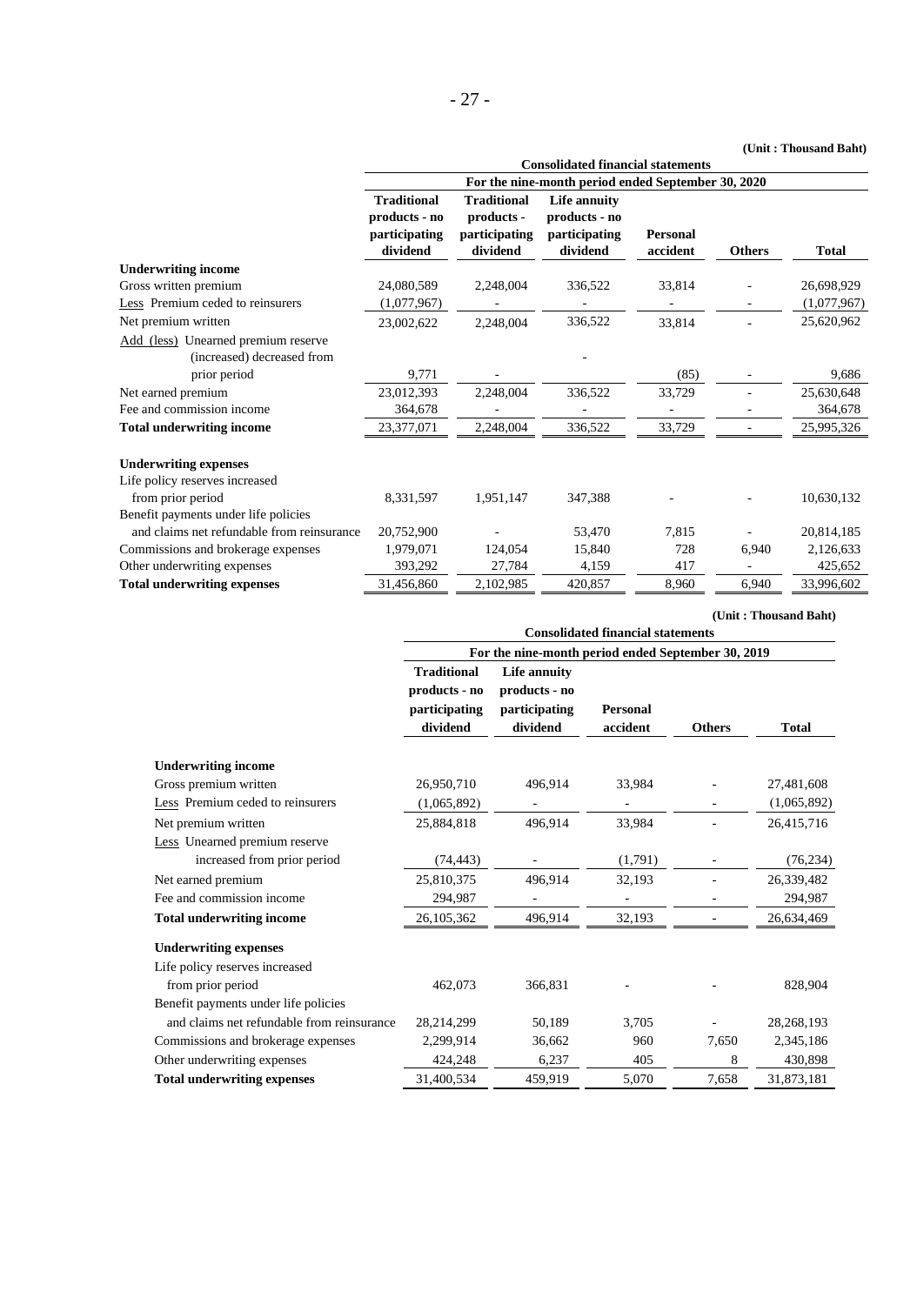# **22. OPERATING EXPENSES**

For the three-month and nine-month periods ended September 30, 2020 and 2019, operating expenses consisted of the following:

|                                        |                             |         |                                          | (Unit: Thousand Baht) |  |  |
|----------------------------------------|-----------------------------|---------|------------------------------------------|-----------------------|--|--|
|                                        |                             |         | <b>Consolidated financial statements</b> |                       |  |  |
|                                        | For the three-month         |         |                                          | For the nine-month    |  |  |
|                                        | periods ended September 30, |         | periods ended September 30,              |                       |  |  |
|                                        | 2020                        | 2019    | 2020                                     | 2019                  |  |  |
| Personnel expenses                     | 224,742                     | 219,519 | 670,502                                  | 654,647               |  |  |
| Property, plant and equipment expenses | 45,339                      | 42,588  | 134,045                                  | 125,492               |  |  |
| Taxes and duties                       | 945                         | 594     | 2,200                                    | 3,971                 |  |  |
| Other operating expenses               | 133,794                     | 167,667 | 347,771                                  | 444,707               |  |  |
| Total operating expenses               | 404,820                     | 430,368 | 1,154,518                                | 1,228,817             |  |  |

|                                        |                                                    | <b>Separate financial statements</b> |                                                   | (Unit: Thousand Baht) |  |
|----------------------------------------|----------------------------------------------------|--------------------------------------|---------------------------------------------------|-----------------------|--|
|                                        | For the three-month<br>periods ended September 30, |                                      | For the nine-month<br>periods ended September 30, |                       |  |
|                                        | 2020                                               | 2019                                 | 2020                                              | 2019                  |  |
| Personnel expenses                     | 223,821                                            | 217,834                              | 666,326                                           | 650,000               |  |
| Property, plant and equipment expenses | 45,228                                             | 42,483                               | 133,720                                           | 125,177               |  |
| Taxes and duties                       | 945                                                | 594                                  | 2,200                                             | 3,971                 |  |
| Other operating expenses               | 133,856                                            | 167,692                              | 347,814                                           | 444,732               |  |
| Total operating expenses               | 403,850                                            | 428,603                              | 1,150,060                                         | 1,223,880             |  |

# **23. FAIR VALUE GAIN**

For the three-month and nine-month periods ended September 30, 2020 and 2019, fair value gain consisted of the following:

|                                                                                        |                                                    |           | <b>Consolidated and separate financial statements</b> | (Unit: Thousand Baht) |  |
|----------------------------------------------------------------------------------------|----------------------------------------------------|-----------|-------------------------------------------------------|-----------------------|--|
|                                                                                        | For the three-month<br>periods ended September 30, |           | For the nine-month<br>periods ended September 30,     |                       |  |
|                                                                                        | 2020                                               | 2019      | 2020                                                  | 2019                  |  |
| Unrealised losses on remeasuring<br>investment at fair value through<br>profit or loss | (1,452)                                            | (7,584)   | (8,052)                                               | (7, 854)              |  |
| Unrealised gains (losses) on foreign<br>exchange forward contracts                     | (177, 507)                                         | 103,440   | (457, 267)                                            | 384,354               |  |
| Gains (losses) on foreign exchange rate                                                | 276,578                                            | (40, 132) | 847,440                                               | (66, 106)             |  |
| Total fair value gains                                                                 | 97,619                                             | 55,724    | 382,121                                               | 310,394               |  |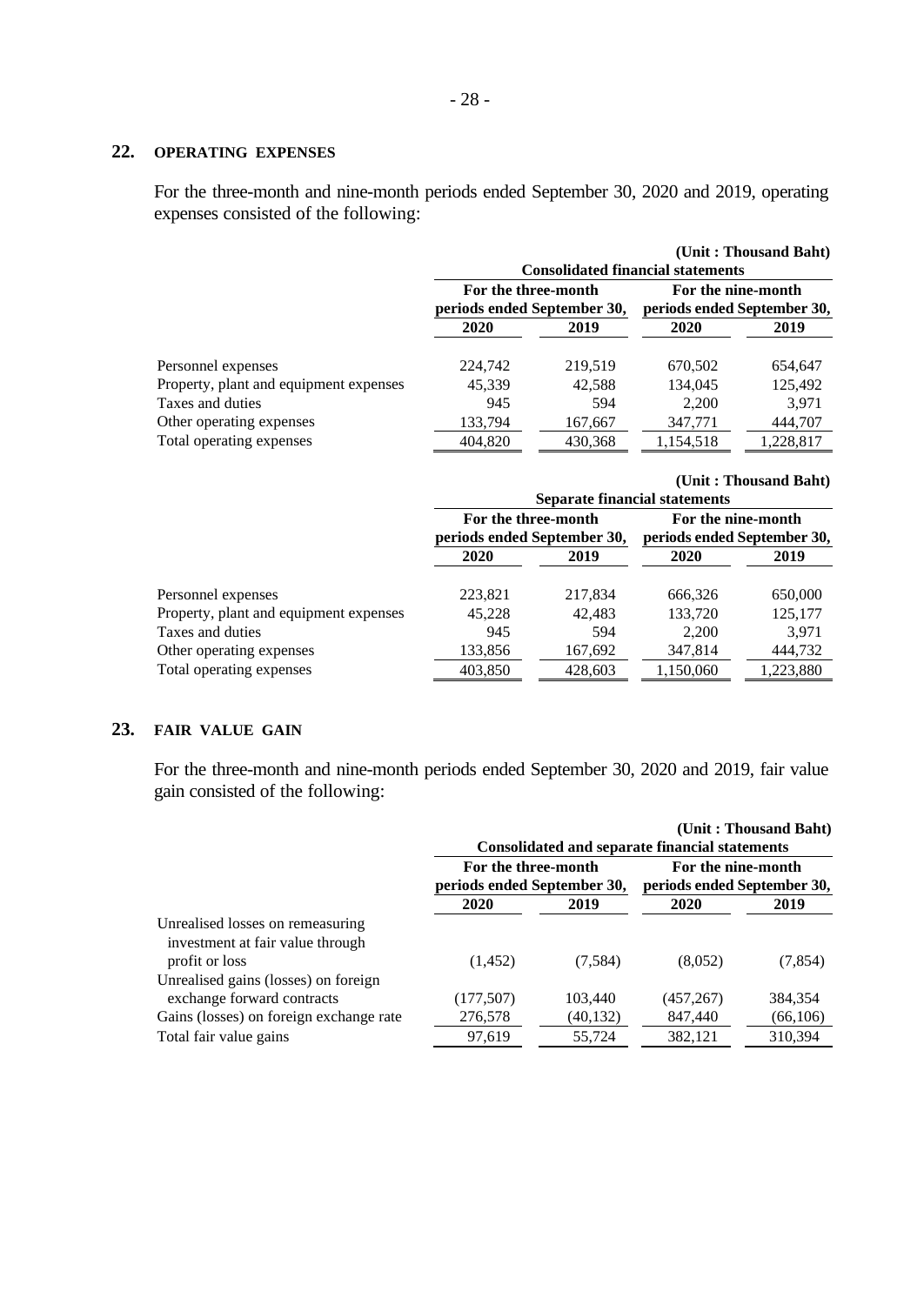# **24. FAIR VALUE OF FINANCIAL INSTRUMENTS**

The Company and its subsidiaries use the market approach to measure their assets that are required to be measured at fair value by relevant financial reporting standards, except that the cost approach or the income approach is used when there is no active market or when a quoted market price is not available.

# **Fair value hierarchy**

In applying the above-mentioned valuation techniques, the Company and its subsidiaries endeavor to use relevant observable inputs as much as possible.

TFRS 13 "Fair Value Measurement" establishes a fair value hierarchy categorising such inputs into three levels as follows:

Level 1 - Use of quoted market prices in an observable active market for such assets Level 2 - Use of other observable inputs for such assets whether directly or indirectly

Level 3 - Use of unobservable inputs such as estimates of future cash flows

As at September 30, 2020 and December 31, 2019, the Company and its subsidiaries had the following assets that were measured at fair value using different fair value hierarchy as follows:

|                                                 |                          | <b>Consolidated and separate financial statements</b>  |           | (Unit: Thousand Baht) |  |
|-------------------------------------------------|--------------------------|--------------------------------------------------------|-----------|-----------------------|--|
|                                                 | As at September 30, 2020 |                                                        |           |                       |  |
|                                                 | Level 1                  | Level 2                                                | Level 3   | <b>Total</b>          |  |
| Financial assets measured at fair value         |                          |                                                        |           |                       |  |
| Derivative assets                               |                          |                                                        |           |                       |  |
| Cross currency swap contracts                   |                          | 530,511                                                |           | 530,511               |  |
| Forward exchange contracts                      |                          | 10,661                                                 |           | 10,661                |  |
| Forward contracts                               |                          | 1,528                                                  |           | 1,528                 |  |
| Investment at fair value through profit or loss |                          |                                                        |           |                       |  |
| Equity instruments                              | 12,804                   |                                                        |           | 12,804                |  |
| Investment at fair value through other          |                          |                                                        |           |                       |  |
| comprehensive income                            |                          |                                                        |           |                       |  |
| Equity instruments                              | 31,852,755               |                                                        | 193,238   | 32,045,993            |  |
| Debt instruments                                | 3,546,757                | 78,417,271                                             | 3,388,103 | 85, 352, 131          |  |
| Financial liabilities measured at fair value    |                          |                                                        |           |                       |  |
| Derivative liabilities                          |                          |                                                        |           |                       |  |
| Cross currency swap contracts                   |                          | 249,767                                                |           | 249,767               |  |
| Forward exchange contracts                      |                          | 127,401                                                |           | 127,401               |  |
|                                                 |                          |                                                        |           | (Unit: Thousand Baht) |  |
|                                                 |                          | <b>Consolidated and separated financial statements</b> |           |                       |  |
|                                                 |                          | <b>December 31, 2019</b>                               |           |                       |  |
|                                                 | Level 1                  | Level 2                                                | Level 3   | <b>Total</b>          |  |
| Assets measured at fair value                   |                          |                                                        |           |                       |  |
| Held-for-trading investments                    |                          |                                                        |           |                       |  |
| Equity instruments                              | 20,856                   |                                                        |           | 20,856                |  |
| Available-for-sale investments                  |                          |                                                        |           |                       |  |
| Equity instruments                              | 44,026,206               | 6,061,380                                              |           | 50,087,586            |  |
| Debt instruments                                |                          | 30,016,803                                             |           | 30,016,803            |  |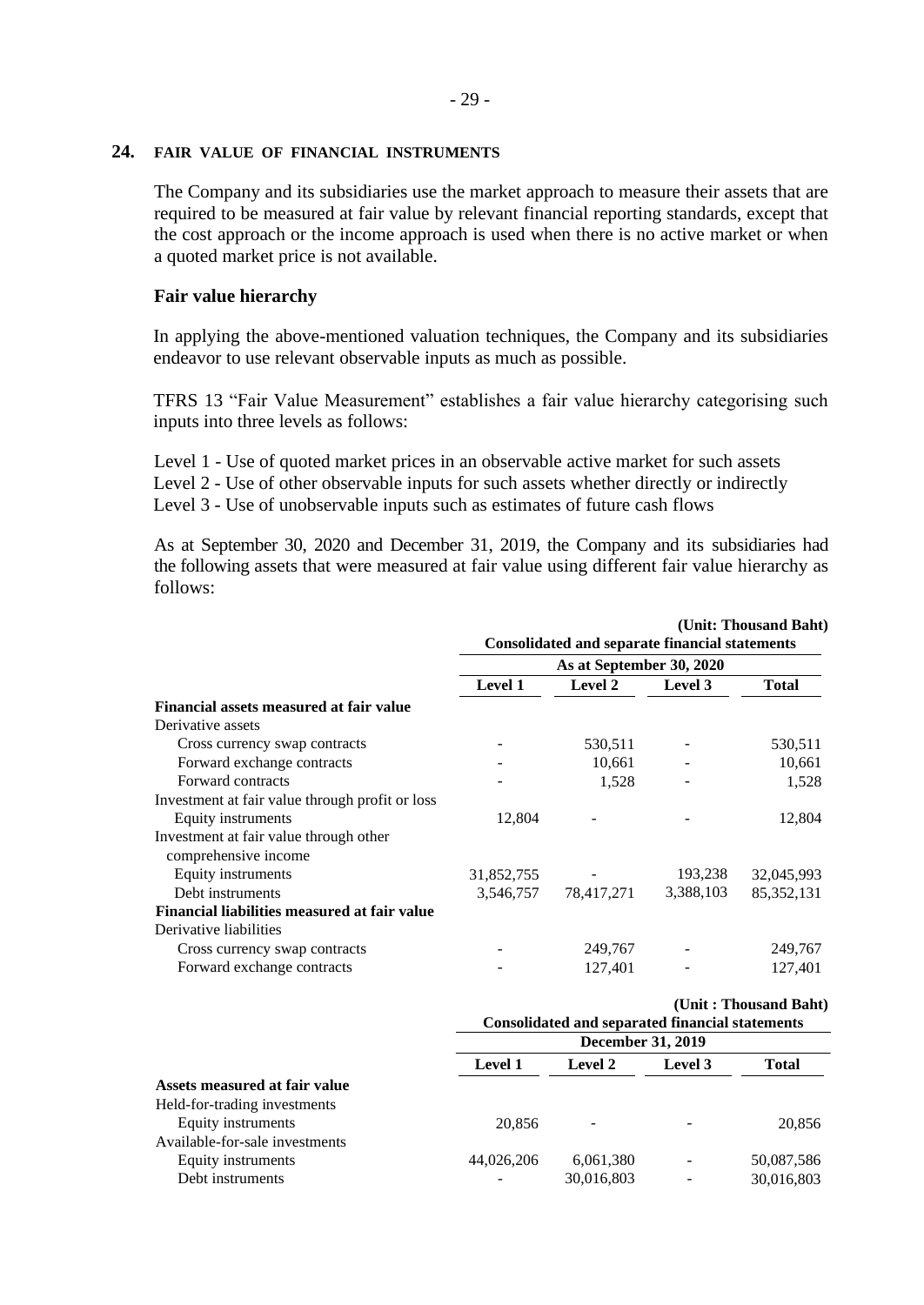# **Valuation techniques and inputs to Level 2 valuations**

- a) The fair value of investments in debt instruments at fair value through other comprehensive income has been determined by using the yield curve as announced by the Thai Bond Market Association or by other relevant bodies.
- b) The fair value of investments in unit trusts at fair value through other comprehensive income has been determined by using the net asset value per unit as announced by the fund managers.
- c) The fair value of derivative assets and derivative liabilities at fair value through profit or loss and other comprehensive income has been determined by using exchange rates and discounted cash flow method based on interest rate as a discount rate.

## **Valuation techniques and inputs to Level 3 valuations**

- a) The fair value of investments in equity instruments at fair value through other comprehensive income has been determined by using price to book value ratio from compare industry prices.
- b) The fair value of investments in debt instruments at fair value through other comprehensive income are determined by using discounted cash flow method based on the reference interest rate as a discount rate.

During the current period, there was no transfer within the fair value hierarchy.

As at September 30, 2020 and December 31, 2019, the Company and its subsidiaries had the following assets which fair value were disclosed as follows:

|                                        | (Unit: Thousand Baht)<br><b>Consolidated and separate financial</b><br><b>statements</b> |                          |  |  |
|----------------------------------------|------------------------------------------------------------------------------------------|--------------------------|--|--|
|                                        | <b>September 30, 2020</b>                                                                | <b>December 31, 2019</b> |  |  |
| Investment at amortised cost           |                                                                                          |                          |  |  |
| Debt instruments                       | 222, 367, 082                                                                            | 260, 293, 865            |  |  |
| Derivative assets                      |                                                                                          |                          |  |  |
| Cross currency swap contracts          |                                                                                          | 1,598,446                |  |  |
| Forward exchange contracts             |                                                                                          | 145,718                  |  |  |
| Loans and accrued interest receivables |                                                                                          |                          |  |  |
| Policy loans                           | 11,594,409                                                                               | 11,014,242               |  |  |
| Mortgage loans                         | 2,119,325                                                                                | 1,750,064                |  |  |
| Derivative liabilities                 |                                                                                          |                          |  |  |
| Cross currency swap contracts          |                                                                                          | 8,827                    |  |  |

Fair value of the following assets resemble carrying value

- Cash and cash equivalents
- Premium receivables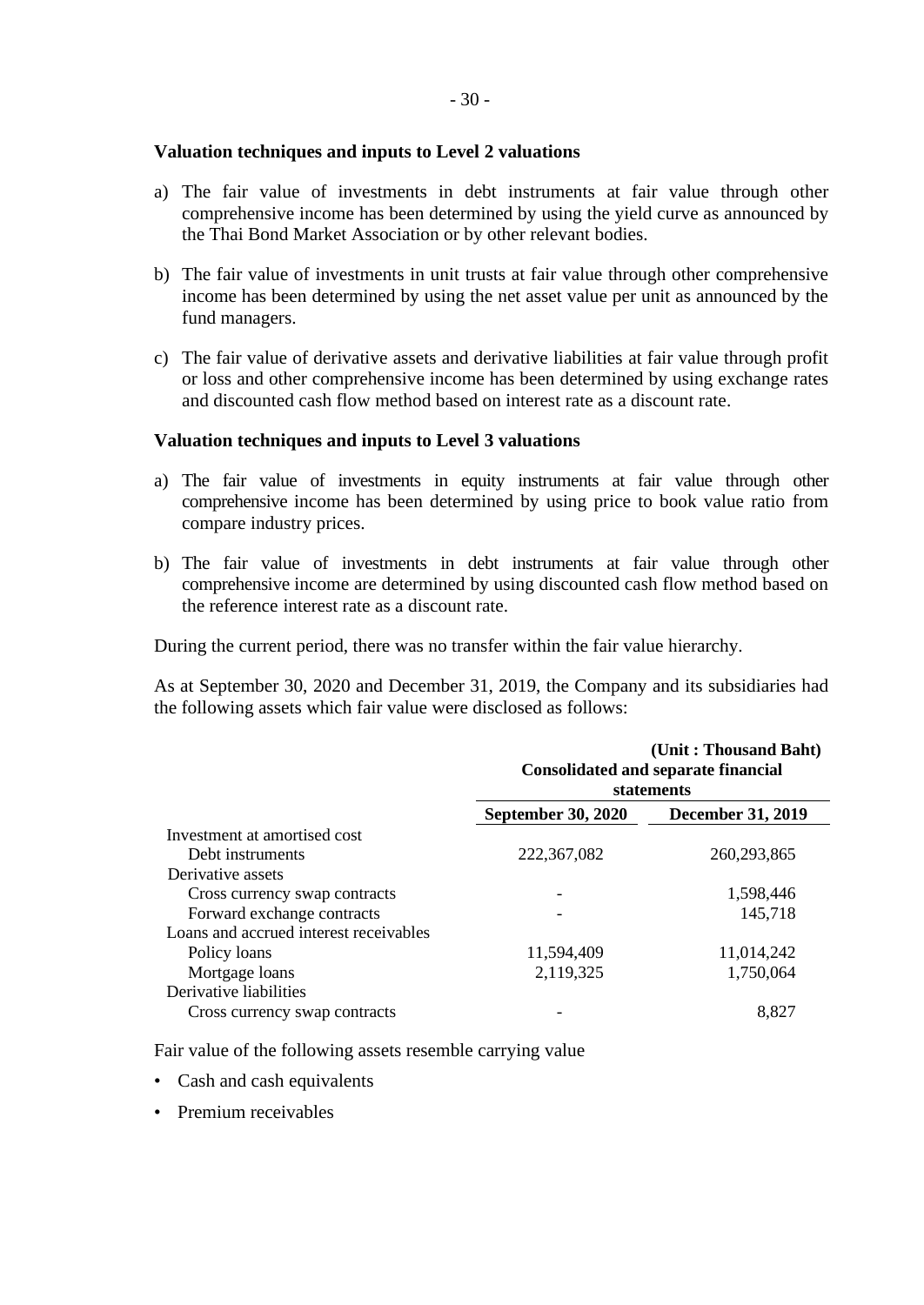# **25. EXPECTED CREDIT LOSS**

|                                        |                                                    |      | <b>Consolidated and separate financial statements</b> | (Unit: Thousand Baht) |  |
|----------------------------------------|----------------------------------------------------|------|-------------------------------------------------------|-----------------------|--|
|                                        | For the three-month<br>periods ended September 30, |      | For the nine-month<br>periods ended September 30,     |                       |  |
|                                        | 2020                                               | 2019 | 2020                                                  | 2019                  |  |
| <b>Expected Credit Loss</b>            |                                                    |      |                                                       |                       |  |
| Investments in securities              | (13,896)                                           |      | 190.464                                               |                       |  |
| Loans and accrued interest receivables | 5,210                                              |      | 20,974                                                |                       |  |
| Total                                  | (8,686)                                            |      | 211.438                                               |                       |  |

# **26. RELATED PARTY TRANSACTIONS**

In considering each possible related party relationship, attention is directed to the substance of the relationship, and not merely the legal form.

The relationship between the Company and its related parties are summarised below.

| Name of related parties                                            | <b>Type of business</b> | <b>Relationship with the Company</b>                                             |
|--------------------------------------------------------------------|-------------------------|----------------------------------------------------------------------------------|
| Bangkok Bank Pcl.                                                  | Banking                 | Related by way of common shareholders                                            |
| Bangkok Insurance Pcl.                                             | Insurance               | Shareholding and related by way of<br>common directors                           |
| Sorachai Vivatn Co., Ltd.                                          | Property development    | Related by way of common shareholders                                            |
| Thaire Life Assurance Pcl.                                         | Life assurance          | Related by way of common directors                                               |
| Bumrungrad Hospital Pcl.                                           | Health care services    | Related by way of common shareholders                                            |
| Rajburi Sugar Co., Ltd.                                            | Industry                | Related by way of common directors                                               |
| Narai Ruamphiphat Co., Ltd.                                        | Property development    | Shareholding by an individual related to<br>the major shareholder of the Company |
| Bangkok Business Building (1987)<br>Co., Ltd.                      | Rental of assets        | Related by way of common shareholders                                            |
| Tris Corporation Ltd.                                              | Services                | Related by way of common directors                                               |
| Union Textile Industries Pcl.                                      | Industry                | Related by way of common shareholders                                            |
| Indorama Ventures Public Company<br>Limited                        | Petrochemical           | Related by way of common directors                                               |
| Asia warehouse Co., Ltd.                                           | Rental of assets        | Shareholding by the major shareholder<br>of the Company                          |
| Ek-Chai Distribution System Co., Ltd.                              | Commercial              | Related by way of common directors                                               |
| BBL Asset Management Co., Ltd.                                     | Asset management        | Shareholding and related by way of<br>common directors                           |
| Bualuang Securities Pcl.                                           | Securities              | Subsidiary of the major shareholder of<br>the Company                            |
| BLA Insurance Broker Co., Ltd                                      | Insurance broker        | Subsidiary                                                                       |
| Bangkok Mitsubishi UFJ Lease<br>Co., Ltd.                          | <b>Services</b>         | Related by way of common shareholders                                            |
| I-Direct Insurance Broker Co., Ltd.                                | Life insurance broker   | Related by way of common shareholders                                            |
| Bangkok Life Assurance (Cambodia)<br><b>Public Limited Company</b> | Life assurance          | Subsidiary                                                                       |
| Charoong Thai Wire&Cable Pcl.                                      | Industry                | Related by way of common directors                                               |
| Furukawa Metal (Thailand) Pcl.                                     | Industry                | Related by way of common directors                                               |
| Thai Reinsurance Public Co., Ltd.                                  | Insurance               | Related by way of common directors                                               |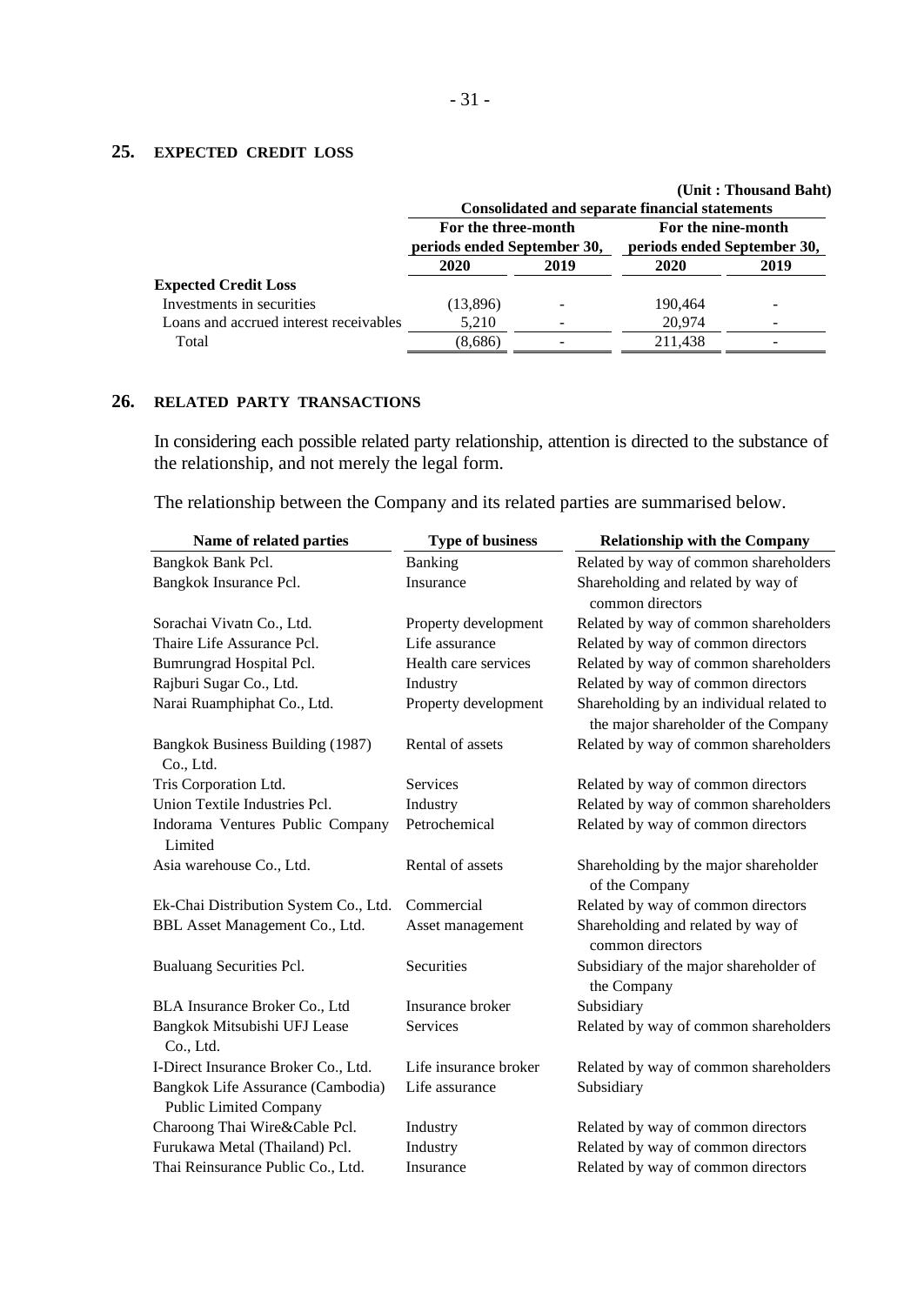During the three-month and nine-month periods ended September 30, 2020 and 2019, the Company and its subsidiaries had significant business transactions with related parties. Such transactions, which have been concluded on commercial terms and bases agreed upon in the ordinary course business between the Company and those parties are as follows:

#### **(Unit : Thousand Baht)**

|                                                                               |                                      | <b>Consolidated financial statements</b> |               |                                     |                                                                                                                                                                                                                                                                                                                                                                                                                                                                                                                                              |
|-------------------------------------------------------------------------------|--------------------------------------|------------------------------------------|---------------|-------------------------------------|----------------------------------------------------------------------------------------------------------------------------------------------------------------------------------------------------------------------------------------------------------------------------------------------------------------------------------------------------------------------------------------------------------------------------------------------------------------------------------------------------------------------------------------------|
|                                                                               | For the three-month<br>periods ended |                                          |               | For the nine-month<br>periods ended |                                                                                                                                                                                                                                                                                                                                                                                                                                                                                                                                              |
|                                                                               | September 30,                        |                                          | September 30, |                                     |                                                                                                                                                                                                                                                                                                                                                                                                                                                                                                                                              |
|                                                                               | 2020                                 | 2019                                     | 2020          | 2019                                | <b>Pricing policy</b>                                                                                                                                                                                                                                                                                                                                                                                                                                                                                                                        |
| <b>Related parties</b><br>Premium written                                     | 2,112                                | 264                                      | 4,568         | 7,656                               | Normal commercial terms for                                                                                                                                                                                                                                                                                                                                                                                                                                                                                                                  |
| Premium ceded to reinsurers                                                   | 101,151                              | 106,687                                  | 450,117       | 420,685                             | underwriting<br>Normal commercial terms for<br>reinsurance                                                                                                                                                                                                                                                                                                                                                                                                                                                                                   |
| Fee and commission income                                                     | 41,874                               | 2,268                                    | 146,770       | 118,734                             | Normal commercial terms for<br>reinsurance                                                                                                                                                                                                                                                                                                                                                                                                                                                                                                   |
| Interest income<br>- deposits at banks,<br>promissory notes and<br>debentures | 104,693                              | 104,693                                  | 310,670       | 310,676                             | Same rates as those offered by<br>financial institutions and related<br>companies to general customers                                                                                                                                                                                                                                                                                                                                                                                                                                       |
| Interest income<br>- mortgage loans                                           | 2,169                                | 1,297                                    | 6,054         | 3,625                               | Same rates as the Company charged<br>to general borrowers who mortgage<br>assets as collateral                                                                                                                                                                                                                                                                                                                                                                                                                                               |
| Dividend income                                                               | 106,818                              | 138,811                                  | 334,765       | 349,074                             | The declared amount                                                                                                                                                                                                                                                                                                                                                                                                                                                                                                                          |
| Rental and service income                                                     | 2,720                                | 3,430                                    | 8,761         | 9,851                               | Normal commercial rate on contracts                                                                                                                                                                                                                                                                                                                                                                                                                                                                                                          |
| Brokerage income from<br>securities trading                                   | 16,597                               | 19,778                                   | 48,139        | 55,360                              | Normal commercial terms for<br>securities brokerage                                                                                                                                                                                                                                                                                                                                                                                                                                                                                          |
| Gain on forward and swap<br>foreign exchange contracts                        | 156,599                              | 302,631                                  | 278,031       | 495,491                             | Normal commercial terms on contracts                                                                                                                                                                                                                                                                                                                                                                                                                                                                                                         |
| Commission and brokerage                                                      | 412,469                              | 304,792                                  | 849,610       | 1,025,344                           | Normal commercial terms for<br>percentage of premium written                                                                                                                                                                                                                                                                                                                                                                                                                                                                                 |
| Claim refundable from<br>reinsurance                                          | 80,050                               | 84,214                                   | 278,596       | 264,416                             | Normal commercial terms for<br>underwriting                                                                                                                                                                                                                                                                                                                                                                                                                                                                                                  |
| Claim payment and diagnose<br>charge                                          | 4,406                                | 4,591                                    | 15,257        | 13,362                              | Normal commercial terms for<br>underwriting                                                                                                                                                                                                                                                                                                                                                                                                                                                                                                  |
| <b>Bank</b> charges                                                           | 51,437                               | 47,331                                   | 130,328       | 125,852                             | Same rates as those charged by<br>financial institutions and related<br>companies to general customers                                                                                                                                                                                                                                                                                                                                                                                                                                       |
| Insurance premium                                                             | 823                                  | 513                                      | 2,771         | 1,535                               | Normal commercial terms for<br>underwriting                                                                                                                                                                                                                                                                                                                                                                                                                                                                                                  |
| Building space rental and<br>services                                         | 17,041                               | 18,432                                   | 51,008        | 54,992                              | Head office building: Rental fee of<br>approximately Baht 90 per square<br>meter per month and service fee of<br>Baht 29 per square meter per month<br>for long-term agreement and<br>approximately Baht 44 and Baht 138<br>per square meter per month and<br>service fees approximately Baht 91<br>and Baht 307 per square meter per<br>month<br>Branch office buildings: Rental fees of<br>approximately Baht 100, Baht 150,<br>Baht 188 and Baht 315 per square<br>meter per month and service fees of<br>approximately Baht 342 and Baht |
| Other services                                                                | 1,868                                | 2,705                                    | 4,337         | 6,816                               | 200 per square meter per month<br>Normal commercial terms for services                                                                                                                                                                                                                                                                                                                                                                                                                                                                       |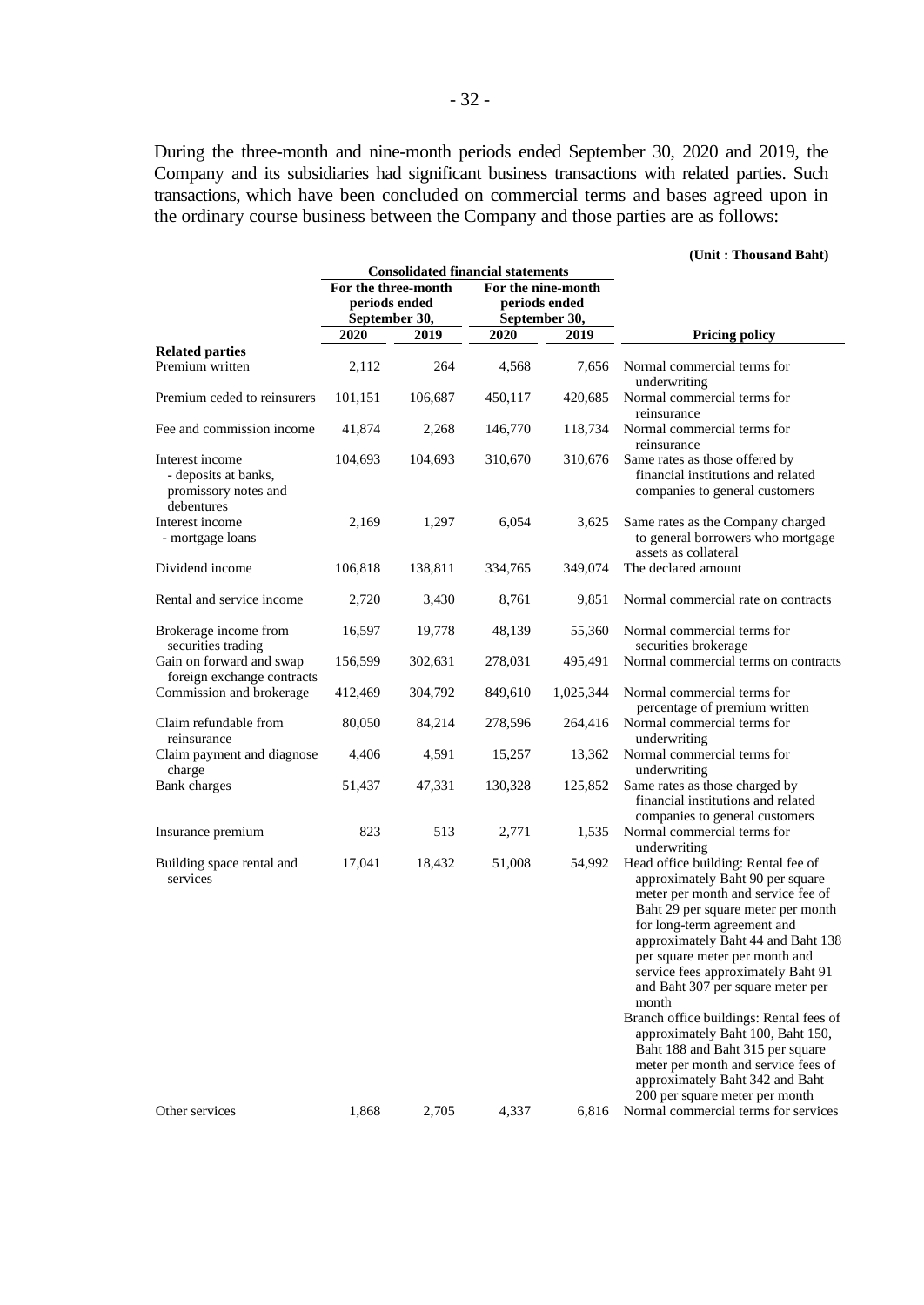#### **(Unit : Thousand Baht)**

|                                                                            |                                      |         | <b>Separate financial statements</b> |                                     |                                                                                                                                                                                                                                                                                                                                                |
|----------------------------------------------------------------------------|--------------------------------------|---------|--------------------------------------|-------------------------------------|------------------------------------------------------------------------------------------------------------------------------------------------------------------------------------------------------------------------------------------------------------------------------------------------------------------------------------------------|
|                                                                            | For the three-month<br>periods ended |         |                                      | For the nine-month<br>periods ended |                                                                                                                                                                                                                                                                                                                                                |
|                                                                            | September 30,                        |         |                                      | September 30,                       |                                                                                                                                                                                                                                                                                                                                                |
|                                                                            | 2020                                 | 2019    | 2020                                 | 2019                                | <b>Pricing policy</b>                                                                                                                                                                                                                                                                                                                          |
| <b>Subsidiaries</b><br>Written premium                                     |                                      | 50      |                                      | 106                                 | Normal commercial terms for<br>underwriting                                                                                                                                                                                                                                                                                                    |
| Rental and service income                                                  | 122                                  | 145     | 395                                  | 433                                 | Rate on agreements as those charged<br>by rental and service fees per square<br>meter per month                                                                                                                                                                                                                                                |
| <b>Related parties</b>                                                     |                                      |         |                                      |                                     |                                                                                                                                                                                                                                                                                                                                                |
| Written premium                                                            | 2,112                                | 264     | 4,568                                | 7,656                               | Normal commercial terms for<br>underwriting                                                                                                                                                                                                                                                                                                    |
| Premium ceded to<br>reinsurers                                             | 101,151                              | 106,687 | 450,117                              | 420,685                             | Normal commercial terms for<br>reinsurance                                                                                                                                                                                                                                                                                                     |
| Fee and commission<br>income                                               | 41,874                               | 29,268  | 146,770                              | 118,734                             | Normal commercial terms for<br>reinsurance                                                                                                                                                                                                                                                                                                     |
| Interest income - deposits<br>at banks, promissory<br>notes and debentures | 104,693                              | 104,693 | 310,666                              | 310,666                             | Same rates as those offered by<br>financial institutions and related<br>companies to general customers                                                                                                                                                                                                                                         |
| Interest income<br>- mortgage loans                                        | 2,169                                | 1,297   | 6,054                                | 3,625                               | Same rates as the Company charged to<br>general borrowers who mortgage<br>assets as collateral                                                                                                                                                                                                                                                 |
| Dividend income                                                            | 106,818                              | 138,811 | 334,765                              | 349,074                             | The declared amount                                                                                                                                                                                                                                                                                                                            |
| Brokerage income from<br>securities trading                                | 16,597                               | 19,778  | 48,139                               | 55,360                              | Normal commercial terms for<br>securities brokerage                                                                                                                                                                                                                                                                                            |
| Gain on forward and swap<br>foreign exchange<br>contracts                  | 156,599                              | 302,631 | 278,031                              | 495,491                             | Normal commercial terms on contracts                                                                                                                                                                                                                                                                                                           |
| Commission and brokerage                                                   | 412,469                              | 304,792 | 849,610                              | 1,025,344                           | Normal commercial terms for<br>percentage of premium written                                                                                                                                                                                                                                                                                   |
| Claim refundable from<br>reinsurance                                       | 80,050                               | 84,214  | 278,596                              | 264,416                             | Normal commercial terms for<br>underwriting                                                                                                                                                                                                                                                                                                    |
| Claim payment and<br>diagnose charge                                       | 4,406                                | 4,591   | 15,257                               | 13,362                              | Normal commercial terms for<br>underwriting                                                                                                                                                                                                                                                                                                    |
| Bank charges                                                               | 51,418                               | 47,077  | 130,272                              | 125,791                             | Same rates as those charged by<br>financial institutions and related<br>companies to general customers                                                                                                                                                                                                                                         |
| Insurance premium                                                          | 824                                  | 513     | 2,764                                | 1,528                               | Normal commercial terms for<br>underwriting                                                                                                                                                                                                                                                                                                    |
| Building space rental<br>and services                                      | 17,041                               | 18,432  | 51,008                               | 54,992                              | Head office building: Rental fee of<br>approximately Baht 90 per square<br>meter per month and service fee of<br>Baht 29 per square meter per month<br>for long-term agreement and<br>approximately Baht 44 and Baht 138<br>per square meter per month and<br>service fees approximately Baht 91<br>and Baht 307 per square meter per<br>month |
|                                                                            |                                      |         |                                      |                                     | Branch office buildings: Rental fees of<br>approximately Baht 100, Baht 150,<br>Baht 188 and Baht 315 per square<br>meter per month and service fees of<br>approximately Baht 342 and Baht<br>200 per square meter per month                                                                                                                   |
| Other services                                                             | 111                                  | 135     | 318                                  | 478                                 | Normal commercial terms for services                                                                                                                                                                                                                                                                                                           |

For the three-month and nine-month periods ended September 30, 2020, the premium generated from the Bancassurance distribution channel represented approximately 60.97% and 58.01% of total net premium written, respectively (for the three-month and nine-month periods ended September 30, 2019 : approximately 58.89% and 58.98% of total net premium written, respectively).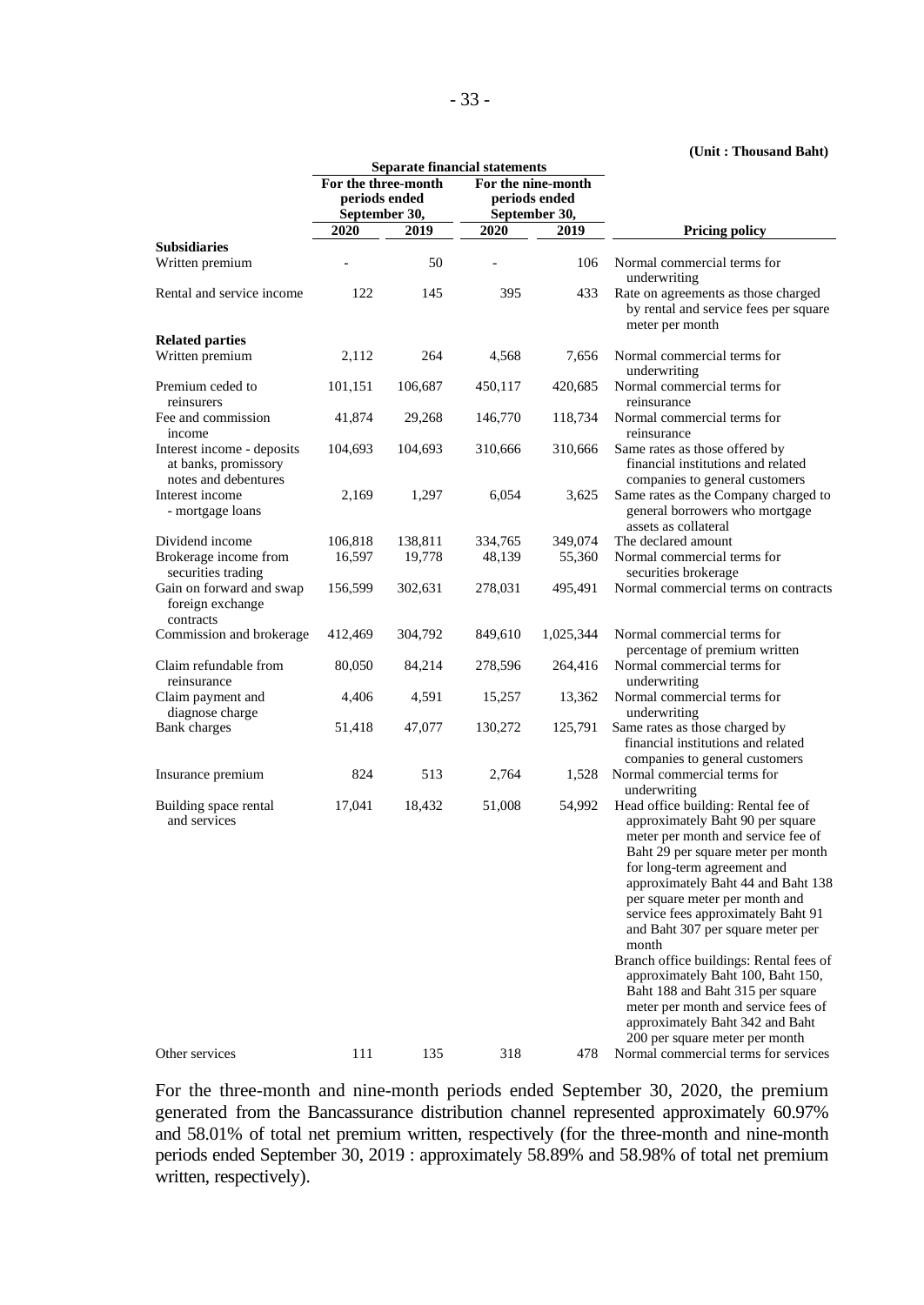As at September 30, 2020 and December 31, 2019, the balance of the accounts between the Company and those related companies are as follows:

|                                                                                                       | Consolidated<br>financial statements |                                | (Unit: Thousand Baht)<br><b>Separate</b><br>financial statements |                          |  |
|-------------------------------------------------------------------------------------------------------|--------------------------------------|--------------------------------|------------------------------------------------------------------|--------------------------|--|
|                                                                                                       | September<br>30,<br>2020             | <b>December</b><br>31,<br>2019 | September 30, December 31,<br>2020                               | 2019                     |  |
| <b>Subsidiaries</b>                                                                                   |                                      |                                |                                                                  |                          |  |
| Other liabilities<br>Deposits                                                                         |                                      |                                | 66                                                               | 66                       |  |
| Total other liabilities                                                                               |                                      |                                | 66                                                               | 66                       |  |
| <b>Related parties</b><br>Deposit at financial institution<br>(included in cash and cash equivalents) | 982,168                              | 1,454,931                      | 968,375                                                          | 1,443,806                |  |
| Investments assets<br>Investment at fair value through<br>other comprehensive income - cost           |                                      |                                |                                                                  |                          |  |
| Domestic equity securities                                                                            | 4,092,115                            |                                | 4,092,115                                                        |                          |  |
| Domestic units trust<br>Foreign equity securities                                                     | 3,621,792<br>11,167                  |                                | 3,621,792                                                        |                          |  |
| Private enterprise debt securities                                                                    | 455,000                              |                                | 11,167<br>455,000                                                |                          |  |
| Total - cost                                                                                          | 8,180,074                            |                                | 8,180,074                                                        | $\overline{\phantom{a}}$ |  |
| <b>Add</b> Unrealised gains                                                                           | 226,172                              |                                | 226,172                                                          |                          |  |
| Total Investment at fair value through                                                                |                                      |                                |                                                                  |                          |  |
| other comprehensive income<br>Investment at amortised cost                                            | 8,406,246                            |                                | 8,406,246                                                        |                          |  |
| Private enterprise debt securities                                                                    | 2,490,000                            |                                | 2,490,000                                                        |                          |  |
| Foreign debt securities                                                                               | 5,859,752                            |                                | 5,859,752                                                        |                          |  |
| Total                                                                                                 | 8,349,752                            |                                | 8,349,752                                                        | ÷,                       |  |
| Less Allowance for expected credit loss                                                               | (4,095)                              |                                | (4,095)                                                          | -                        |  |
| Total Investment at amortised cost                                                                    | 8,345,657                            | $\overline{\phantom{a}}$       | 8,345,657                                                        | $\blacksquare$           |  |
| Loans                                                                                                 | 173,980                              | L.                             | 173,980                                                          | ÷,                       |  |
| Total investments assets                                                                              | 16,925,883                           |                                | 16,925,883                                                       | ÷                        |  |
| Investments assets<br>Available-for-sale investments - cost                                           |                                      |                                |                                                                  |                          |  |
| Domestic equity securities                                                                            |                                      | 3,075,507                      |                                                                  | 3,075,507                |  |
| Domestic units trust                                                                                  |                                      | 3,473,723                      |                                                                  | 3,473,723                |  |
| Total available-for-sale investment- cost                                                             |                                      | 6,549,230<br>1,931,899         |                                                                  | 6,549,230<br>1,931,899   |  |
| <b>Add Unrealised gains</b><br>Total available-for-sale investments                                   |                                      |                                |                                                                  |                          |  |
| - fair value<br>Held-to-maturity investments                                                          |                                      | 8,481,129                      |                                                                  | 8,481,129                |  |
| - cost/amortised cost<br>Private enterprise debt securities<br>Foreign debt securities                |                                      | 2,945,000<br>5,869,412         |                                                                  | 2,945,000<br>5,869,412   |  |
| Total held-to-maturity investment                                                                     |                                      |                                |                                                                  |                          |  |
| - cost/amortised cost<br>General investments - foreign equity                                         |                                      | 8,814,412                      |                                                                  | 8,814,412                |  |
| securities                                                                                            |                                      | 11,167                         |                                                                  | 11,167                   |  |
| Loans                                                                                                 |                                      | 72,996                         |                                                                  | 72,996                   |  |
| Total investments assets                                                                              |                                      | 17,379,704                     |                                                                  | 17,379,704               |  |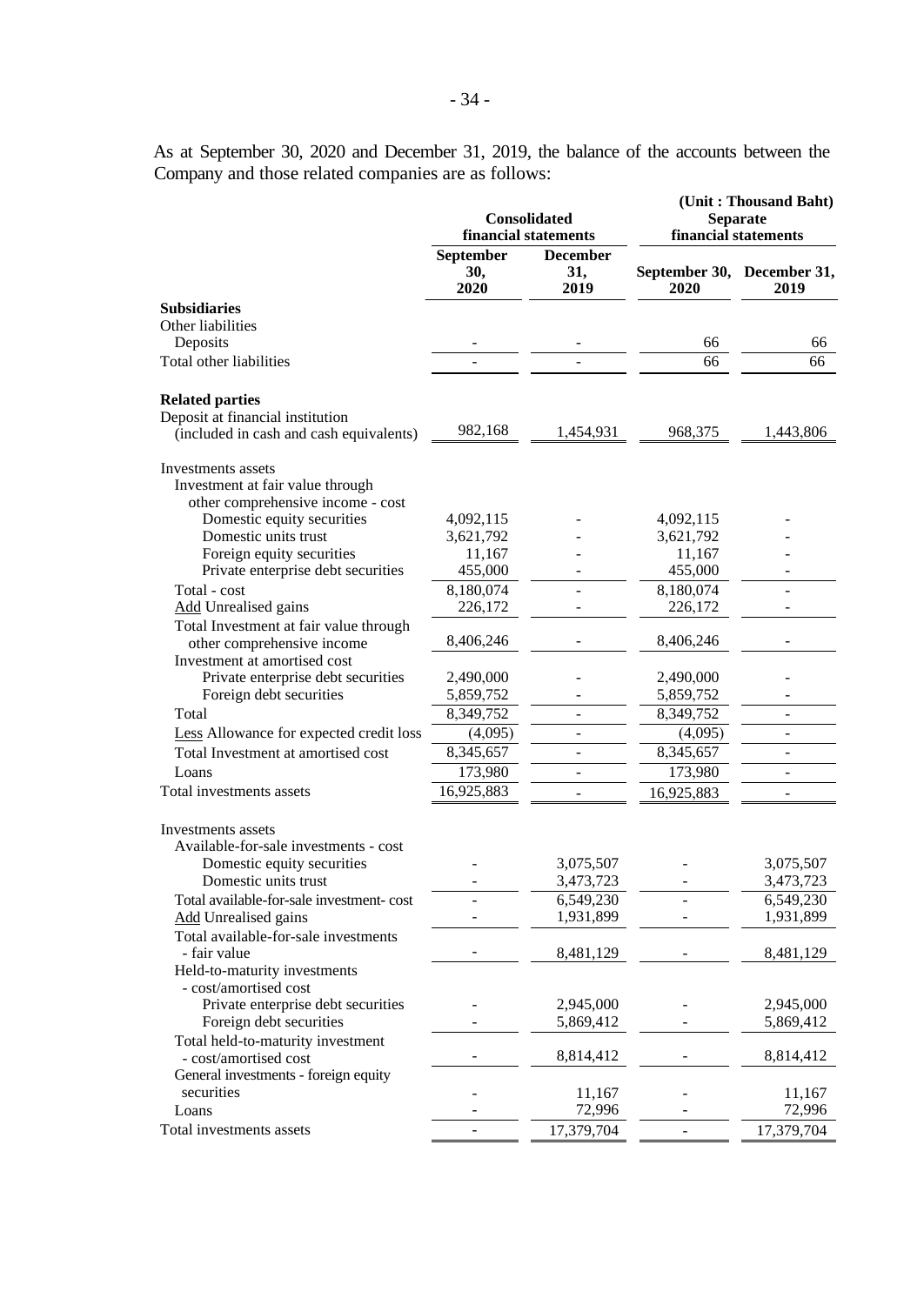|                                    | financial statements | <b>Consolidated</b>                | (Unit: Thousand Baht)<br><b>Separate</b><br>financial statements |           |  |
|------------------------------------|----------------------|------------------------------------|------------------------------------------------------------------|-----------|--|
|                                    | 2020                 | September 30, December 31,<br>2019 | September 30, December 31,<br>2020                               | 2019      |  |
| <b>Related parties (continued)</b> |                      |                                    |                                                                  |           |  |
| Amount due from reinsurance        | 318,654              | 305,912                            | 318,654                                                          | 305,912   |  |
| Forward and swap foreign exchange  |                      |                                    |                                                                  |           |  |
| contract receivable                | 5,802,619            | 7,399,499                          | 5,802,619                                                        | 7,399,499 |  |
| Other assets                       |                      |                                    |                                                                  |           |  |
| Deposits                           | 9,490                | 9,631                              | 9,490                                                            | 9,631     |  |
| Accrued income                     | 3,312                | 6,659                              |                                                                  |           |  |
| Prepaid rental expenses            | 1,955                | 10,824                             | 1,955                                                            | 10,824    |  |
| Prepaid expense                    | 1,109                | 47                                 | 1,109                                                            | 47        |  |
| Total other assets                 | 15,866               | 27,161                             | 12,554                                                           | 20,502    |  |
| Amount due to reinsurance          |                      | 326,522                            |                                                                  | 326,522   |  |
| Outstanding claims                 | 332,858<br>2,168     | 1,386                              | 332,858<br>2,168                                                 | 1,386     |  |
| Forward and swap foreign exchange  |                      |                                    |                                                                  |           |  |
| contract payable                   | 5,799,226            | 7,341,284                          | 5,799,226                                                        | 7,341,284 |  |
| Other liabilities                  |                      |                                    |                                                                  |           |  |
| Accrued commission                 | 260,352              | 157,807                            | 260,352                                                          | 157,807   |  |
| Accrued premium                    | 5,785                | 8,740                              |                                                                  |           |  |
| Accrued rental and service expense | 34                   | 8                                  | 34                                                               | 8         |  |
| Total other liabilities            | 266,171              | 166,555                            | 260,386                                                          | 157,815   |  |

# **Directors and key management's benefits**

During the three-month and nine-month periods ended September 30, 2020 and 2019, employee benefit expenses to directors and key management are as follows:

|                                               |                                                       |       | <b>Consolidated financial statements</b>             | (Unit: Million Baht) |  |
|-----------------------------------------------|-------------------------------------------------------|-------|------------------------------------------------------|----------------------|--|
|                                               | For the three-month<br>periods ended<br>September 30, |       | For the nine-month<br>periods ended<br>September 30, |                      |  |
|                                               | 2020                                                  | 2019  | 2020                                                 | 2019                 |  |
| Short-term employee benefits                  | 18.41                                                 | 17.00 | 54.43                                                | 53.90                |  |
| Long-term employee benefits                   | 0.74                                                  | 0.40  | 2.21                                                 | 1.20                 |  |
| Total directors and key management's benefits | 19.15                                                 | 17.40 | 56.64                                                | 55.10                |  |

|                                               |       |                                                                                                               | <b>Separate financial statements</b> | (Unit: Million Baht) |
|-----------------------------------------------|-------|---------------------------------------------------------------------------------------------------------------|--------------------------------------|----------------------|
|                                               |       | For the three-month<br>For the nine-month<br>periods ended<br>periods ended<br>September 30,<br>September 30, |                                      |                      |
|                                               | 2020  | 2019                                                                                                          | 2020                                 | 2019                 |
| Short-term employee benefits                  | 18.41 | 17.00                                                                                                         | 54.43                                | 53.90                |
| Long-term employee benefits                   | 0.74  | 0.40                                                                                                          | 2.21                                 | 1.10                 |
| Total directors and key management's benefits | 19.15 | 17.40                                                                                                         | 56.64                                | 55.00                |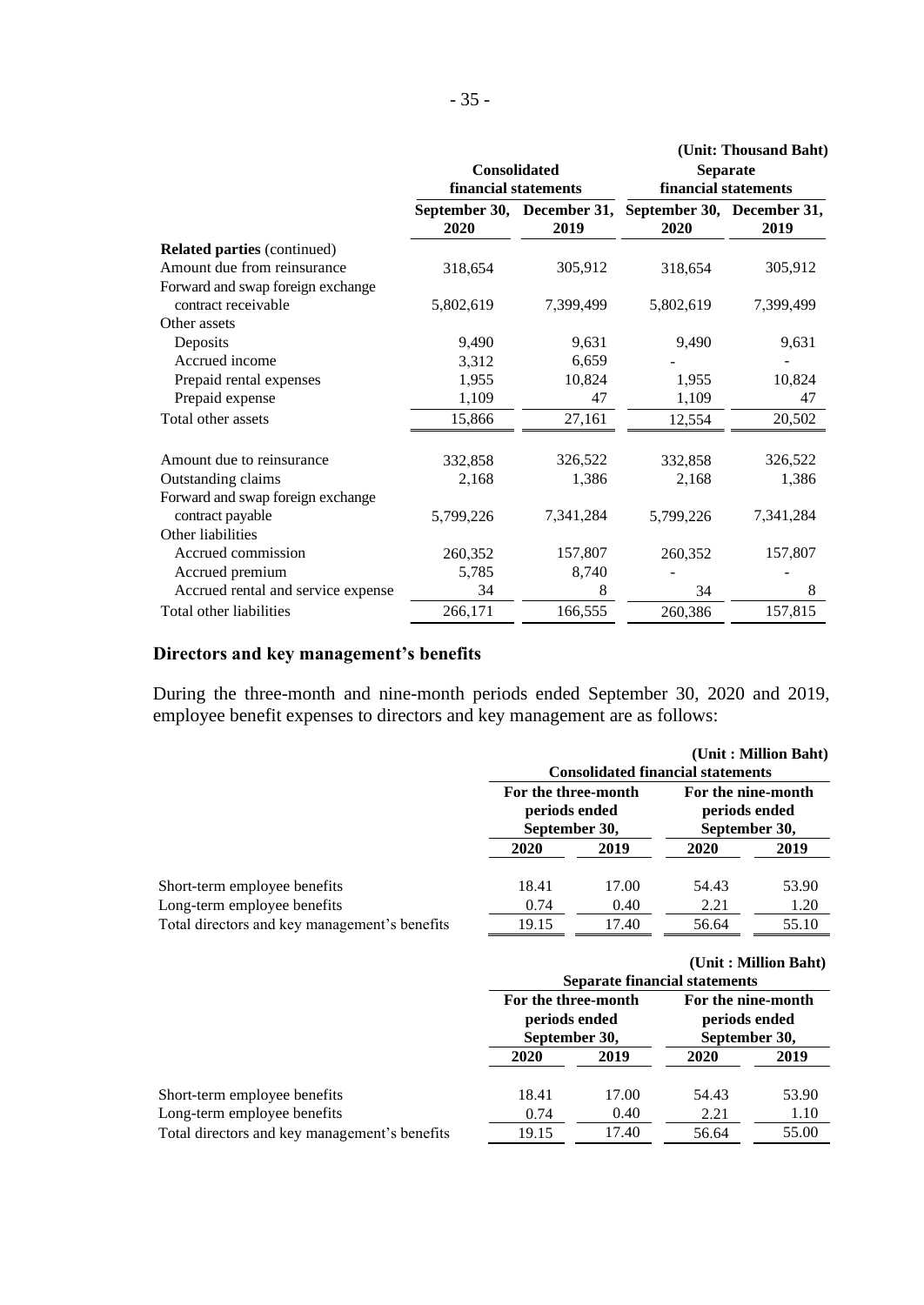#### **27. ASSETS PLACED WITH THE REGISTRAR**

As at September 30, 2020 and December 31, 2019, the following securities have been placed securities with the Registrar in accordance with the Life Insurance Act.

|                  |                                                       |                   |                          | (Unit: Thousand Baht) |  |
|------------------|-------------------------------------------------------|-------------------|--------------------------|-----------------------|--|
|                  | <b>Consolidated and separate financial statements</b> |                   |                          |                       |  |
|                  | <b>September 30, 2020</b>                             |                   | <b>December 31, 2019</b> |                       |  |
|                  | <b>Carrying value</b>                                 | <b>Fair value</b> | <b>Carrying value</b>    | <b>Fair value</b>     |  |
| Government bonds | 22.992                                                | 29.560            | 23,051                   | 30.319                |  |

### **28. ASSETS RESERVED WITH THE REGISTRAR**

As at September 30, 2020 and December 31, 2019, the following securities have been placed as reserves with the Registrar in accordance with the Life Insurance Act.

|                        |                           |                   | <b>Consolidated and separate financial statements</b> | (Unit: Thousand Baht) |
|------------------------|---------------------------|-------------------|-------------------------------------------------------|-----------------------|
|                        | <b>September 30, 2020</b> |                   | December 31, 2019                                     |                       |
|                        | <b>Carrying value</b>     | <b>Fair value</b> | <b>Carrying value</b>                                 | <b>Fair value</b>     |
| Government bonds       | 57, 737, 541              | 74,483,247        | 59,503,696                                            | 79,720,334            |
| State enterprise bonds | 3,849,324                 | 4,298,919         | 4.599.986                                             | 5,097,301             |
| Total                  | 61,586,865                | 78, 782, 166      | 64, 103, 682                                          | 84,817,635            |

## **29. EARNINGS PER SHARE**

Basic earnings per share for the three-month periods ended September 30, 2020 and 2019 were as follows:

|                                                    | <b>Consolidated financial statement</b>                |           |           |           |           |           |  |
|----------------------------------------------------|--------------------------------------------------------|-----------|-----------|-----------|-----------|-----------|--|
|                                                    | For the three-month periods ended September 30,        |           |           |           |           |           |  |
|                                                    | <b>Discontinued operation</b><br>Continuing operations |           |           |           | Total     |           |  |
|                                                    | 2020                                                   | 2019      | 2020      | 2019      | 2020      | 2019      |  |
| Net profits (losses) (Thousand Baht)               | 583.394                                                | 1.430.064 | (20)      | (98)      | 583.374   | 1.429.966 |  |
| Number of share capital (Thousand shares)          | 1,707,566                                              | 1,707,566 | 1.707.566 | 1.707.566 | 1.707.566 | 1,707,566 |  |
| Basic earnings (losses) per share (Baht per share) | 0.342                                                  | 0.837     | (0.001)   | (0.001)   | 0.341     | 0.836     |  |

|                                           | Separate financial statement                       |           |  |
|-------------------------------------------|----------------------------------------------------|-----------|--|
|                                           | For the three-month<br>periods ended September 30, |           |  |
|                                           | 2020                                               | 2019      |  |
| Net profits (Thousand Baht)               | 582,179                                            | 1.428.758 |  |
| Number of share capital (Thousand shares) | 1,707,566                                          | 1,707,566 |  |
| Basic earnings per share (Baht per share) | 0.341                                              | 0.837     |  |

\* Earnings per share for equity holders of the Company.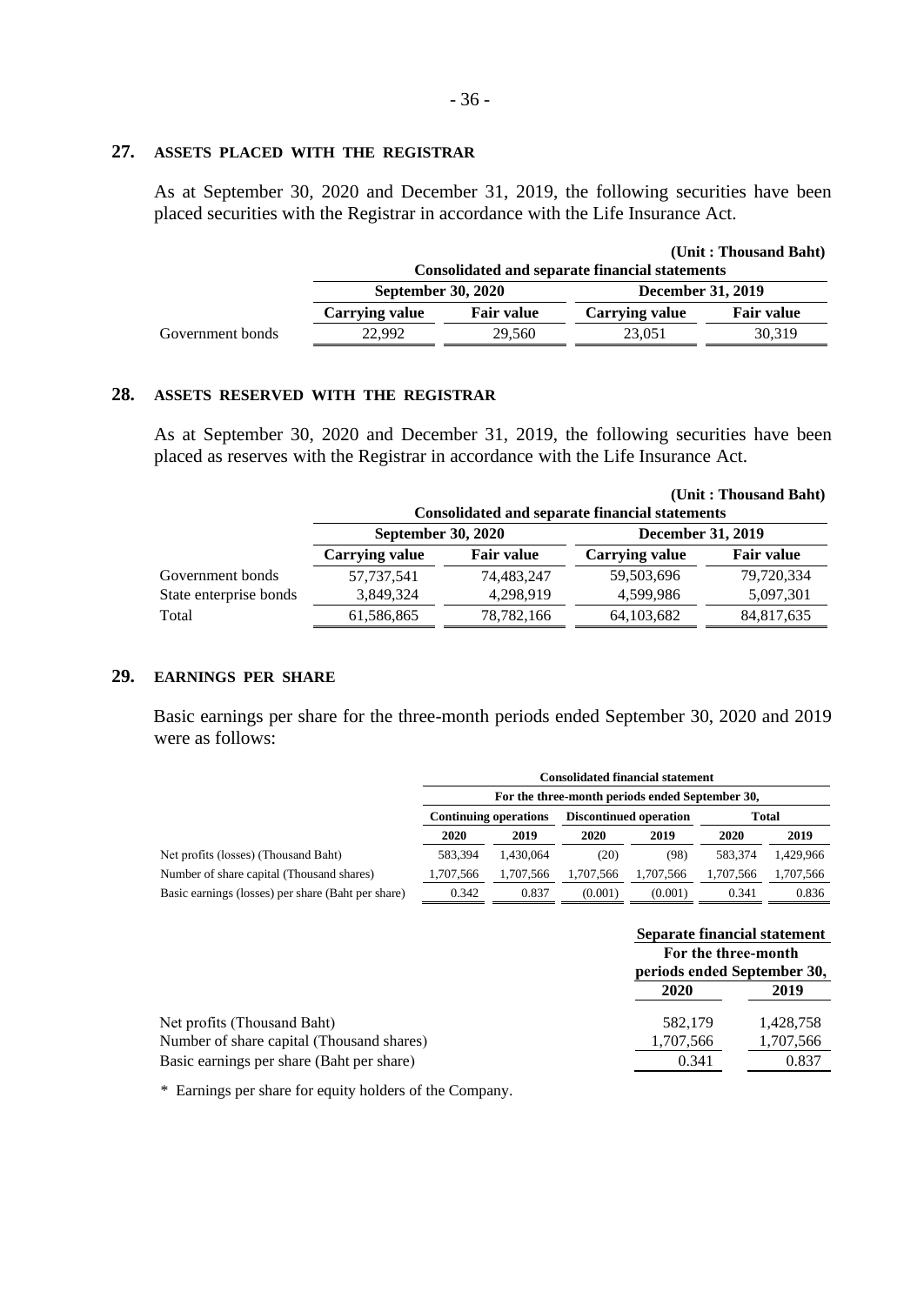Basic earnings per share for the nine-month periods ended September 30, 2020 and 2019 were as follows:

|                                                    | <b>Consolidated financial statement</b>                         |           |           |           |           |           |  |
|----------------------------------------------------|-----------------------------------------------------------------|-----------|-----------|-----------|-----------|-----------|--|
|                                                    | For the nine-month periods ended September 30,                  |           |           |           |           |           |  |
|                                                    | <b>Discontinued operation</b><br>Total<br>Continuing operations |           |           |           |           |           |  |
|                                                    | 2020                                                            | 2019      | 2020      | 2019      | 2020      | 2019      |  |
| Net profits (losses) (Thousand Baht)               | 1.444.780                                                       | 3,733,099 | (150)     | (1.086)   | 1.444.630 | 3,732,013 |  |
| Number of share capital (Thousand shares)          | 1,707,566                                                       | 1,707,566 | 1.707.566 | 1.707.566 | 1,707,566 | 1,707,566 |  |
| Basic earnings (losses) per share (Baht per share) | 0.846                                                           | 2.186     | (0.001)   | (0.001)   | 0.845     | 2.185     |  |

|                                           | Separate financial statement                      |           |  |
|-------------------------------------------|---------------------------------------------------|-----------|--|
|                                           | For the nine-month<br>periods ended September 30, |           |  |
|                                           | 2020                                              | 2019      |  |
| Net profits (Thousand Baht)               | 1,443,764                                         | 3,729,748 |  |
| Number of share capital (Thousand shares) | 1,707,566                                         | 1,707,566 |  |
| Basic earnings per share (Bath per share) | 0.846                                             | 2.184     |  |
|                                           |                                                   |           |  |

\* Earnings per share for equity holders of the Company.

## **30. DIVIDENDS PAID**

Dividends declared during the nine-month periods ended September 30, 2020 and 2019, consisted of the following:

|                                                                                 | Approved by                                                                                         | <b>Total dividend</b> | Dividend per share |
|---------------------------------------------------------------------------------|-----------------------------------------------------------------------------------------------------|-----------------------|--------------------|
|                                                                                 |                                                                                                     | (Million Baht)        | (Baht)             |
| Annual dividend for 2019                                                        | Annual General Meeting of<br>the Shareholders on July 10,<br>2020 and the OIC on July 2,            |                       |                    |
|                                                                                 | 2020                                                                                                | 547                   | 0.32               |
| Total dividend paid for the period 2020                                         |                                                                                                     | 547                   | 0.32               |
| Annual dividend for 2018                                                        | Annual General Meeting of<br>the Shareholders on April 26,<br>2019 and the OIC on April 18,<br>2019 | 682                   | 0.40               |
| Interim dividend from operations<br>For six-month period ended<br>June 30, 2019 | Meeting of Board of Directors on<br>August 13, 2019 and the OIC<br>on September 10, 2019            | 545                   | 0.32               |
| Total dividend paid for the period 2019                                         |                                                                                                     | 1,227                 | 0.72               |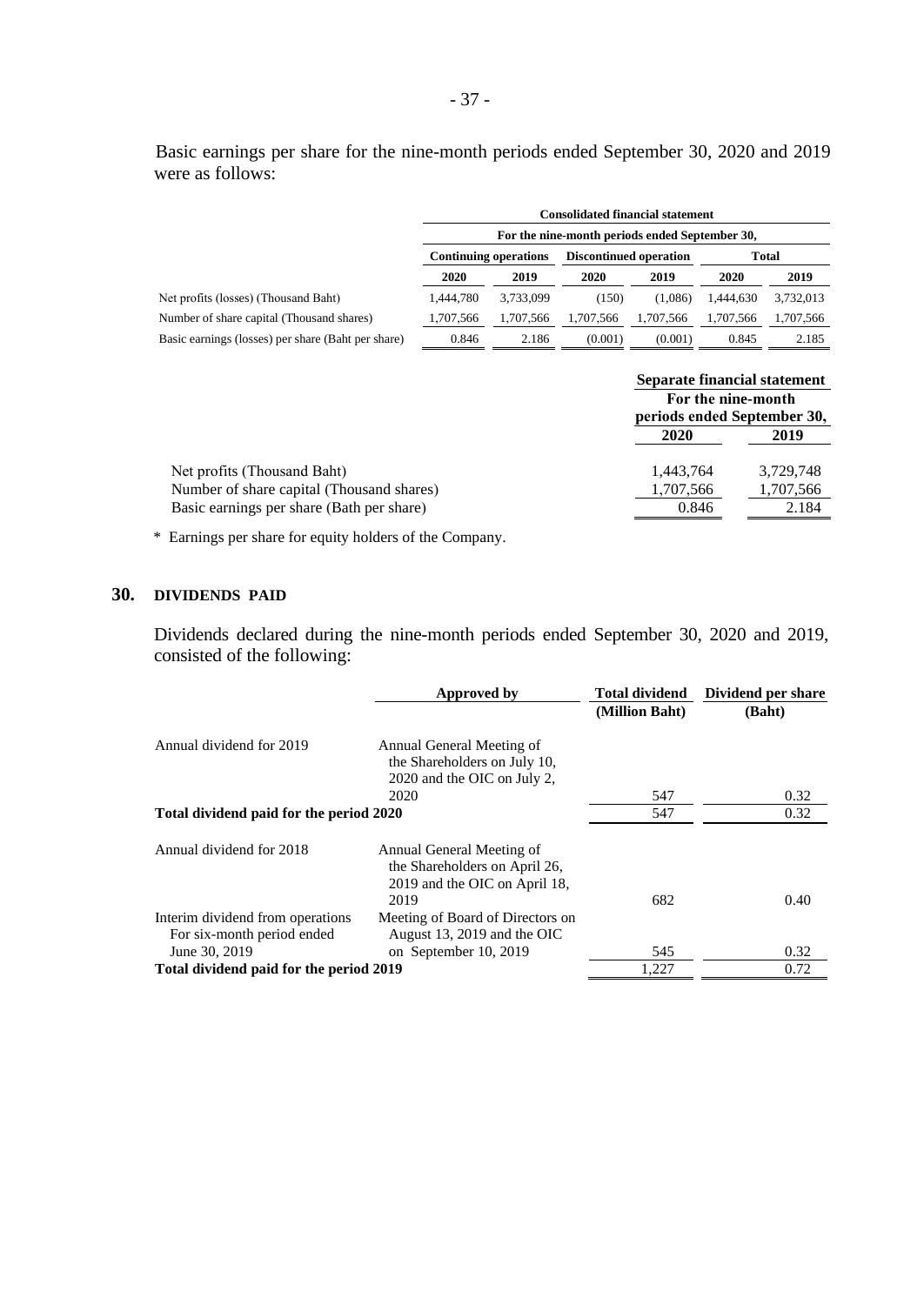#### **31. COMMITMENTS**

- 31.1 As at September 30, 2020 and December 31, 2019, the Company has construction building agreement with local companies totaling of Baht 897.64 million and Baht 458.20 million, respectively. The Company has commitments to be paid according to the agreements amounting to Baht 268.75 million and Baht 336.32 million, respectively.
- 31.2 The Company and its subsidiaries have entered into several lease agreements in respect of the lease of office building space, motor vehicles and equipment. The terms of the agreements are generally between 1 and 5 years for leases of building space and are generally between 1 and 5 years for leases of motor vehicles and equipment. Such agreements are non-cancellable.

As at September 30, 2020 and December 31, 2019, the Company and its subsidiaries have future minimum lease payments required under these non-cancellable operating lease contracts were as follows:

|                                              |                          |                                                       | (Unit: Million Baht) |  |
|----------------------------------------------|--------------------------|-------------------------------------------------------|----------------------|--|
|                                              |                          | <b>Consolidated and separate financial statements</b> |                      |  |
|                                              | As at September 30, 2020 |                                                       |                      |  |
|                                              | Pay within               |                                                       |                      |  |
|                                              | 1 vear                   | $1 - 5$ vears                                         | <b>Total</b>         |  |
| Operating lease agreements - Related parties | 5.68                     | 2.29                                                  | 7.97                 |  |
| Operating lease agreements - Other parties   | 20.06                    | 14.36                                                 | 34.42                |  |
| Service agreements                           | 12.57                    | 7.31                                                  | 19.88                |  |
| Total                                        | 38.31                    | 23.96                                                 | 62.27                |  |

|                                              |        | <b>Consolidated financial statements</b> | (Unit: Million Baht) |
|----------------------------------------------|--------|------------------------------------------|----------------------|
|                                              |        | As at December 31, 2019                  |                      |
|                                              |        | Pay within                               |                      |
|                                              | 1 year | $1 - 5$ years                            | <b>Total</b>         |
| Operating lease agreements - Related parties | 10.63  | 1.24                                     | 11.87                |
| Operating lease agreements - Other parties   | 15.59  | 11.10                                    | 26.69                |
| Service agreements                           | 7.65   |                                          | 7.65                 |
| Total                                        | 33.87  | 12.34                                    | 46.21                |
|                                              |        |                                          |                      |

#### **(Unit : Million Baht)**

|                                              | <b>Separate financial statements</b><br>As at December 31, 2019 |               |              |  |
|----------------------------------------------|-----------------------------------------------------------------|---------------|--------------|--|
|                                              |                                                                 |               |              |  |
|                                              | Pay within                                                      |               |              |  |
|                                              | 1 vear                                                          | $1 - 5$ years | <b>Total</b> |  |
| Operating lease agreements - Related parties | 10.63                                                           | 1.24          | 11.87        |  |
| Operating lease agreements - Other parties   | 15.53                                                           | 11.10         | 26.63        |  |
| Service agreements                           | 7.65                                                            |               | 7.65         |  |
| Total                                        | 33.81                                                           | 12.34         | 46.15        |  |

The Company and its subsidiaries recognised rental expense derived from the operating leases for the three-month and nine-month periods ended September 30, 2020 amounting to Baht 9.95 million and Baht 29.93 million, respectively. (for the threemoth and nine-month periods ended September 30, 2019 amounting to Baht 9.99 million and Baht 31.40 million, respectively)